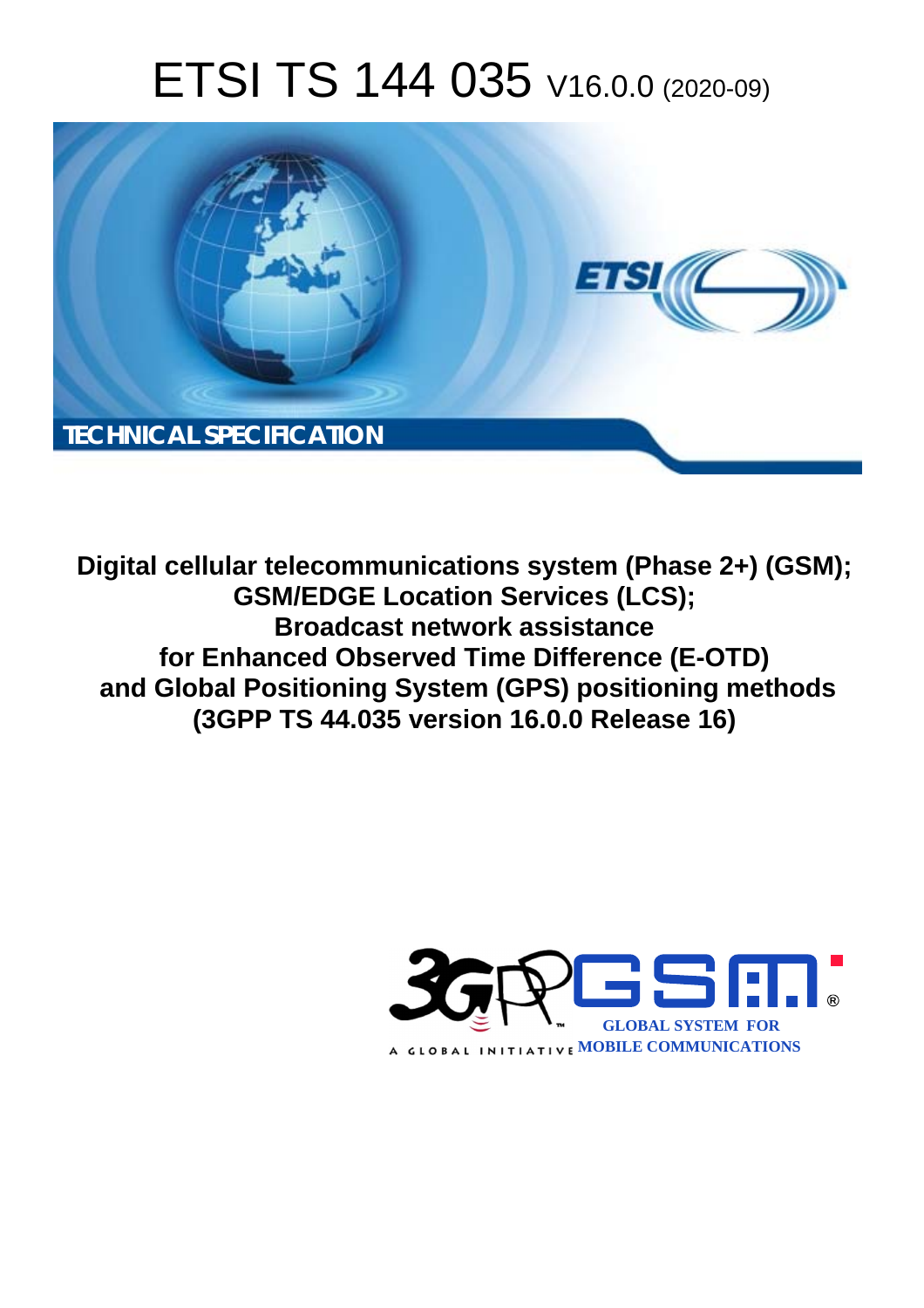Reference RTS/TSGR-0644035vg00

> Keywords GSM

#### *ETSI*

#### 650 Route des Lucioles F-06921 Sophia Antipolis Cedex - FRANCE

Tel.: +33 4 92 94 42 00 Fax: +33 4 93 65 47 16

Siret N° 348 623 562 00017 - NAF 742 C Association à but non lucratif enregistrée à la Sous-Préfecture de Grasse (06) N° 7803/88

#### *Important notice*

The present document can be downloaded from: <http://www.etsi.org/standards-search>

The present document may be made available in electronic versions and/or in print. The content of any electronic and/or print versions of the present document shall not be modified without the prior written authorization of ETSI. In case of any existing or perceived difference in contents between such versions and/or in print, the prevailing version of an ETSI deliverable is the one made publicly available in PDF format at [www.etsi.org/deliver](http://www.etsi.org/deliver).

Users of the present document should be aware that the document may be subject to revision or change of status. Information on the current status of this and other ETSI documents is available at <https://portal.etsi.org/TB/ETSIDeliverableStatus.aspx>

If you find errors in the present document, please send your comment to one of the following services: <https://portal.etsi.org/People/CommiteeSupportStaff.aspx>

#### *Copyright Notification*

No part may be reproduced or utilized in any form or by any means, electronic or mechanical, including photocopying and microfilm except as authorized by written permission of ETSI. The content of the PDF version shall not be modified without the written authorization of ETSI. The copyright and the foregoing restriction extend to reproduction in all media.

> © ETSI 2020. All rights reserved.

**DECT™**, **PLUGTESTS™**, **UMTS™** and the ETSI logo are trademarks of ETSI registered for the benefit of its Members. **3GPP™** and **LTE™** are trademarks of ETSI registered for the benefit of its Members and of the 3GPP Organizational Partners. **oneM2M™** logo is a trademark of ETSI registered for the benefit of its Members and of the oneM2M Partners. **GSM®** and the GSM logo are trademarks registered and owned by the GSM Association.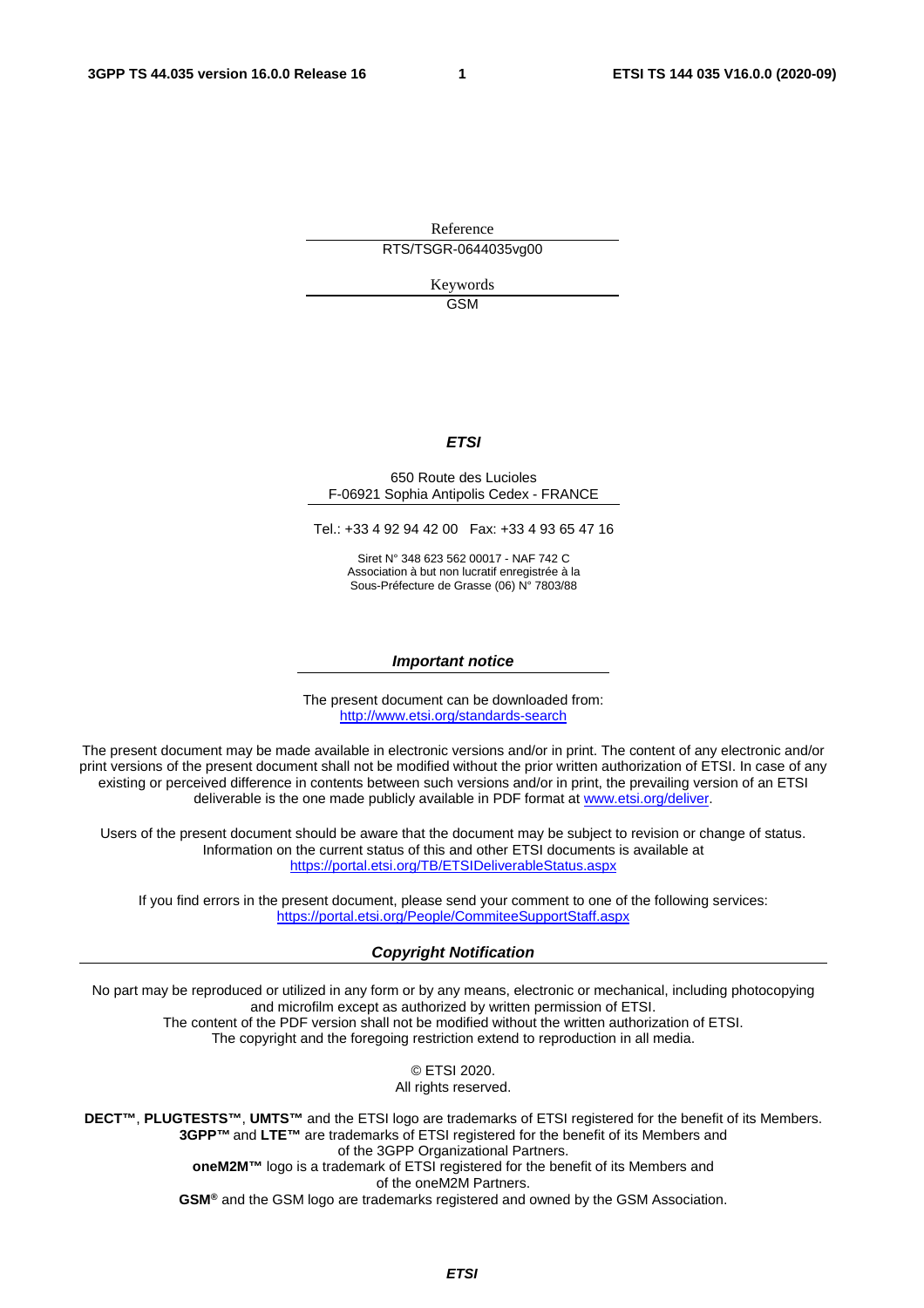## Intellectual Property Rights

#### Essential patents

IPRs essential or potentially essential to normative deliverables may have been declared to ETSI. The information pertaining to these essential IPRs, if any, is publicly available for **ETSI members and non-members**, and can be found in ETSI SR 000 314: *"Intellectual Property Rights (IPRs); Essential, or potentially Essential, IPRs notified to ETSI in respect of ETSI standards"*, which is available from the ETSI Secretariat. Latest updates are available on the ETSI Web server [\(https://ipr.etsi.org/](https://ipr.etsi.org/)).

Pursuant to the ETSI IPR Policy, no investigation, including IPR searches, has been carried out by ETSI. No guarantee can be given as to the existence of other IPRs not referenced in ETSI SR 000 314 (or the updates on the ETSI Web server) which are, or may be, or may become, essential to the present document.

#### **Trademarks**

The present document may include trademarks and/or tradenames which are asserted and/or registered by their owners. ETSI claims no ownership of these except for any which are indicated as being the property of ETSI, and conveys no right to use or reproduce any trademark and/or tradename. Mention of those trademarks in the present document does not constitute an endorsement by ETSI of products, services or organizations associated with those trademarks.

## Legal Notice

This Technical Specification (TS) has been produced by ETSI 3rd Generation Partnership Project (3GPP).

The present document may refer to technical specifications or reports using their 3GPP identities. These shall be interpreted as being references to the corresponding ETSI deliverables.

The cross reference between 3GPP and ETSI identities can be found under<http://webapp.etsi.org/key/queryform.asp>.

## Modal verbs terminology

In the present document "**shall**", "**shall not**", "**should**", "**should not**", "**may**", "**need not**", "**will**", "**will not**", "**can**" and "**cannot**" are to be interpreted as described in clause 3.2 of the [ETSI Drafting Rules](https://portal.etsi.org/Services/editHelp!/Howtostart/ETSIDraftingRules.aspx) (Verbal forms for the expression of provisions).

"**must**" and "**must not**" are **NOT** allowed in ETSI deliverables except when used in direct citation.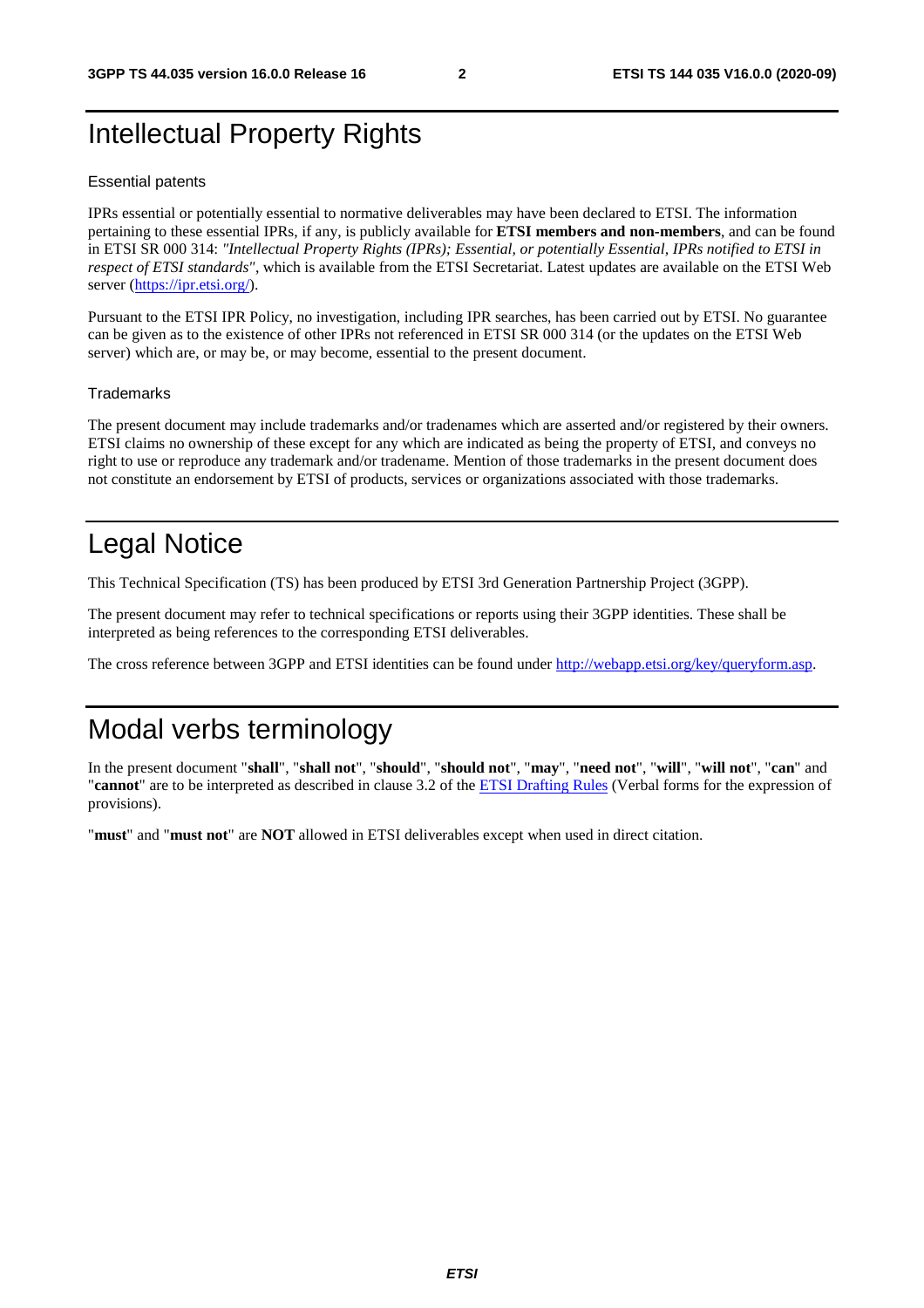$\mathbf{3}$ 

## Contents

| $\mathbf{I}$ |                               |                                                             |  |
|--------------|-------------------------------|-------------------------------------------------------------|--|
| 2            |                               |                                                             |  |
| 3            |                               |                                                             |  |
| 3.1          |                               |                                                             |  |
| 3.2          |                               |                                                             |  |
| 4            |                               |                                                             |  |
| 4.1          |                               |                                                             |  |
| 4.1.1        |                               |                                                             |  |
| 4.1.1.1      |                               |                                                             |  |
| 4.1.1.2      |                               |                                                             |  |
| 4.1.1.3      |                               |                                                             |  |
| 4.1.1.4      |                               |                                                             |  |
| 4.1.1.5      |                               |                                                             |  |
| 4.1.1.6      |                               |                                                             |  |
| 4.1.1.7      |                               |                                                             |  |
| 4.1.1.8      |                               |                                                             |  |
| 4.1.1.9      |                               |                                                             |  |
| 4.1.1.10     |                               |                                                             |  |
| 4.1.1.11     |                               |                                                             |  |
| 4.1.1.12     |                               |                                                             |  |
| 4.1.1.13     |                               |                                                             |  |
| 4.1.1.14     |                               |                                                             |  |
| 4.2          |                               |                                                             |  |
| 4.2.1        |                               |                                                             |  |
| 4.2.1.1      |                               |                                                             |  |
| 4.2.1.1.1    |                               |                                                             |  |
| 4.2.1.1.2    |                               |                                                             |  |
| 4.2.1.1.3    |                               |                                                             |  |
| 4.2.1.1.4    |                               |                                                             |  |
| 4.2.1.1.5    |                               |                                                             |  |
| 4.2.1.1.6    |                               |                                                             |  |
| 4.2.1.1.7    |                               |                                                             |  |
| 4.2.1.1.8    |                               |                                                             |  |
| 4.2.1.2      |                               |                                                             |  |
| 4.2.1.3      |                               |                                                             |  |
|              |                               |                                                             |  |
|              | <b>Annex A (informative):</b> | Overview of Broadcast Assistance for E-OTD and GPS26        |  |
| A.1          |                               |                                                             |  |
| A.2          |                               |                                                             |  |
| A.3          |                               |                                                             |  |
| A.4          |                               |                                                             |  |
|              | <b>Annex B</b> (informative): | <b>Example of E-OTD Assistance Data Broadcast Message29</b> |  |
|              | Annex C (informative):        | <b>Example of GPS Assistance Data Broadcast Message33</b>   |  |
|              | <b>Annex D</b> (informative): |                                                             |  |
|              |                               |                                                             |  |
|              |                               |                                                             |  |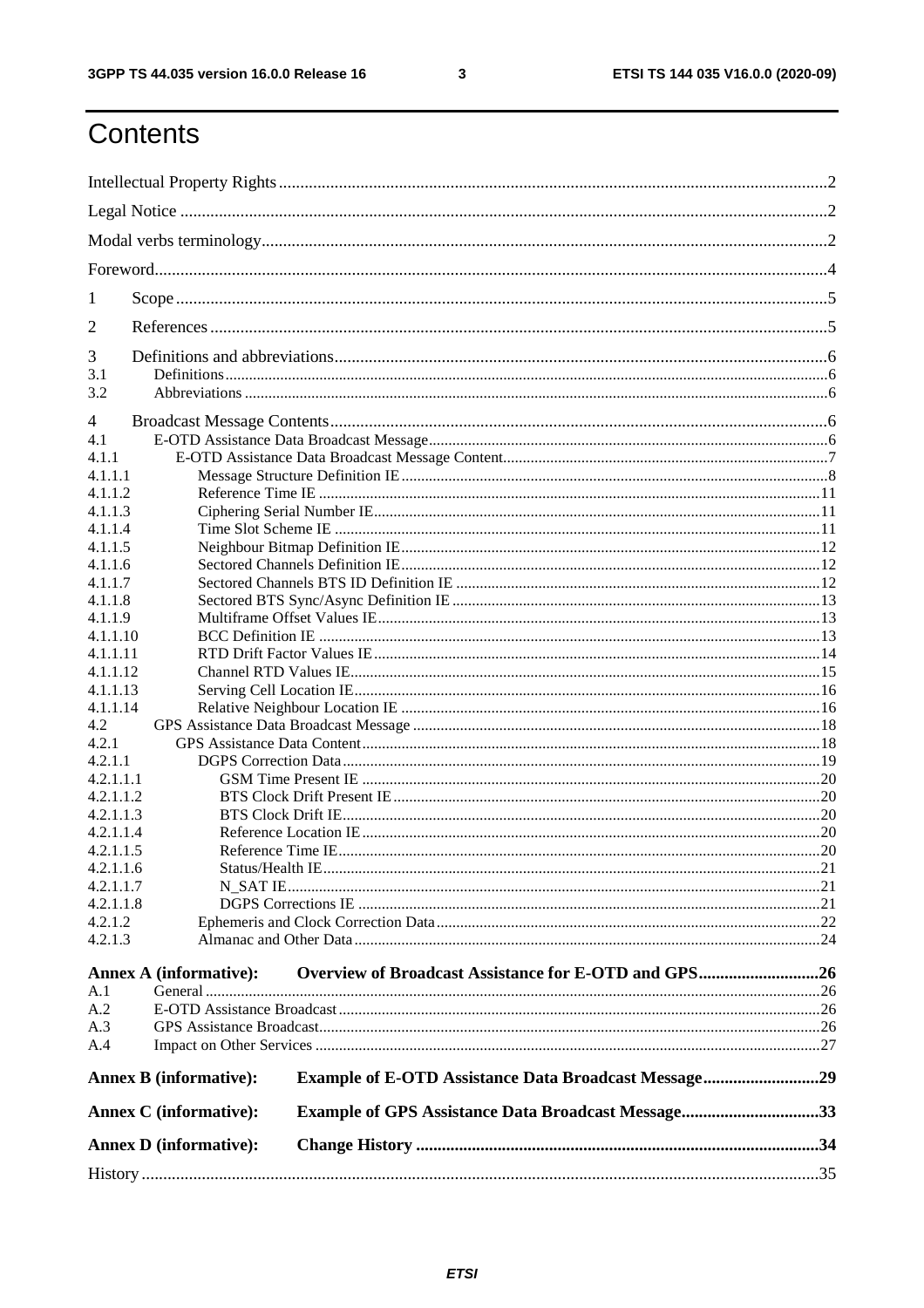## Foreword

This Technical Specification has been produced by the 3rd Generation Partnership Project (3GPP).

The contents of the present document are subject to continuing work within the TSG and may change following formal TSG approval. Should the TSG modify the contents of the present document, it will be re-released by the TSG with an identifying change of release date and an increase in version number as follows:

Version x.y.z

where:

- x the first digit:
	- 1 presented to TSG for information;
	- 2 presented to TSG for approval;
	- 3 or greater indicates TSG approved document under change control.
- y the second digit is incremented for all changes of substance, i.e. technical enhancements, corrections, updates, etc.
- z the third digit is incremented when editorial only changes have been incorporated in the document.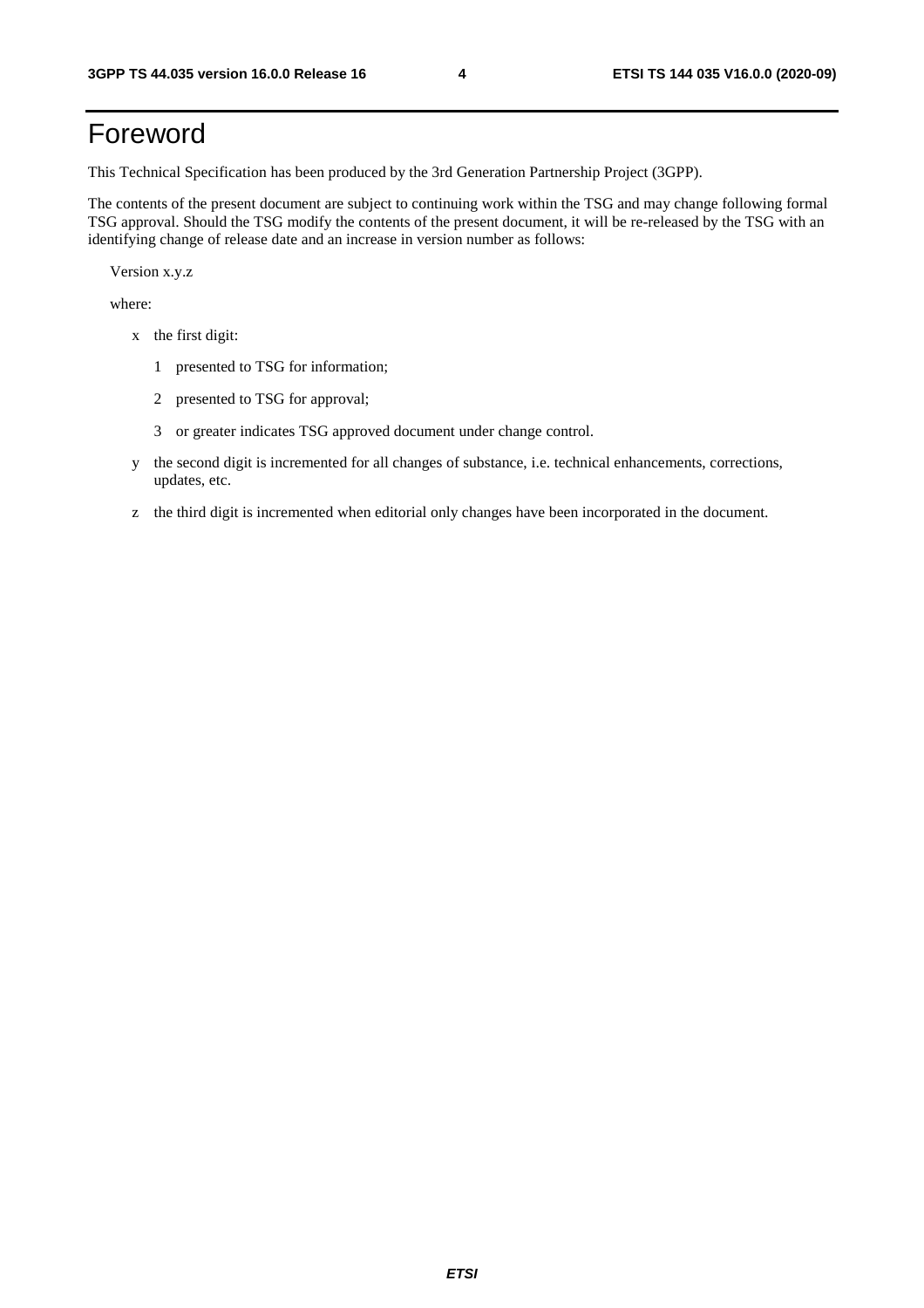## 1 Scope

The present document contains the content of messages necessary for support of MS Based location service operation on the mobile radio interface layer 3.

## 2 References

The following documents contain provisions which, through reference in this text, constitute provisions of the present document.

- References are either specific (identified by date of publication, edition number, version number, etc.) or non-specific.
- For a specific reference, subsequent revisions do not apply.
- For a non-specific reference, the latest version applies. In the case of a reference to a 3GPP document (including a GSM document), a non-specific reference implicitly refers to the latest version of that document *in the same Release as the present document*.

| $[1]$  | 3GPP TR 21.905: "Vocabulary for 3GPP Specifications".                           |
|--------|---------------------------------------------------------------------------------|
| $[2]$  | Void.                                                                           |
| $[3]$  | Void.                                                                           |
| $[4]$  | Void.                                                                           |
| $[5]$  | Void"                                                                           |
| [6]    | 3GPP TS 23.041: "Technical realization of Cell Broadcast Service (CBS)".        |
| $[7]$  | Void.                                                                           |
| [8]    | Void.                                                                           |
| $[9]$  | Void.                                                                           |
| $[10]$ | Void.                                                                           |
| $[11]$ | Void.                                                                           |
| $[12]$ | Void.                                                                           |
| $[13]$ | Void.                                                                           |
| $[14]$ | Void.                                                                           |
| $[15]$ | RTCM-SC104: "RTCM Recommended Standards for Differential GNSS Service (v.2.2)". |
| $[16]$ | ICD-GPS-200: "Navstar GPS Space Segment / Navigation User Interfaces".          |
|        |                                                                                 |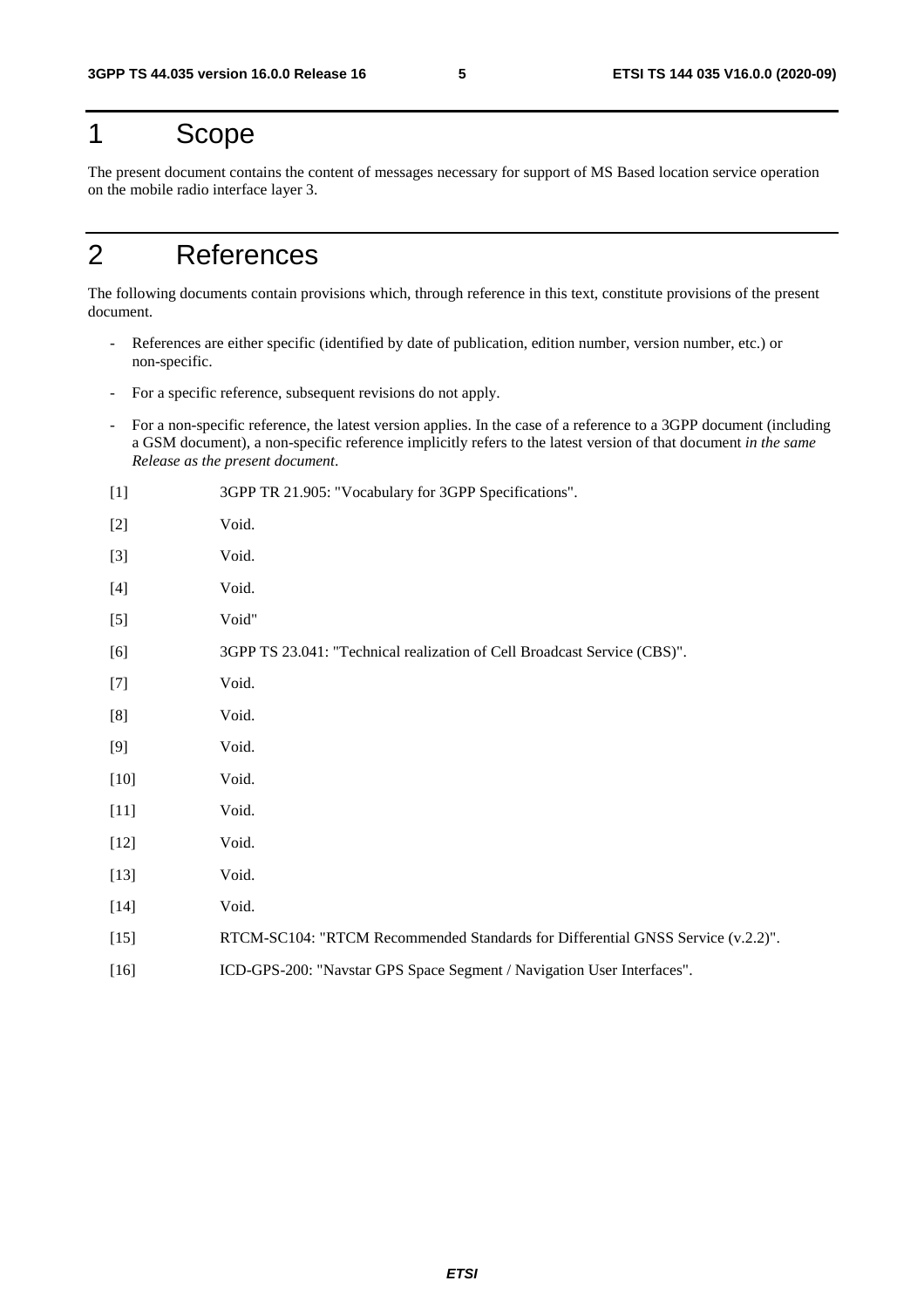## 3 Definitions and abbreviations

## 3.1 Definitions

For the purposes of the present document, the following terms and definitions apply:

**E-OTD Assistance Data Message:** contains the RTD and BTS coordinates of the neighbours that should be used in E-OTD measurements. This E-OTD Assistance Data is broadcasted using CBCH channel using SMSCB DRX service. The reception of this broadcast message enables MS to calculate its own location.

**GPS Assistance Data Message:** contains GPS differential corrections. The reception of this broadcast message enables MS to have calculate more accurate location estimate.

### 3.2 Abbreviations

For the purposes of the present document, the abbreviations given in 3GPP TR 21.905 apply.

## 4 Broadcast Message Contents

This clause describes the LCS Assistance Data messages to be broadcasted in SMSCB message's content part over CBCH channel using SMSCB DRX service. The rules and contets are described so that SMLC is able to construct the message as well as MS is able to process the received message. The E-OTD Assistance Data message contains RTD and BTS coordinate information and GPS Assistance Data contains GPS Differential Correction data, Emphemeris and Clock Correction Data and Almanac and Other Data.

## 4.1 E-OTD Assistance Data Broadcast Message

The E-OTD Assistance Data message contents are defined in this clause. The E-OTD Assistance Data message is built so that it has always a fixed length and some of the information elements are scalable according to the amount of neighbours and the amount of sectored channels. The information elements are in the order which is described in subclause 4.1.1 and no spare bits are allowed between elements. The MSB bits of the information elements are presented always first and if boundary of the octet divides the information element then the LSB part of the information element continues in the LSB part of the next octet (figure 1). Example of E-OTD Assistance Data Broadcast Message is in annex B. The channel to broadcast the E-OTD Assistance Data message is CBCH over which the SMSCB DRX service is used. One SMSCB message has fixed information data length of 82 octets and the purpose is always to use the whole fixed length message capacity for the message. MS can identify the LCS SMSCB message with E-OTD Message Identifier declared in 3GPP TS 23.041.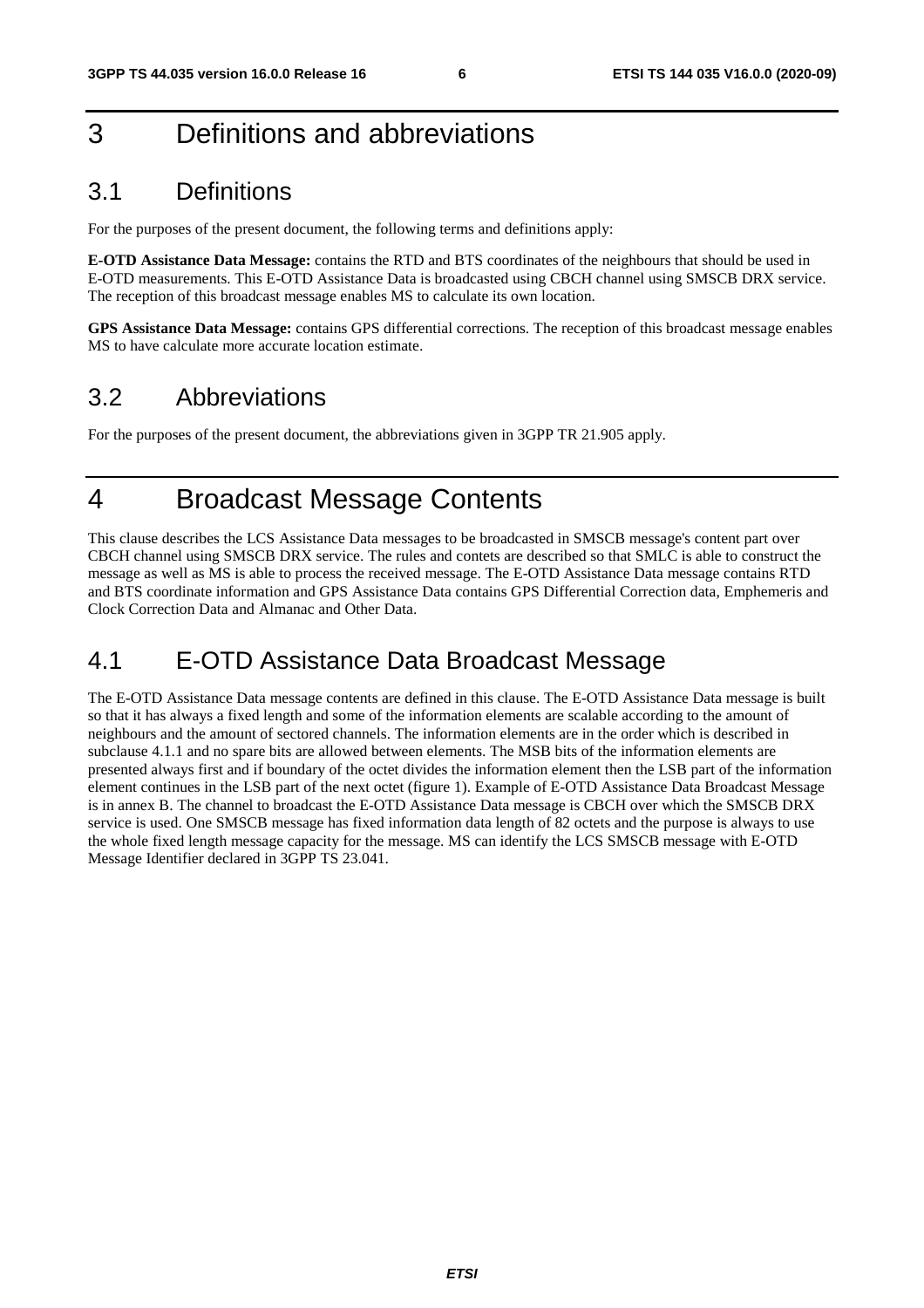

**Figure 1: Information element bit mapping to the broadcast message** 

## 4.1.1 E-OTD Assistance Data Broadcast Message Content

The Broadcast Assistance Data is a point-to-multipoint message from the GSM Network to the MSs. This message gives assistance data to the MS for performing E-OTD measurements and calculating its own position. It contains the following information elements. The information elements are always in the order described in table 1. The ciphered part of message is end of message and indicated with grey shading in table 1.

| <b>Information element</b>             | <b>Type/Reference</b>                            | <b>Presence</b> |
|----------------------------------------|--------------------------------------------------|-----------------|
| Message Structure Definition           | Message Structure<br>Definition 4.1.1.1          | м               |
| Reference Time                         | Reference Time 4.1.1.2                           | М               |
| <b>Ciphering Serial Number</b>         | <b>Ciphering Serial</b><br>Number 4.1.1.3        | C               |
| <b>Time Slot Scheme</b>                | <b>Time Slot</b><br>Scheme 4.1.1.4               | м               |
| Neighbour Bitmap Definition            | Neighbour<br>BitmapDefinition 4.1.1.5            | C               |
| <b>Sectored Channels Definition</b>    | <b>Sectored Channels</b><br>Definition 4.1.1.6   | C               |
| Sectored Channels BTS ID<br>Definition | Sectored Channel's BTS<br>ID Definition 4.1.1.7  | C               |
| Sectored BTS Sync/Async<br>Definition  | Sectored BTS<br>Sync/Async<br>Definition 4.1.1.8 | C               |
| 51 Multiframe Offset Values            | 51 Multiframe Offset<br>Values 4.1.1.9           | M               |
| <b>BCC Definition</b>                  | BCC Definition 4.1.1.10                          | М               |
| <b>RTD Drift Factor Values</b>         | <b>RTD Drift Factor</b><br>Values 4.1.1.11       | C               |
| <b>Channel RTD Values</b>              | Channel RTD<br>Values 4.1.1.12                   | C               |
| Serving Cell Location                  | Serving Cell<br>Location 4.1.1.13                | M               |
| Relative Neighbour Location Values     | Relative Neighbour<br>Location Values 4.1.1.14   | М               |

**Table 1: E-OTD Assistance Data Broadcast Message Content**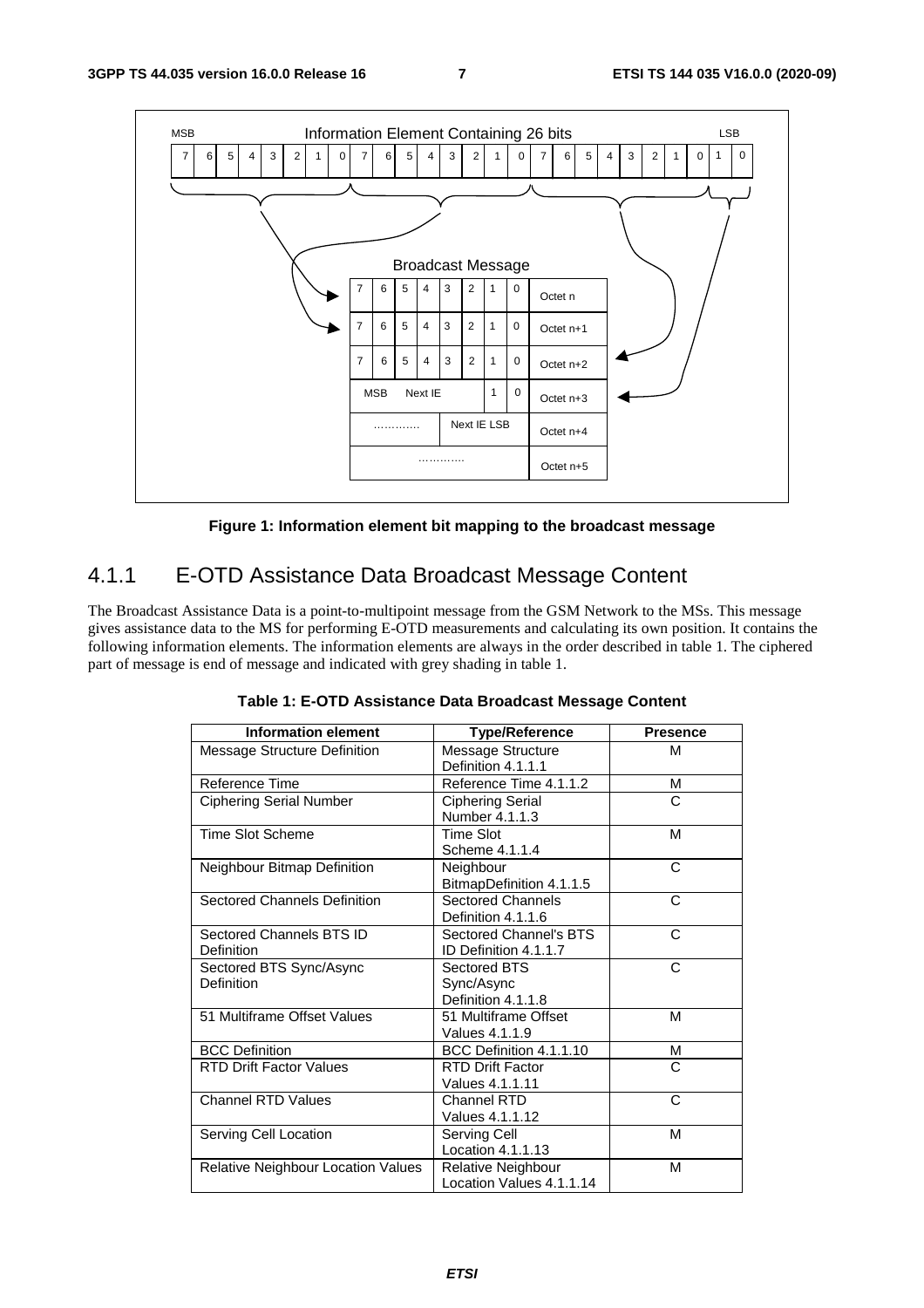### 4.1.1.1 Message Structure Definition IE

This IE contains the definition of this broadcast message. The length of this IE is 19 bits and it is mandatory. This IE contains the following bits.

| <b>Bit</b>     | <b>Bit order</b><br>in field | <b>Definition</b>                |
|----------------|------------------------------|----------------------------------|
| 1              | <b>LSB</b>                   |                                  |
| 2              |                              | Neighbour List Map (bits 2-0)    |
| $\overline{3}$ | MSB                          |                                  |
| $\overline{4}$ | <b>LSB</b>                   |                                  |
| 5              |                              | Accuracy Range (bits 2-0)        |
| 6              | MSB                          |                                  |
| $\overline{7}$ |                              | Ciphering Key Flag               |
| 8              |                              | Cipher On/Off                    |
| 9              |                              | Sector Ind                       |
| 10             |                              | RTD Range                        |
| 11             | <b>LSB</b>                   |                                  |
| 12             | MSB                          | RTD Accuracy (bits 1-0)          |
| 13             |                              | <b>RTD Drift Factors Present</b> |
| 14             |                              | <b>RTDs Present</b>              |
| 15             | <b>LSB</b>                   |                                  |
| 16             |                              |                                  |
| 17             |                              |                                  |
| 18             |                              | Number of Neighbours (bits 4-0)  |
| 19             | MSB                          |                                  |

#### **Table 2: Message Structure Definition**

The first three octets upto bit 3 in octet 3 in the broadcast message's content part containing the Message Structure Definition IE look always as follows.

|                         |                                                 | 6                      |                                           |                     |               |                                         |               |                    |
|-------------------------|-------------------------------------------------|------------------------|-------------------------------------------|---------------------|---------------|-----------------------------------------|---------------|--------------------|
| <b>Cipher</b><br>On/Off | Cipher-<br>ing Key<br>Flag                      |                        | <b>Accuracy Range</b><br>$(bits 2-0)$     |                     |               | <b>Neighbour List Map</b><br>(bits 2-0) |               | Octet1             |
|                         | Number of<br><b>Neighbours</b><br>(bits $4-3$ ) | <b>RTDs</b><br>Present | <b>RTD</b><br>Drift<br>Factors<br>Present | <b>RTD Accuracy</b> | (bits $1-0$ ) | <b>RTD</b><br>Range                     | Sector<br>Ind | Octet <sub>2</sub> |
|                         | (Next IE)                                       |                        |                                           |                     |               | Number of Neighbours (bits 2-0)         |               | Octet <sub>3</sub> |

The definitions of each structure item is declared below:

#### **Neighbour List Map**

These bits define in which order the neighbours in the System Information Neighbour List (max 32 neighbours) are reported with the broadcast message.

- The Neighbour List Map will also affect the amount of bits that can be used for Relative Neighbour Location Value definitions.
- This Broadcast Assistance Data message is always referring to the neighbour BTSs included in the System Information Neighbour List which is received in idle state from BCCH. The E-OTD broadcast message does not allow the possibility for delivering assistance data for other BTSs (outside the the System Information Neighbour List.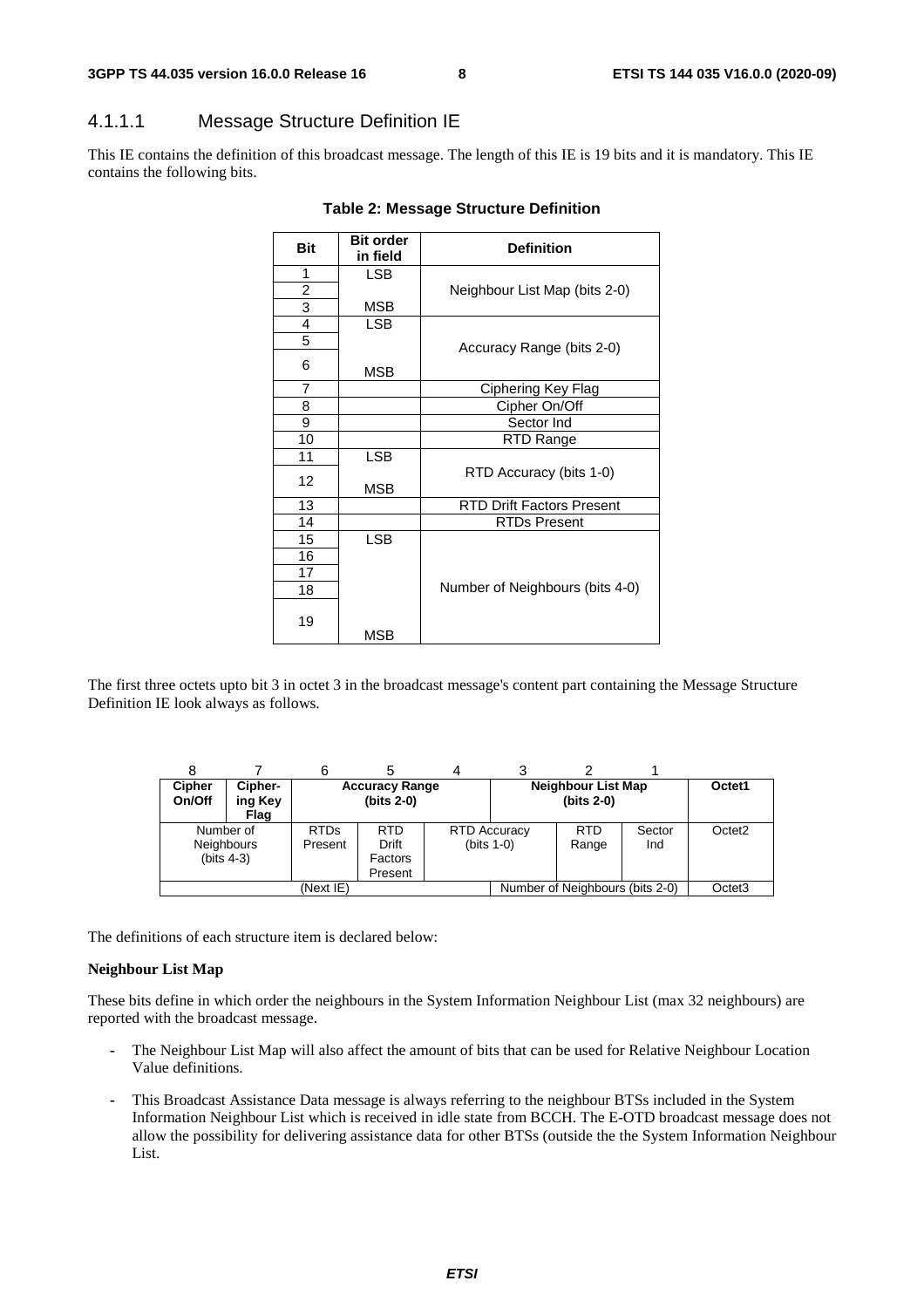|  | <b>Definition</b>                   |  |  |  |
|--|-------------------------------------|--|--|--|
|  | All Neigbours from neighbour list   |  |  |  |
|  | Even Neighbours from neighbour list |  |  |  |
|  | Odd Neighbours from neighbour list  |  |  |  |
|  | $1^{st}$ & $1^{st}+n^{*}3$          |  |  |  |
|  | $2^{nd}$ & $2^{nd}+n*3$             |  |  |  |
|  | 3rd & 3rd+n*3                       |  |  |  |
|  | Neighbour Bitmap Definition         |  |  |  |
|  | Spare                               |  |  |  |

**Table 3: Neighbour List Map** 

- All Neighbours means all the neighbours from System Information Neighbour list (max 32 neighbours) are reported in this broadcast message (1 broadcast message).
- Even/Odd neighbours from neighbour list means the even/odd list entries in the System Information Neighbour List are reported in this broadcast message (two broadcast messages needed).
- $1^{st}$  &  $1^{st}$ + n<sup>\*</sup>3 means that  $1^{st}$ ,  $4^{th}$ ,  $7^{th}$ ,  $10^{th}$ , ...,  $31^{st}$  (max 11 neighbours) will be reported in this broadcast message (1/3 of total broadcast).
- $2<sup>nd</sup>$  &  $2<sup>nd</sup>+n*3$  means that  $2<sup>nd</sup>$ ,  $5<sup>th</sup>$ ,  $8<sup>th</sup>$ ,  $11<sup>th</sup>$ , …,  $32<sup>nd</sup>$  (max 11 neighbours) will be reported in this broadcast message (2/3 of total broadcast).
- $3<sup>rd</sup>$  &  $3<sup>rd</sup>+n*3$  means that  $3<sup>rd</sup>$ ,  $6<sup>th</sup>$ ,  $9<sup>th</sup>$ ,  $12<sup>th</sup>$ , ...,  $30<sup>th</sup>$  (max 10 neighbours) will be reported in this broadcast message (3/3 of total broadcast).
- The 1<sup>st</sup> & 1<sup>st</sup>+n\*3, 2<sup>nd</sup> & 2<sup>nd</sup>+n\*3 and 3<sup>rd</sup> & 3<sup>rd</sup>+n\*3 means total 3 broadcast messages.
- Neighbour Bitmap Definition will define which neighbours are included into this broadcast message, see subclause 4.1.1.5.

#### **Accuracy Range**

The accuracy range declares the accuracy of the values in the Relative Neigbour Location Value IE. The accuracy range has the following information.

| 2 | ŋ | <b>Definition</b> |  |  |  |  |
|---|---|-------------------|--|--|--|--|
|   |   | 5 km              |  |  |  |  |
|   |   | 10 km             |  |  |  |  |
|   |   | 15 km             |  |  |  |  |
|   |   | 20 km             |  |  |  |  |
|   |   | 30 km             |  |  |  |  |
|   |   | 45 km             |  |  |  |  |
|   |   | 60 km             |  |  |  |  |
|   |   | 120 km            |  |  |  |  |

#### **Table 4: Accuracy Range**

For example if there are 15 bits (1 sign bit and 14 value bits) reserved for Relative Neighbour North or East Value and the accuracy range is defined to be 20 km, then resolution of Relative Neighbour North or East Value is 0.6 m.

#### **Ciphering Key Flag**

The MS gets two (2) deciphering keys always with location update, a deciphering key that is time stamped to be current one and deciphering key that time stamped to be next one. Thus the MS has always two deciphering keys in memory. With this Ciphering Key Flag in this broadcast message the MS knows whether to use current/next deciphering key for deciphering the received broadcast message. The MS shall interpret this IE as follows:

- **Ciphering Key Flag**(previous message) = **Ciphering Key Flag**(this message) => Deciphering Key not changed.
- **Ciphering Key Flag**(previous message) <> **Cipher Key Flag**(this message) => Deciphering Key changed.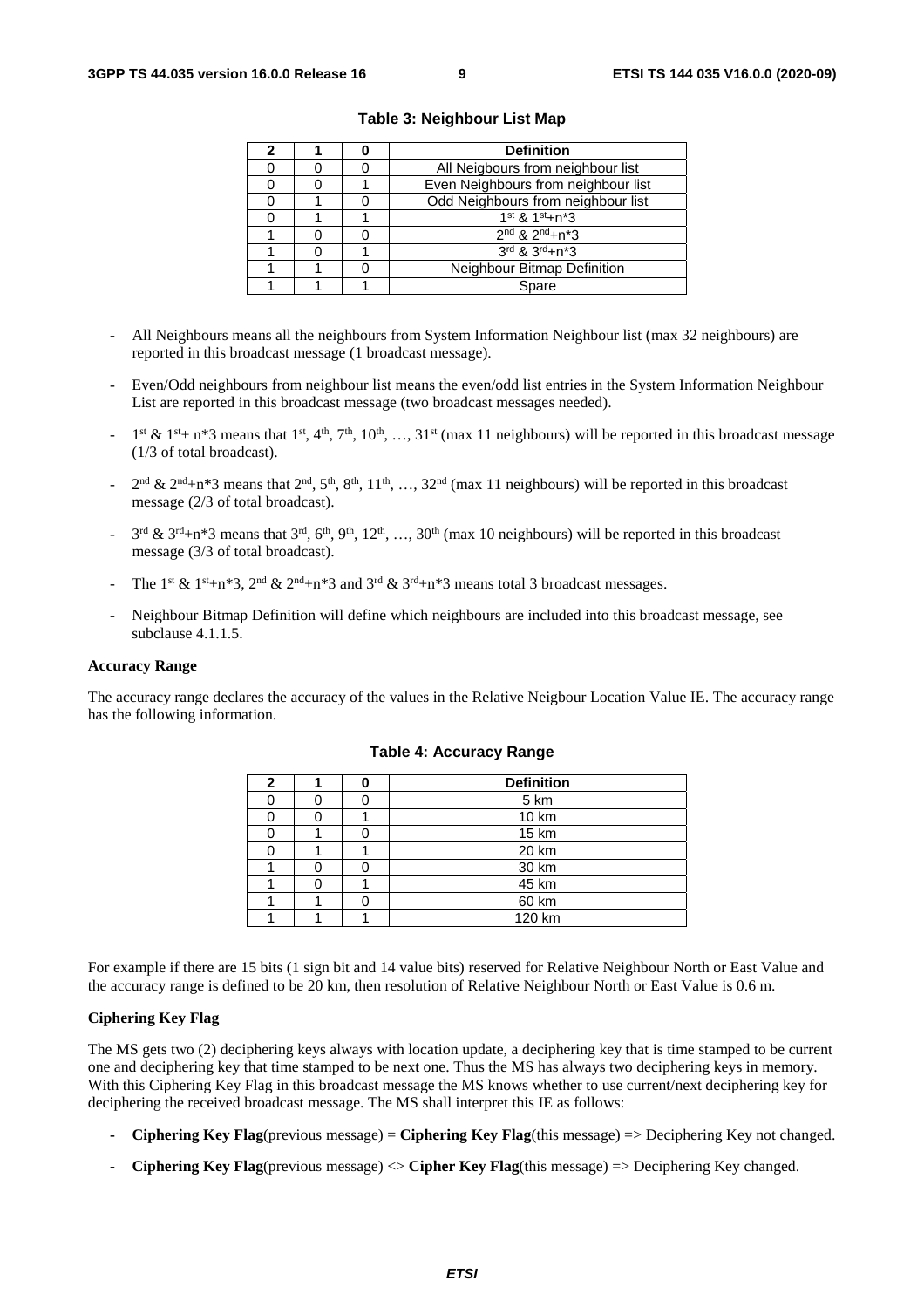#### **Cipher On/Off**

This bit indicates whether this broadcast message has been ciphered or not. The RTD Drift Factor Values IE, Channel RTD Values IE, Serving Cell Location IE and Relative Neighbour Location Values IE will be ciphered if ciphering is active.

- '0' Ciphering Off.
- '1' Ciphering On.

#### **Sector Ind**

This bit indicates whether this broadcast message contains BTS Sectored Cell information or not.

- '0' No Sector Information included.
- '1' Sector Information included.

#### **RTD Range**

This bit indicates whether the RTD value covers only one time slot period or 8 time slot period. This bit will affect the RTD field so that there will be need for 3 bits more for RTD if whole 8 time slot period need to be indicated with RTD value.

- '0' RTD value covers 1 time slot period.
- '1' RTD value covers 8 time slots period.

#### **RTD Accuracy**

This contains two bits, which define what will be the accuracy of RTD value in this broadcast message. The accuracy will be coded as follows.

|  | <b>Definition</b>  |
|--|--------------------|
|  | 1/16 bit accuracy  |
|  | 1/32 bit accuracy  |
|  | 1/64 bit accuracy  |
|  | 1/128 bit accuracy |

The RTD accuracy will affect the amount of bits needed to indicate the RTD value. The following table describes the accuracy related to needed bits.

| <b>Time Slots</b> | <b>Accuracy</b> | <b>Amount of Bits Needed</b> |
|-------------------|-----------------|------------------------------|
|                   | 1/16            | 12 bits                      |
|                   | 1/32            | 13 bits                      |
|                   | 1/64            | 14 bits                      |
|                   | 1/128           | 15 bits                      |
|                   | 1/16            | 15 bits                      |
| 8                 | 1/32            | 16 bits                      |
|                   | 1/64            | 17 bits                      |
|                   | 1/128           | 18 bits                      |

#### **Table 6: Amount of RTD bits needed**

#### **RTD Drift Factors Present**

This bit indicates whether the RTD Drift Factors are present in this broadcast message. If RTDs Present bit indicates that the RTD Values are not included into this broadcast message, the state of this bit should be ignored and the RTD Drift Factors are not present in this broadcast message.

- '0' RTD Drift Factors are not present in the message.
- '1' RTD Drift Factors are present in the message.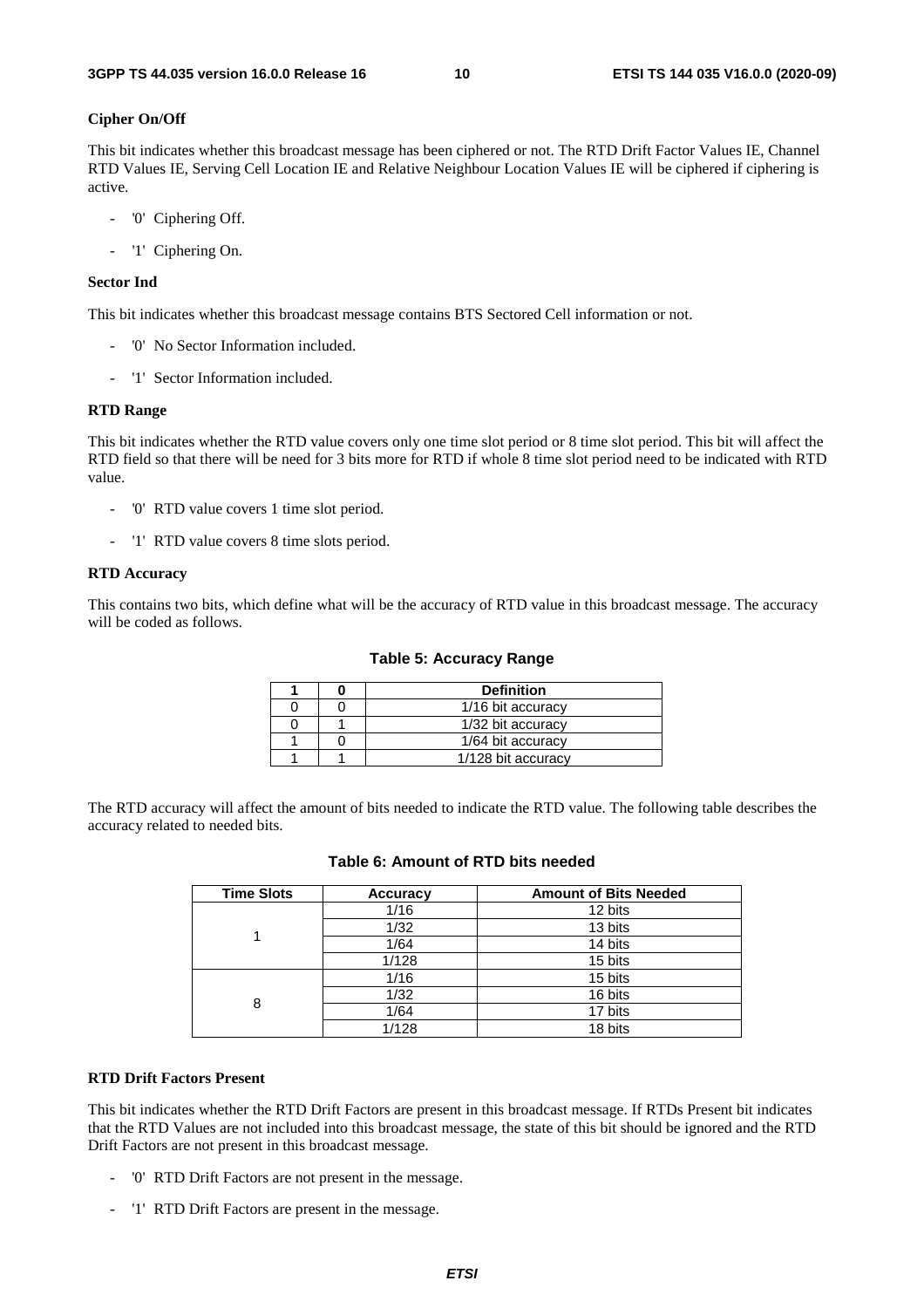#### **RTDs Present**

This bit indicates whether RTD Values IE is present in this broadcast or not.

- '0' RTD Values IE not present.
- '1' RTD Values IE present.

#### **Number of Neighbours**

These 5 bits are indicating the amount of neighbours are in System Information Neighbour List according to which this broadcast message was created. The number of neigbours indicated here makes sure that MS can decode back this broadcast message IEs as they were originally sended. If the MS has received different amount of neighbours in System Information Neighbour List than indicated in this field in broadcast message, the MS should ignore this broadcast message.

Range: 1 - 32 Neighbours.

### 4.1.1.2 Reference Time IE

The Reference Time IE gives information about the time when the RTD values in the broadcast message are calculated. The Reference Time IE contains the serving cell frame number modulo 131072 with 7 LSB bits omitted. The resolution of this Reference Time IE is thus 0.59 s. The Reference Time IE has 10 minutes periodicy. This IE is mandatory.

Range: 0 - 1023.

### 4.1.1.3 Ciphering Serial Number IE

The Ciphering Serial Number IE contains the serial number used in ciphering process of the broadcast message. The IE contains two octets, MSB part and LSB part. The serial number range is 0 - 65535. This IE is conditional and it is present only if the ciphering flag is active in Message Structure Definition IE.



| <b>MSB</b>                       |                                  |
|----------------------------------|----------------------------------|
| Ciphering Serial Number (8 bits) | Ciphering Serial Number (8 bits) |

### 4.1.1.4 Time Slot Scheme IE

This information element contains information about the serving cell channel and neighbour channel time slot scheme. The list starts with Serving Cell Channel and the rest of the list is in the same order as the neighbours in the System Information Neighbour List. For each list member there is one bit reserved to indicate whether the channel has 156.25 bits time slot duration or 156/157 bits time slot duration. This field is varying length depending on amount of neighbours of System Information Neighbour List (max 32) and maximum length of this IE is 33 bits (1+32 bits). The Serving Cell Channel time slot scheme is always indicated as the first (MSB) element of this field. This IE is mandatory.

- '0' 156.25 bits time slot duration.
- '1' 156/157 bits time slot duration.

#### **Table 8: Time Slot Scheme**

| <b>Serving Cell Ch (MSB)</b> | <b>Neigh Chlast</b> |   | Neigh Ch <sub>3</sub> | Neigh Ch2 | Neigh $Ch_1(LSB)$ |
|------------------------------|---------------------|---|-----------------------|-----------|-------------------|
| 0/1                          | 0/'                 | . | 0/′                   | 0/1       | ^/0               |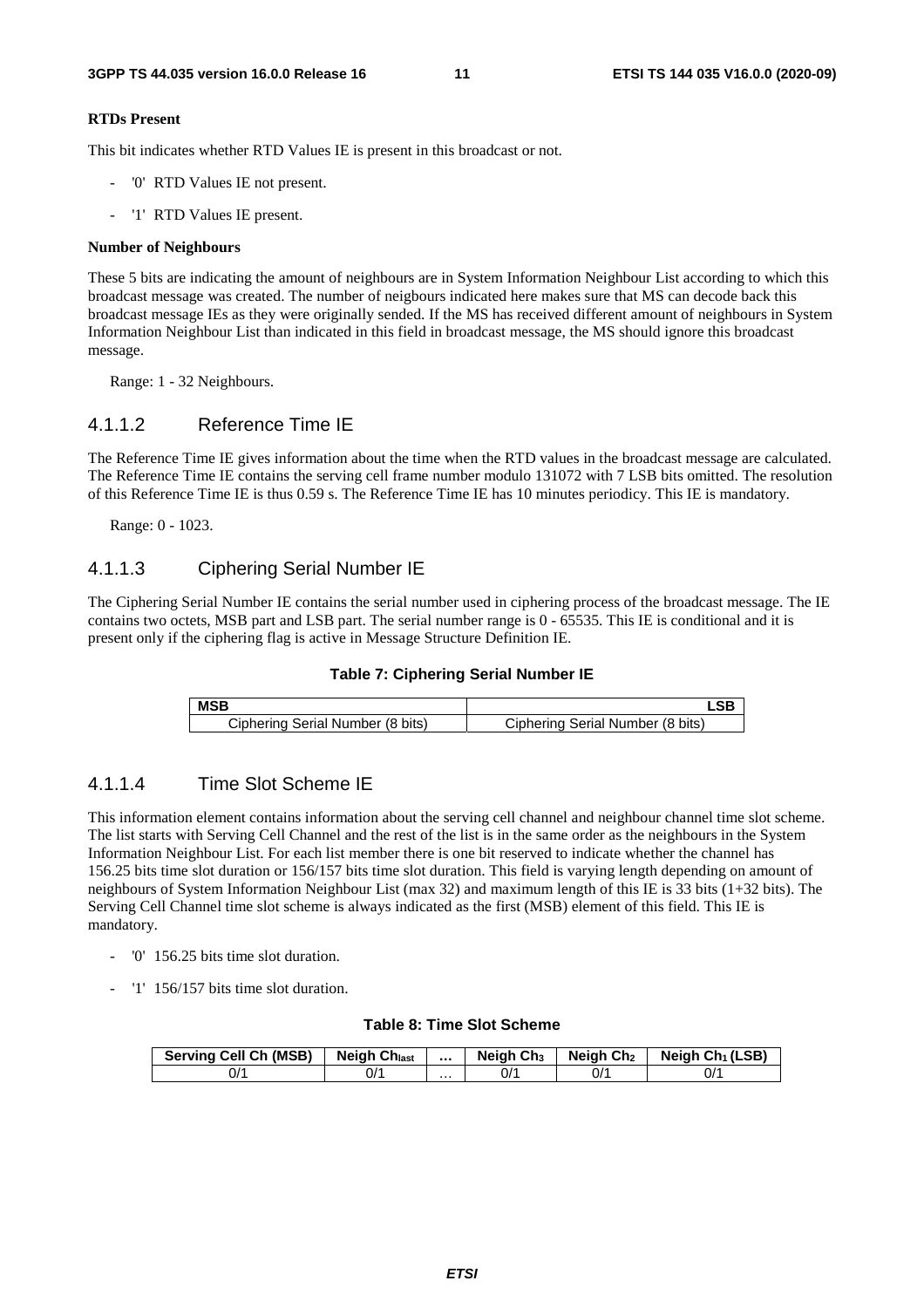### 4.1.1.5 Neighbour Bitmap Definition IE

This IE defines which neighbours from System Information Neighbour List are included in this message. The IE is conditional and included only if Message Structure Definition IE's Neighbour List Map indicates the use of this Neighbour Bitmap Definition. The list is in the same order as the neighbours in the System Information Neighbour List, the last member of the list presented as the MSB element of this field. For each Neighbour List channel number there is one bit reserved to indicate whether the neighbour is included into this broadcast message. This field is varying length depending on the amount of neighbours of System Information Neighbour List (max 32) and maximum length of this IE is 32 bits.

- '0' Neighbour not included into this broadcast message.
- '1' Neighbour included into this broadcast message.

#### **Table 9: Neighbour Bitmap Definition**

| <b>Neigh Chlast (MSB)</b> |   | Neigh Ch <sub>3</sub> | Neigh Ch <sub>2</sub> | Neigh Ch <sub>1</sub> (LSB) |
|---------------------------|---|-----------------------|-----------------------|-----------------------------|
| $J^{\prime}$              | . |                       |                       |                             |

### 4.1.1.6 Sectored Channels Definition IE

This information element defines which neighbours in System Information Neighbour List that are included in this broadcast message are belonging to sectored BTSs. This IE is conditional and included only if Message Structure Definition IE's Sector Indicator is active. This field is varying length depending on amount of neighbours included into this broadcast message (max 32) and the maximum length of this IE is 33 bits (1+32 bits). The Serving Cell Channel sector indication is always indicated in MSB of this field and the neighbours are in same order as the neighbours in the System Information Neighbour List.

- '0' Channel not included to sectored BTS.
- '1' Channel included to sectored BTS.

#### **Table 10: Sectored Channels Definition**

| Serving Ch (MSB) | <b>Neigh Chlast</b> |   | Neigh Ch <sub>3</sub> | Neigh Ch <sub>2</sub> | Neigh $Ch_1(LSB)$ |
|------------------|---------------------|---|-----------------------|-----------------------|-------------------|
| J/               |                     | . |                       | 0'                    | 0/٠               |

### 4.1.1.7 Sectored Channels BTS ID Definition IE

This information element defines what sectored channels are at the same BTS. The indication is done with three bits for each neighbour channel that is indicated to belong to sectored BTS (definition in Sectored Channels Definition IE). Belonging to the same BTS site is indicated with the same three bit binary ID, maximum 8 sectored BTS groups can be identified. This field is varying length depending on amount of sectored BTS in this broadcast message (max 33\*3 bits = 99 bits when all 32 neighbours and the serving cell channel are belonging to some sector). This field follows the order of channels that have indicated to be belonging to sectored BTS in Sectored Channels Definition starting from the MSB. This IE is conditional and included only if Message Structure Definition IE's Sector Ind is active.

#### **Table 11: Sectored Channels BTS ID Definition**

|  | <b>Definition</b> |  |  |  |
|--|-------------------|--|--|--|
|  | Sectored BTS ID1  |  |  |  |
|  | Sectored BTS ID2  |  |  |  |
|  | Sectored BTS ID3  |  |  |  |
|  | Sectored BTS ID4  |  |  |  |
|  | Sectored BTS ID5  |  |  |  |
|  | Sectored BTS ID6  |  |  |  |
|  | Sectored BTS ID7  |  |  |  |
|  | Sectored BTS ID8  |  |  |  |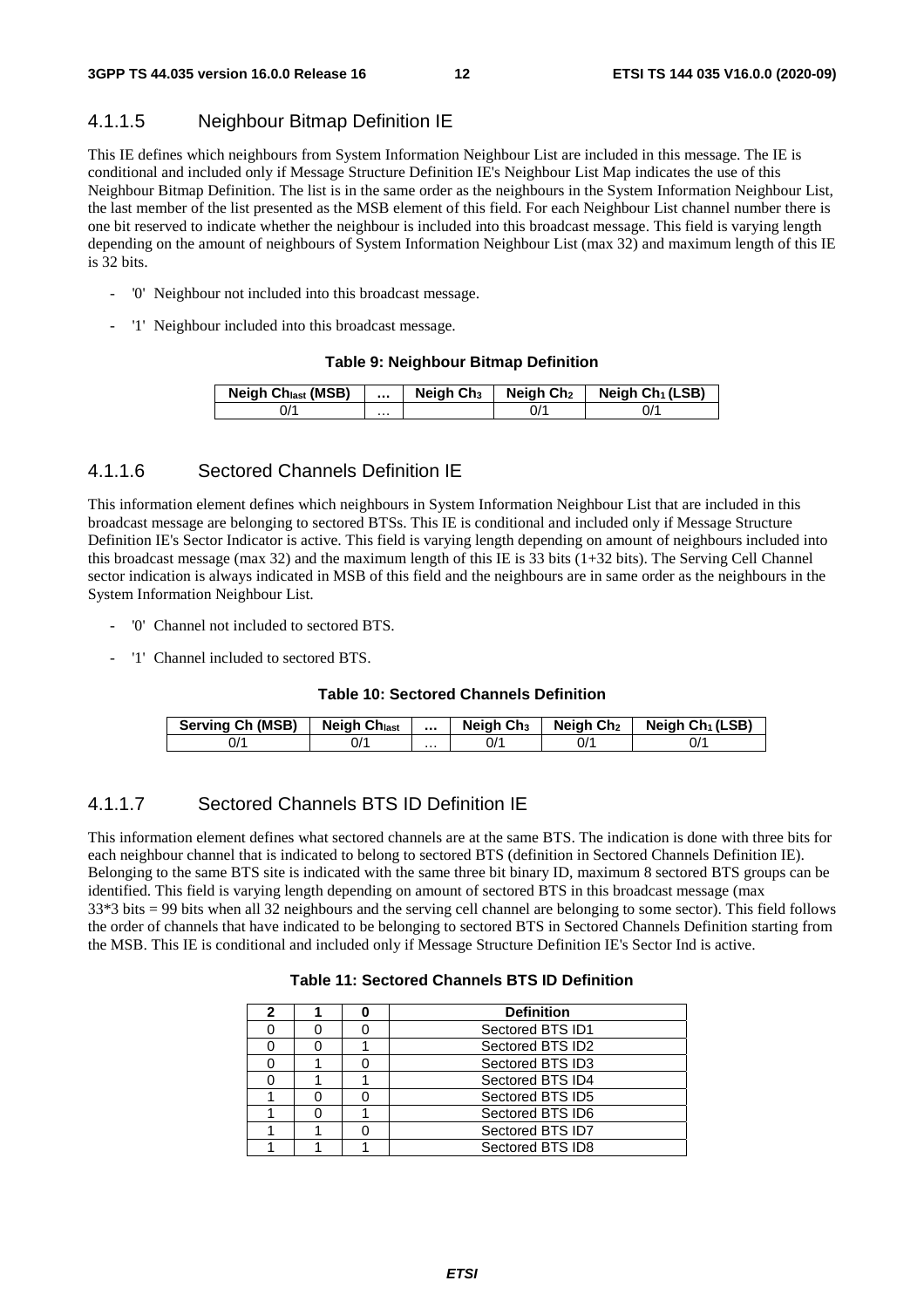| <b>Indicated</b><br><b>Sectored</b><br>Serving<br><b>Channel (MSB)</b> | <b>Indicated</b><br><b>Sectored</b><br>Neighbourlast | $\cdots$ | <b>Indicated</b><br><b>Sectored</b><br>Neighbour <sub>3</sub> | Indicated<br><b>Sectored</b><br>Neighbour <sub>2</sub> | Indicated<br><b>Sectored</b><br>Neighbour <sub>1</sub><br>(LSB) |
|------------------------------------------------------------------------|------------------------------------------------------|----------|---------------------------------------------------------------|--------------------------------------------------------|-----------------------------------------------------------------|
| Sec. BTS ID X                                                          | Sec. BTS ID X                                        |          | Sec. BTS ID X                                                 | Sec. BTS ID X                                          | Sec. BTS ID X                                                   |
| (3 bits)                                                               | (3 bits)                                             | $\cdots$ | (3 bits)                                                      | $(3 \text{ bits})$                                     | (3 bits)                                                        |

**Table 12: Sectored Channels BTS ID Definition** 

### 4.1.1.8 Sectored BTS Sync/Async Definition IE

This information element defines whether the indicated sectored BTS site contains synchronized or asynchronized channels. The sync/async is informed with one bit per sectored BTS ID. This field follows the order of IDs in Sectored Channels BTS ID Definition. This field is varying length depending on amount of sectored BTS ID in this broadcast message (max 8 bits). This IE is conditional and is included only if Message Structure Definition IE's Sector Ind is active.

- '0' Sectored BTS contains async channels.
- '1' Sectored BTS contains sync channels.

#### **Table 13: Sectored BTS Sync/Async Definition**

| Sec BTS <sub>Last</sub> (MSB) |   | Sec BTS <sub>ID3</sub> | Sec BTS <sub>ID2</sub> | Sec BTS <sub>ID1</sub> (LSB) |
|-------------------------------|---|------------------------|------------------------|------------------------------|
|                               | . |                        | "ال                    | $J^{\prime}$                 |

### 4.1.1.9 Multiframe Offset Values IE

This information element defines the neighbour channel's 51 Multiframe Values. The 51 Multiframe Offset Values are describing the offset value related to the Serving Cell 51 Multiframe Value. This field is needed when co-channels must be identified from the real neighbour channels (included into System Information Neighbour List). Each 51 Multiframe Offset Value is 6 bits long denoting the offset value to the Serving Cell 51 Multiframe number. The 51 Multiframe Offset Values must be declared to all neighbours in this broadcast message and the values are in the same order as the neighbours in the System Information Neighbour List. The maximum length of this IE is 192 bits (32\*6 bits). This IE is mandatory.

Range: 0 - 50 Frames

#### **Table 14: 51 Multiframe Offset Values IE**

| Offset <sub>NbLast</sub> (MSB)<br>51 MF . |   | 51 MF Offset Nb3                   | MF Offset Nb2                     | Offset Nb1 (LSB)<br>. MF    |
|-------------------------------------------|---|------------------------------------|-----------------------------------|-----------------------------|
| Offset Value<br>$(6 \text{ bits})$        | . | Offset Value<br>$(6 \text{ bits})$ | <b>Offset \</b><br>Value (6 bits) | Offset<br>bits'<br>Value (6 |

#### 4.1.1.10 BCC Definition IE

This information element defines the BBC (Base Station Color Code) values. The BCC is needed to know what training sequence is in use in the bursts in BCCH frequency. Each BCC is 3 bits long denoting the one of the 8 possible TSCs (Training Sequence Codes) possible to be used in bursts. BCC values must be declared to all neighbours in this message and the values are in the same order as the neighbours in the System Information Neighbour List. The maximum length of this IE is 96 bits (32\*3 bits). This IE is mandatory.

#### **Table 15: BCC Definition IE**

| <b>BCCNbLast (MSB)</b> |   | BCCNb3         | BCC Nb2        | $BCC_{Nb1}$ (LSB) |
|------------------------|---|----------------|----------------|-------------------|
| BCC.                   | . | Value (3 bits) | Value (3 bits) | Value (3 bits)    |
| `Value (3 bits)        |   | BС             | BCC.           | BCC               |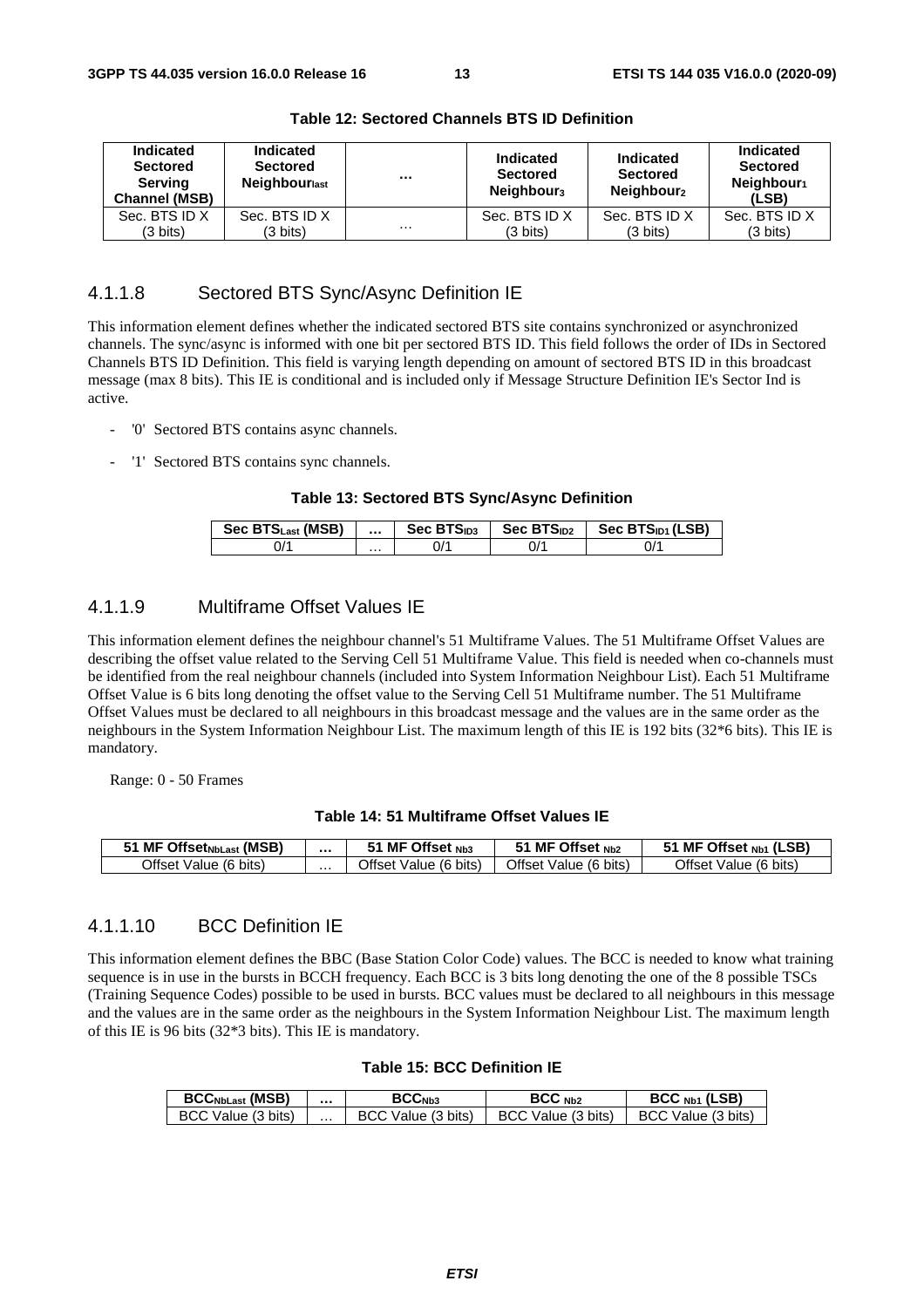### 4.1.1.11 RTD Drift Factor Values IE

This IE contains the drift factor values for the Channel RTD Values included into this broadcast message. The RTD Drift Factor Values indicate the RTD drift in meters per second. Positive and negative RTD Drift Factors can be indicated as well as no drift value. This information element is conditional and included if the RTD Drift Factors Present bit in the Message Structure Definition IE is active and the RTDs Present bit is active. The RTD Drift Factors are included into the broadcast message with same conditions and in same order than the Channel RTD Values which are described in Channel RTD Values IE section (subclause 4.1.1.12). This IE should be ciphered if the ciphering is active. Each RTD Drift Factor Value is 5 bits long and the coding is as follows:

| <b>Positive/Negative</b> |                |                | <b>Coding Bits</b> |                |                   |
|--------------------------|----------------|----------------|--------------------|----------------|-------------------|
| <b>MSB</b>               | <b>MSB</b>     |                |                    | <b>LSB</b>     | <b>Definition</b> |
| 3                        | 3              | $\mathbf{2}$   | 1                  | 0              |                   |
| Don't care               | $\Omega$       | $\mathbf 0$    | $\mathbf 0$        | $\mathbf 0$    | $0 \text{ m/s}$   |
| 0                        | 0              | $\pmb{0}$      | $\mathbf 0$        | $\overline{1}$ | $+0.33$ m/s       |
| 0                        | $\mathbf 0$    | $\pmb{0}$      | 1                  | $\mathbf 0$    | $+0.66$ m/s       |
| 0                        | $\mathbf 0$    | 0              | 1                  | $\mathbf{1}$   | $+1$ m/s          |
| 0                        | $\overline{0}$ | 1              | 0                  | $\mathbf 0$    | $+1.33$ m/s       |
| 0                        | $\Omega$       | 1              | $\mathbf 0$        | 1              | $+1.66$ m/s       |
| $\overline{0}$           | $\mathbf 0$    | $\overline{1}$ | 1                  | $\overline{0}$ | $+2$ m/s          |
| $\overline{0}$           | $\mathbf 0$    | 1              | 1                  | $\overline{1}$ | $+2.5$ m/s        |
| 0                        | 1              | 0              | 0                  | 0              | $+3$ m/s          |
| 0                        | 1              | 0              | $\mathbf 0$        | $\mathbf{1}$   | $+4$ m/s          |
| 0                        | 1              | $\overline{0}$ | 1                  | $\Omega$       | $+5$ m/s          |
| $\overline{0}$           | 1              | $\mathbf 0$    | 1                  | 1              | $+7$ m/s          |
| $\overline{0}$           | 1              | 1              | $\mathbf 0$        | $\mathbf 0$    | $+9$ m/s          |
| 0                        | 1              | 1              | 0                  | $\mathbf{1}$   | $+11 \text{ m/s}$ |
| 0                        | 1              | 1              | 1                  | $\mathbf 0$    | $+13$ m/s         |
| 0                        | 1              | 1              | 1                  | 1              | $+15$ m/s         |
| $\overline{1}$           | $\mathbf 0$    | $\mathbf 0$    | $\mathbf 0$        | $\overline{1}$ | $-0.33$ m/s       |
| 1                        | 0              | 0              | 1                  | $\mathbf 0$    | $-0.66$ m/s       |
| 1                        | 0              | 0              | 1                  | $\mathbf{1}$   | $-1$ m/s          |
| 1                        | 0              | 1              | $\mathbf 0$        | 0              | $-1.33$ m/s       |
| 1                        | 0              | 1              | 0                  | 1              | $-1.66$ m/s       |
| 1                        | $\mathbf 0$    | 1              | 1                  | 0              | $-2$ m/s          |
| 1                        | 0              | 1              | 1                  | $\overline{1}$ | $-2.5$ m/s        |
| 1                        | 1              | 0              | 0                  | $\mathbf 0$    | $-3$ m/s          |
| 1                        | 1              | $\mathbf 0$    | $\mathbf 0$        | $\overline{1}$ | $-4$ m/s          |
| 1                        | 1              | 0              | 1                  | $\mathbf 0$    | $-5$ m/s          |
| 1                        | 1              | $\mathbf 0$    | 1                  | $\overline{1}$ | $-7$ m/s          |
| 1                        | 1              | 1              | $\mathbf 0$        | $\mathbf 0$    | $-9$ m/s          |
| 1                        | 1              | 1              | 0                  | $\overline{1}$ | $-11$ m/s         |
| 1                        | 1              | 1              | 1                  | 0              | $-13$ m/s         |
| 1                        | 1              | 1              | 1                  | $\overline{1}$ | $-15$ m/s         |

#### **Table 16: RTD Drift Factor Values**

#### **Table 17: RTD Drift Factor Values IE**

| <b>RTD Drift Factor NbLast</b><br>(MSB) |   | <b>RTD Drift Factor Nb3</b>   | <b>RTD Drift Factor Nh2</b> | <b>RTD Drift Factor Nb1</b><br>(LSB) |
|-----------------------------------------|---|-------------------------------|-----------------------------|--------------------------------------|
| RTD Drift Factor Value                  |   | <b>RTD Drift Factor Value</b> | RTD Drift Factor Value      | RTD Drift Factor Value               |
| (5 bits)                                | . | (5 bits)                      | (5 bits)                    | (5 bits)                             |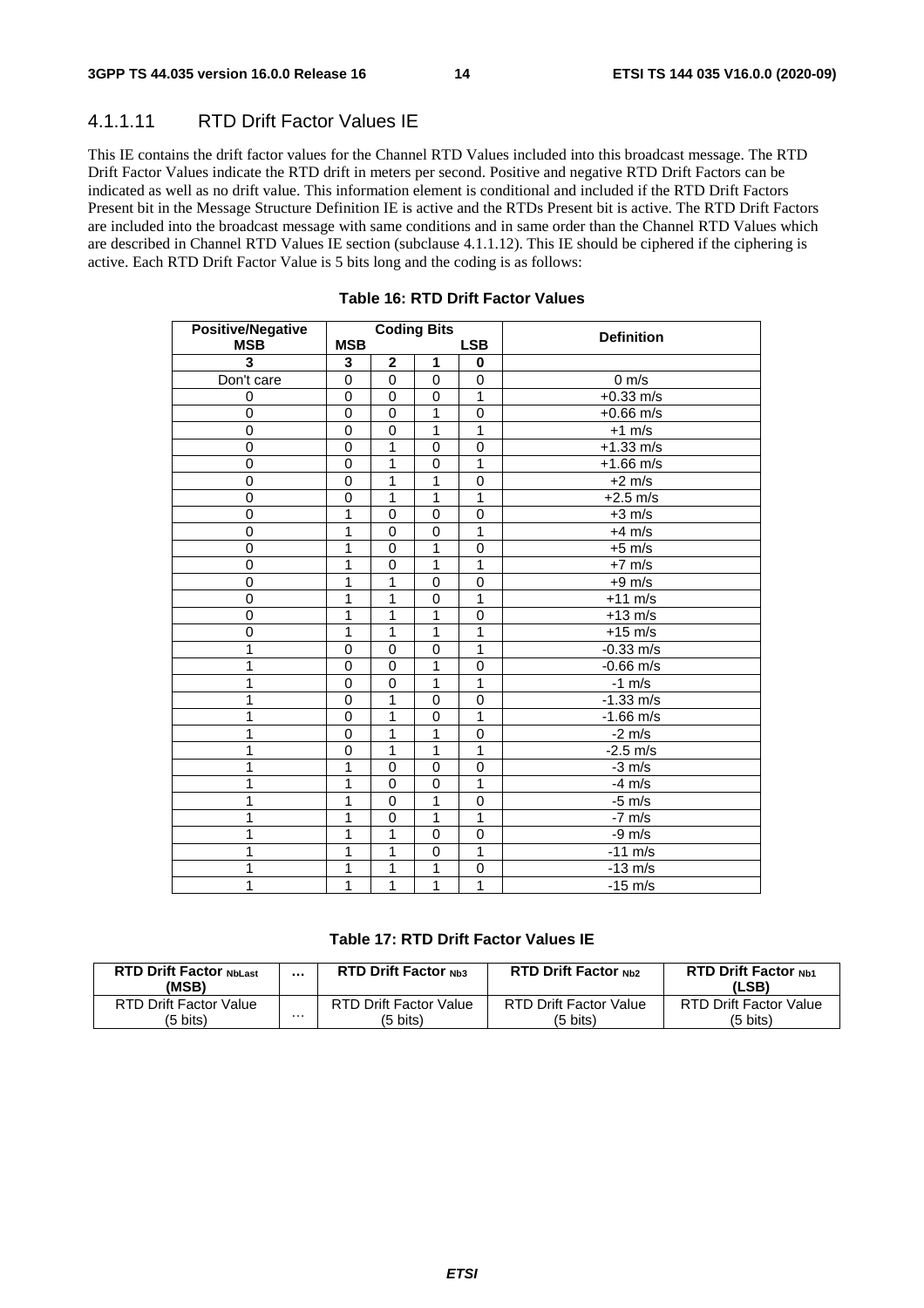### 4.1.1.12 Channel RTD Values IE

This IE contains the channel RTD values relative to the serving BTS. The RTD is defined as TBTS - TServ, where TBTS is the time of the start of TS0 (Time Slot 0) in the neighbor BTS, and Tserv is the time of the start of the TS0 in the serving BTS. The RTD value covers 1 or 8 time slot period with 1/16-1/128 bit accuracy. The 1 or 8 time slot period as well as 1/16-1/128 bit accuracy is defined in Message Structure Definition IE. The RTD values included here are conditional to the RTDs Present and Neighbour List Map (Message Structure Definition IE), Neighbour Bitmap Definition IE, Sectored Channels Definition IE, Sectored Channels BTS ID Definition and Sectored BTS Sync/Async Definition. This IE should be ciphered if the ciphering is active. The decision which BTS RTD value is included in this broadcast message has the following decision process:

- Channel RTD Values IE should not be included at all if RTDs Present bit (Message Structure Definition IE) is not active.
- Neighbours in this broadcast message are defined in Neighbour List Map (Message Structure Definition IE) and in case the Neighbour Bitmap Definition is active then the Neighbour Bitmap Definition IE declares the Neighbours included into this broadcast message.
- If Sector Indicator in Message Structure Definition IE is not active the RTD values are included for all neighbours in this broadcast message.
- If sector indicator in Message Structure Definition IE is active then the Neighbour channels that are not belonging to sectored BTS the RTD values are included directly according to neighbour list order.
- If sector indicator in Message Structure Definition IE is active then the Neighbour channels that are belonging to sectored BTS, the Sectored BTS ID values group the neighbour channels into the groups. If the Sectored BTS ID group is indicated to be synchronous then only one RTD value (decided by SMLC) per the Sectored BTS ID group is included into this broadcast message, if the Sectored BTS ID group is indicated to be asyncronous then all the neighbour channel RTDs belonging to the Sectored BTS ID group have to be included into this broadcast message.

| (MSB) | Varying Length (12-18 bits) | (LSB) |
|-------|-----------------------------|-------|
|       | Neighbour RTD (Last) (MSB)  |       |
|       | Neighbour RTD (Last-1)      |       |
|       | .                           |       |
|       | Neighbour RTD (2)           |       |
|       | Neighbour RTD (1) (LSB)     |       |

#### **Table 18: Channel RTD Value IE**

The fields that are included into the Channel RTD Value IE may contain RTD values of neighbour channels and the RTD values of the sectored channels BTS ID. The RTD values should be included into this IE in following order:

- Starting from the last channel in the System Information Neighbour List that is included into this broadcast message.
- First are reported the neighbour channels that are not belonging to the Sectored Channels BTS ID groups and then the Sectored Channels ID groups from 1 up to 8 depending the amount of groups. See annex B for example.

If the RTD value is invalid, following values in the RTD field are reserved for this indication (e.g. if invalid RTD value is indicated the MS shall discard the previous values).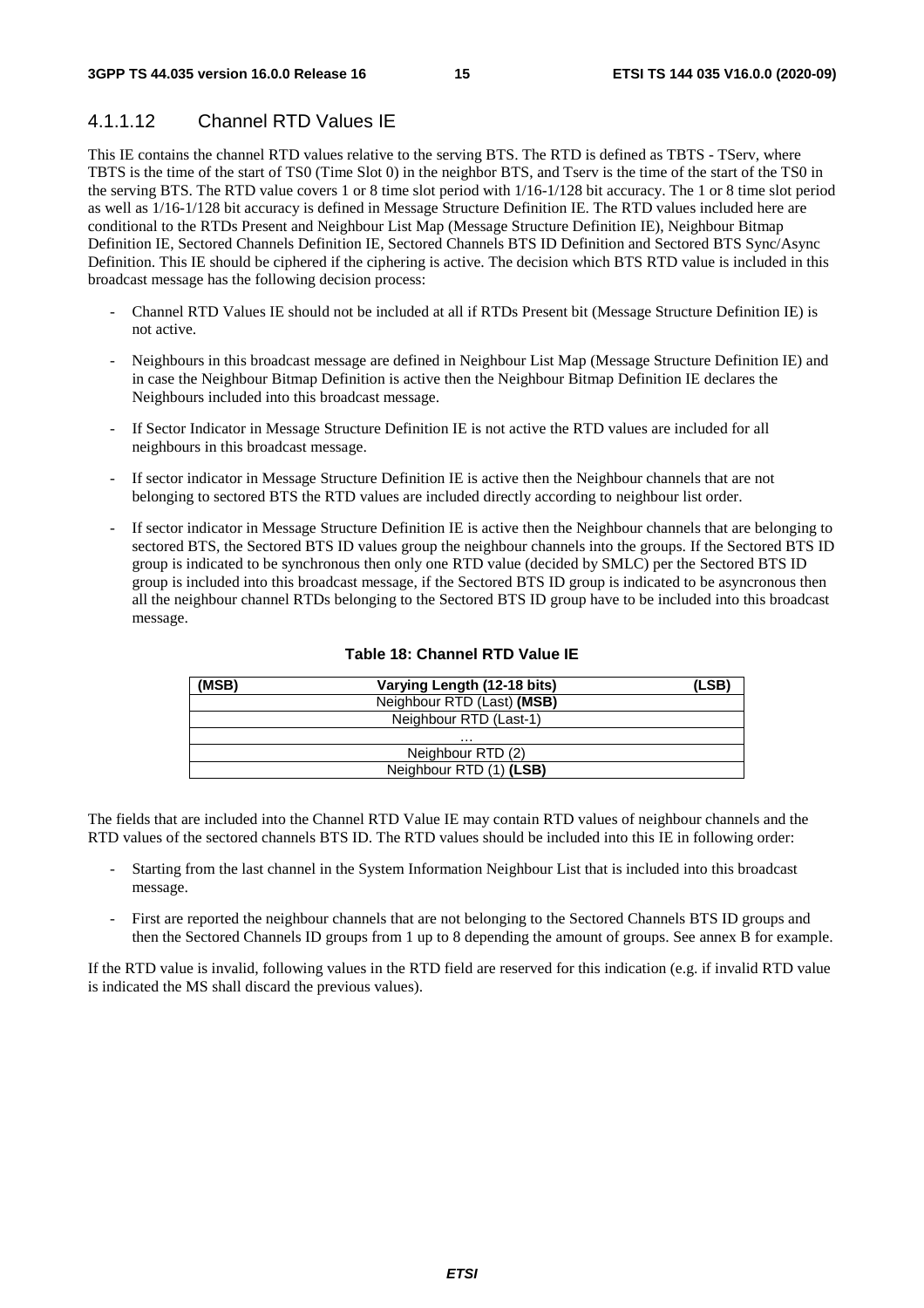| <b>Time Slots</b> | <b>Accuracy</b> | <b>Amount of Bits in RTD</b> | Invalid RTD Code in Hex |
|-------------------|-----------------|------------------------------|-------------------------|
|                   | 1/16            | 12 bits                      | <b>FFF</b>              |
| 1                 | 1/32            | 13 bits                      | 1FFF                    |
|                   | 1/64            | 14 bits                      | 3FFF                    |
|                   | 1/128           | 15 bits                      | 7FFF                    |
|                   | 1/16            | 15 bits                      | 7FFF                    |
| 8                 | 1/32            | 16 bits                      | <b>FFFF</b>             |
|                   | 1/64            | 17 bits                      | 1FFFF                   |
|                   | 1/128           | 18 bits                      | 3FFFF                   |

**Table 19: Invalid RTD Value Codes** 

This field is varying length depending on amount of Neighbour Channels included as well as amount of sectored cells and the nature (sync/async) of sectored cells. One RTD value has varying length of 12 bits to 18 bits indicating the amount on 1/16-1/128 bit durations over 1 time slot or 8 time slots. Maximum length of this IE is 576 bits (32\*18 bits).

#### 4.1.1.13 Serving Cell Location IE

This IE contains the Serving Cell Latitude/Longitude information. This IE should be ciphered if the ciphering is active. This IE is mandatory.

#### **Serving Cell Latitude**

This field indicates WGS-84 latitude with fixed length of 24 bits. Latitude value is coded according to 3GPP TS 23.032. This field is mandatory.

#### **Table 20: Serving Cell Latitude**

| (MSB) |                                     |  |
|-------|-------------------------------------|--|
|       | .24 bits)<br>Ser\<br>el.<br>atitude |  |

#### **Serving Cell Longitude**

This field indicates WGS-84 longitude with fixed length of 24 bits. Latitude value is coded according to 3GPP TS 23.032. This field is mandatory.

#### **Table 21: Serving Cell Longitude**

| Longitude (24 bits)<br>Serving<br>اا≏. |  |
|----------------------------------------|--|

#### 4.1.1.14 Relative Neighbour Location IE

This information element defines the location of Neighbour Channels (BTS) relative to Serving Cell Location. This IE should be ciphered if the ciphering is active. The fields are varying length depending on amount of neighbour channels and sectored cells included in this broadcast message. The location information per neighbour has two elements, Relative North and Relative East. The Relative North positive values indicate north direction, negative values indicate south direction from Serving Cell Location. The Relative East positive values indicate east direction and negative values indicate west direction from Serving Cell Location. The MSB bit in Relative North/East value is reserved for sign indication (positive  $= 0$ , negative  $= 1$ ). The values are expressed in meters according to the accuracy resolution which is defined by Accuracy Range bits in Message Structure Definition IE. For example if the Accuracy Range is set to 20 km and there is 15 bits (1+14 bits) reserved for Relative North/East values this means 0.6 m accuracy for Relative North or East value. This IE is mandatory.

The amount of Relative North/East pairs depends on neighbours included in this broadcast message as well as the amount sectored cells since only one Relative North/East pair is included per Sectored BTS ID.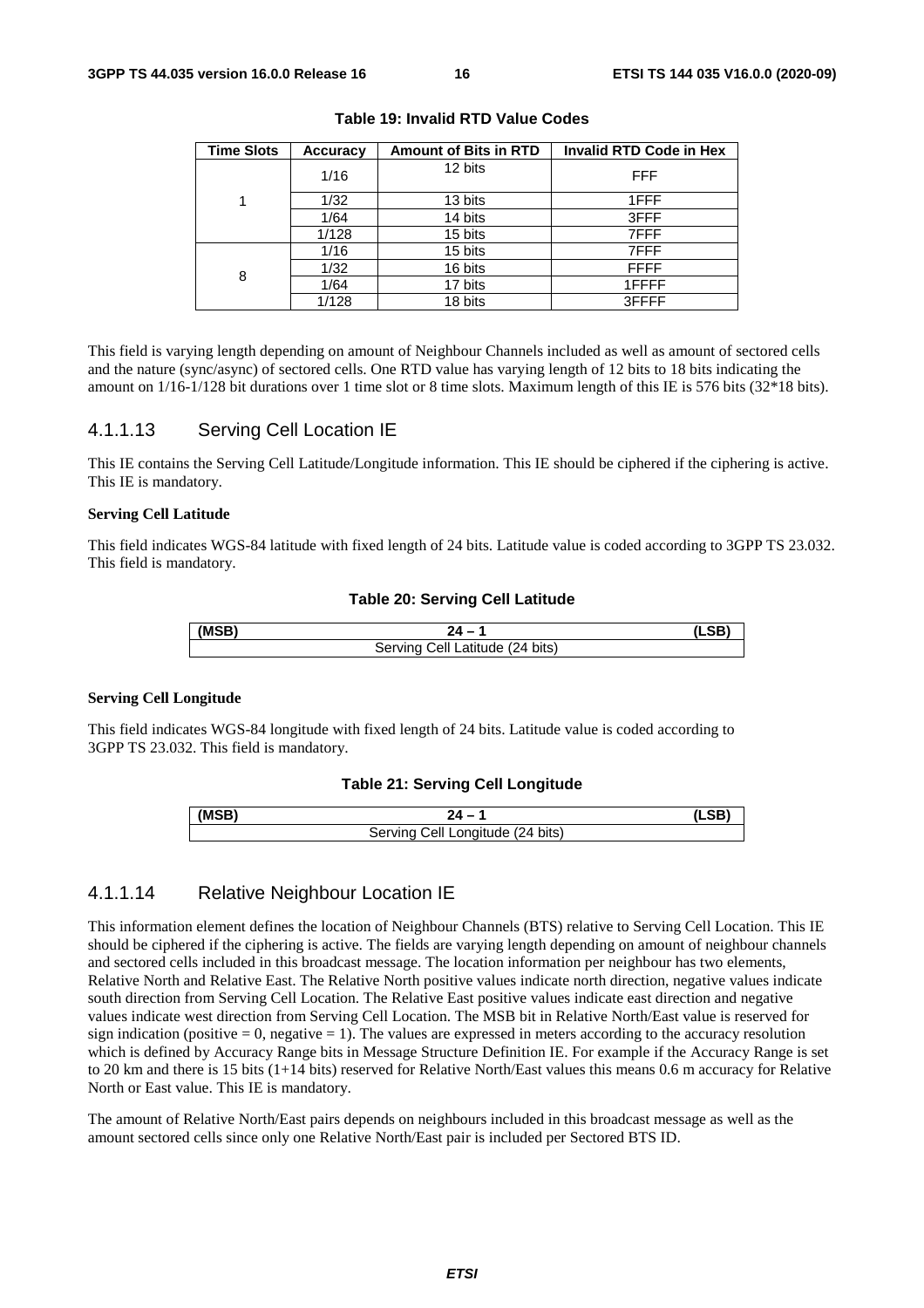| (MSB)                                  | <b>Varying Length</b>                       | (LSB) |  |  |  |  |  |  |  |
|----------------------------------------|---------------------------------------------|-------|--|--|--|--|--|--|--|
|                                        | Relative North Value Neighbour (Last) (MSB) |       |  |  |  |  |  |  |  |
|                                        | Relative East Value Neighbour (Last)        |       |  |  |  |  |  |  |  |
|                                        | Relative North Value Neighbour (Last-1)     |       |  |  |  |  |  |  |  |
| Relative East Value Neighbour (Last-1) |                                             |       |  |  |  |  |  |  |  |
|                                        | $\cdots$                                    |       |  |  |  |  |  |  |  |
|                                        | Relative North Value (2)                    |       |  |  |  |  |  |  |  |
|                                        | Relative East Value (2)                     |       |  |  |  |  |  |  |  |
|                                        | Relative North Value (1)                    |       |  |  |  |  |  |  |  |
|                                        | Relative East Value (1) (LSB)               |       |  |  |  |  |  |  |  |

#### **Table 22: Relative Neighbour Location**

The decision what Relative North/East Values are included in this broadcast message has following decision process:

- Neighbours in this broadcast message is defined in Neighbour List Map (Message Structure Definition IE) and in case the Neighbour Bitmap Definition is active then the Neighbour Bitmap Definition IE declares the Neighbours included into this broadcast message.
- If Sector Indicator in Message Structure Definition IE is not active the Relative North/East Values are included in the same order as they are indicated in Message Structure Definition IE / Neighbour Bitmap Definition IE.
- If sector indicator in Message Structure Definition IE is active then the Neighbour channels that are not belonging to sectored BTS Relative North/East Values are included directly according to neighbour list order.
- If sector indicator in Message Structure Definition IE is active then the Neighbour channels that are belonging to sectored BTS, the Sectored BTS ID values group the neighbour channels into the groups. The Relative North/East Values are included in the broadcast message so that only one Relative North/East Value per Sectored BTS ID is included.

The fields that are included into the Relative Neighbour Location IE may contain the Relative North/East values of neighbour channels and the Relative North/East values of the sectored channels BTS ID groups. The RTD values should be included into this IE in following order:

- Starting from the last channel in the System Information Neighbour List that is included into this broadcast message.
- First are reported the neighbour channels that are not belonging to the Sectored Channels BTS ID groups and then the Sectored Channels ID groups from 1 up to 8 depending the amount of groups.
- The neighbour channel/BTS ID value will always contain Relative North value first and then Relative East value. The values are expressed in meters according to the Accuracy Range in the Message Structure Definition IE. See annex B for example.

The bits available for Relative North/East Values can be calculated with following formula:

| $z =$ | number of neighbours in System Info Neighbour List |
|-------|----------------------------------------------------|
| $x =$ | number of neighbours in this broadcast message     |
| $a =$ | number of channels in sectors                      |
| $b =$ | number of BTS IDs                                  |
| $c =$ | RTD accuracy (12-18 bits)                          |
| $W =$ | Neighbour Bitmap used (yes = 1, no = 0)            |
| $s =$ | RTDs Present (yes = $1$ , no = 0)                  |
| $d =$ | RTD Drift Factors included (yes = 1, no = 0)       |
| $y =$ | bits per Relative Latitude / Longitude value       |

Int(y) = 
$$
(561-11*x^{-3}*a-b-s*(c+d*5)*(x-a+b)-w*z)/(2*(x-a+b))
$$

If the y doesn't go even, the bits that remain are used as one extra bit (extension bit) per one Relative North or East value in same order as the values are presented in this IE as long as there are remain bits available. See Annex B for example.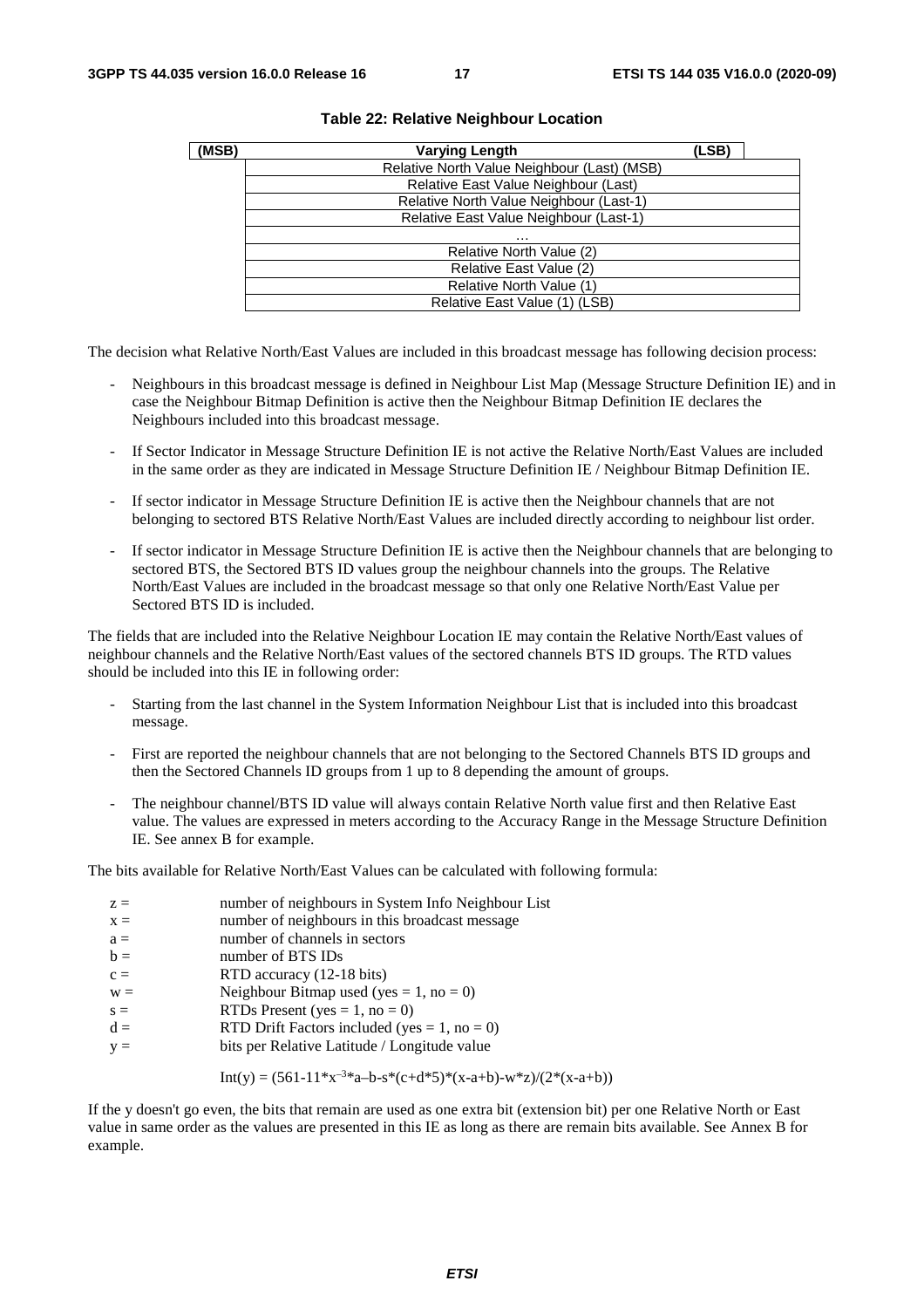## 4.2 GPS Assistance Data Broadcast Message

The GPS Assistance Data message contents are defined in this clause. The GPS Assistance Data message is built so that it is fitted into a fixed length message not necessary occupying the whole message. In case that the fixed length message has less information elements than bits available then the rest of message is filled with fill bits. The information elements are in the order which is described in subclause 4.2.1 and no undefined spare bits are allowed between elements. The channel to broadcast the GPS Assistance Data message is CBCH over which the SMSCB DRX service is used. One SMSCB message has fixed information data length of 82 octets and the maximum length of GPS Assistance Data is 82 octets. MS can identify the LCS SMSCB message with Message Identifiers declared in 3GPP TS 23.041. Example of GPS Assistance Data Broadcast Message is in Annex C. In addition, an Integrity Monitor (IM) shall detect unhealthy (e.g. failed/failing) satellites. When an unhealthy (i.e. failed/failing) satellite is detected, the assistance data, including DGPS corrections, shall not be supplied for that particular satellite. If more satellites are unhealthy, the same can be done to exclude them from the final location calculation. Even when all satellites are healthy, the IM shall monitor the quality of the DGPS corrections. It shall make use of the pseudoranges derived by the DGPS reference receiver, correct them using the DGPS reference receiver-generated DGPS corrections, and compute a position from the corrected pseudo ranges. This computed position shall then be compared with the known, surveyed location of the DGPS reference receiver to compute a DGPS positioning error. Positioning errors which are excessive relative to DGPS expected accuracy levels shall be used to inform users of measurement quality via the UDRE parameter.

### 4.2.1 GPS Assistance Data Content

The GPS Assistance Data Message contents are defined in this clause. It contains three data sets: DGPS correction, ephemeris and clock correction, almanac and other data information. The empheris, clock correction, almanac and other data are obtained from GPS navigation message. It is built so that it fits into a fixed length message not necessarily occupying the whole message. In case that the fixed length message has less information elements than bits available then the rest of message is filled with fill bits.

This message is built to allow for broadcast rates that more closely match the time of applicability of the contained data.

EXAMPLE: With a 30 s rate for DGPS broadcast, mobile staion (MS) can effectively remove degration caused by SA.

GPS subframes 1 through 3 (ephemeris and clock correction data) are contained in the same single broadcast message. With a 90 s rate, Mobile Stations (MS) can receive all visible ephemeris and clock correction data at twelve to eighteen minute intervals depending on number of visible satellites. Subframes 4 and 5 (almanac, ionospheric delay, and other more slowly changing data can be sent at another rate, such as once every several hours. By splitting the data into separate data sets (all based on the same single format), the data can be sent at rates that are correspond to its validity time and/or the desire to update the mobile stations within its network at a particular rate. The Information Elements (IEs) in the message are listed in table 23.

|         | <b>Parameter</b>        | <b>Bits</b> | <b>Resolution</b> | Range                    | Units | <b>Occurrences</b> | <b>Presence</b> | Ref |
|---------|-------------------------|-------------|-------------------|--------------------------|-------|--------------------|-----------------|-----|
|         | Cipher                  |             | $---$             | $0 - 1$                  | $---$ |                    | м               |     |
|         | On/Off                  |             |                   |                          |       |                    |                 |     |
| Cipher  | Ciphering               |             | $---$             | $0 - 1$                  | $---$ |                    | M               |     |
| Control | Key Flag                |             |                   |                          |       |                    |                 |     |
|         | Ciphering Serial Number | 16          | $---$             | $0 - 65535$              | $--$  |                    |                 |     |
|         | Data                    | 638         | $---$             | $\overline{\phantom{a}}$ | $---$ | $---$              | M               |     |

**Table 23: Information Elements of GPS Assistance Data message** 

#### **Cipher Control IE**

This information element contains two bits indicating the ciphering properties of the received message. This IE is mandatory.

#### **Cipher On/Off**

This IE indicates whether this broadcast message has been ciphered or not. A value of "0" indicates that ciphering is off, while a value of "1" indicates that ciphering is active. The Data IE is ciphered if ciphering is active.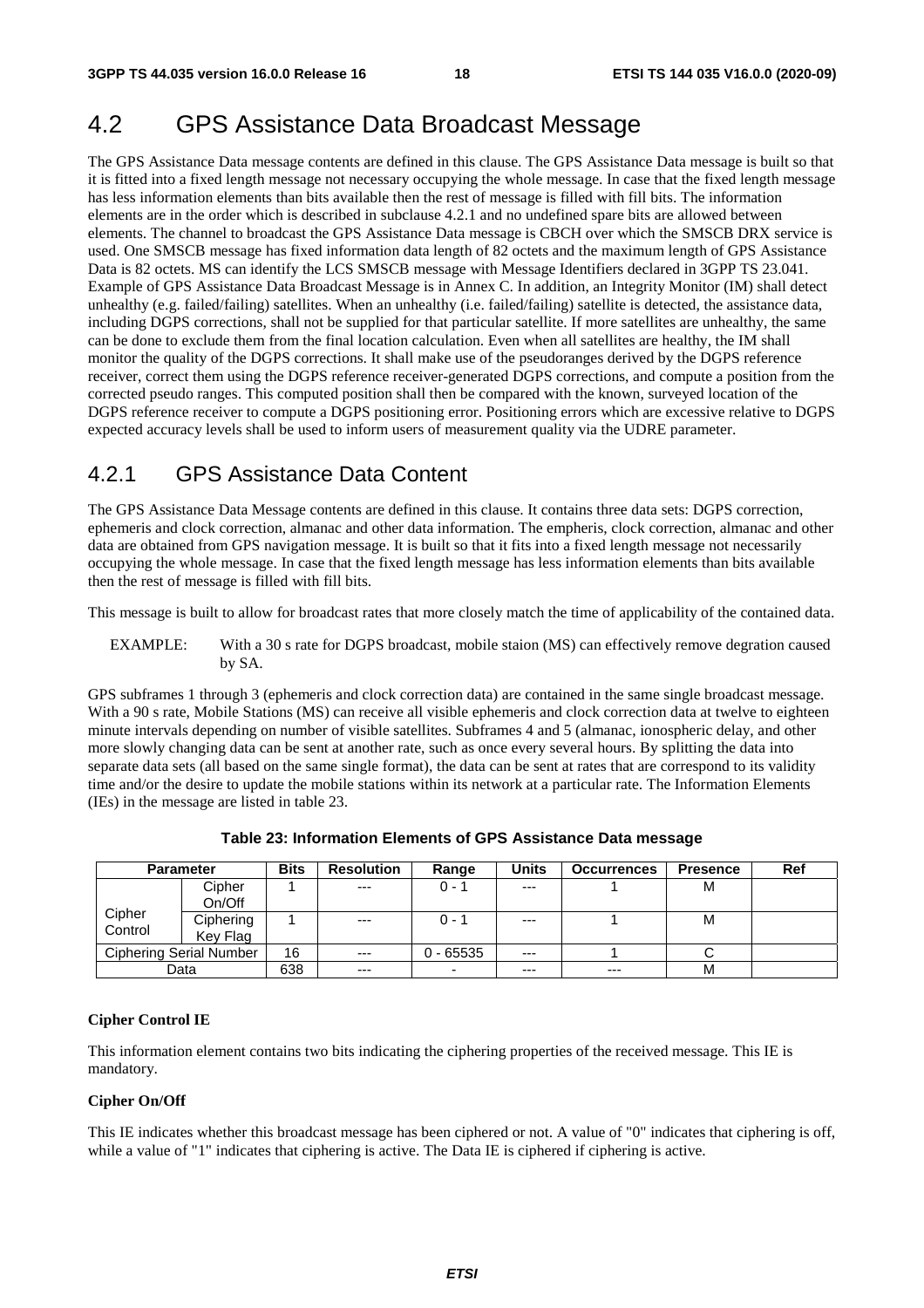#### **Ciphering Key Flag**

The MS always receives two (2) cipher keys during the location update procedure. One of the keys is time-stamped to be current one and the other is time-stamped to be the next one. Thus, the MS always has two cipher keys in memory. The Cipher Key Change Indicator in this broadcast message instructs the MS whether to use current or next cipher key for deciphering the received broadcast message. The MS shall interpret this IE as follows:

- **Ciphering Key Flag**(previous message) = **Ciphering Key Flag**(this message) => Deciphering Key not changed.
- **Ciphering Key Flag**(previous message) <> **Ciphering Key Flag**(this message) => Deciphering Key changed.

#### **Ciphering Serial Number IE**

The Ciphering Serial Number IE contains the serial number used in ciphering process of the broadcast message. The IE contains two octets, MSB part and LSB part. The serial number range is 0 - 65535. This IE is conditional and it is present only if the ciphering flag is active in Cipher Control IE.

#### **Table 24: Ciphering Serial Number IE**

| Ciphering Serial Number (8 bits) | Ciphering Serial Number (8 bits) |
|----------------------------------|----------------------------------|

#### **Data IE**

The Data IE contains the GPS assistance data included in the broadcast message. The Data IE may contain DGPS Correction Data (subclause 4.2.1.1), Emphemeris and Clock Correction Data (subclause 4.2.1.2) or Almanac and Other Data (subclause 4.2.1.3). The Data IE content is indicated with the SMSCB message identifier specified in 3GPP TS 23.041 and 3GPP TS 23.041. When ciphering is active (indicated with Ciphering Control Flags), the ciphering will apply only to the Data IE element. This IE is mandatory.

### 4.2.1.1 DGPS Correction Data

This subclause describes the contents of the broadcast message for differential corrections. The message contents are based on a Type-1 message of version 2.2 of the RTCM-SC-104 recommendation for differential service RTCM-SC104. This format is a standard of the navigation industry and is supported by all DGPS receivers. For a 11 satellites, the length of the broadcast message is 82 octets, which also is the maximum length of an SMSCB message. The information elements (IEs) in the message are listed in table 26. If any of the conditional elements (Ciphering Serial Number, BTS Clock Drift, FN, TN and BN) are not included to the message, spare bits will be transmitted instead of these fields. The spare bits have equal length to the conditional IE, so that the message structure is unchanged (see annex C). The spare bits are set to '0'.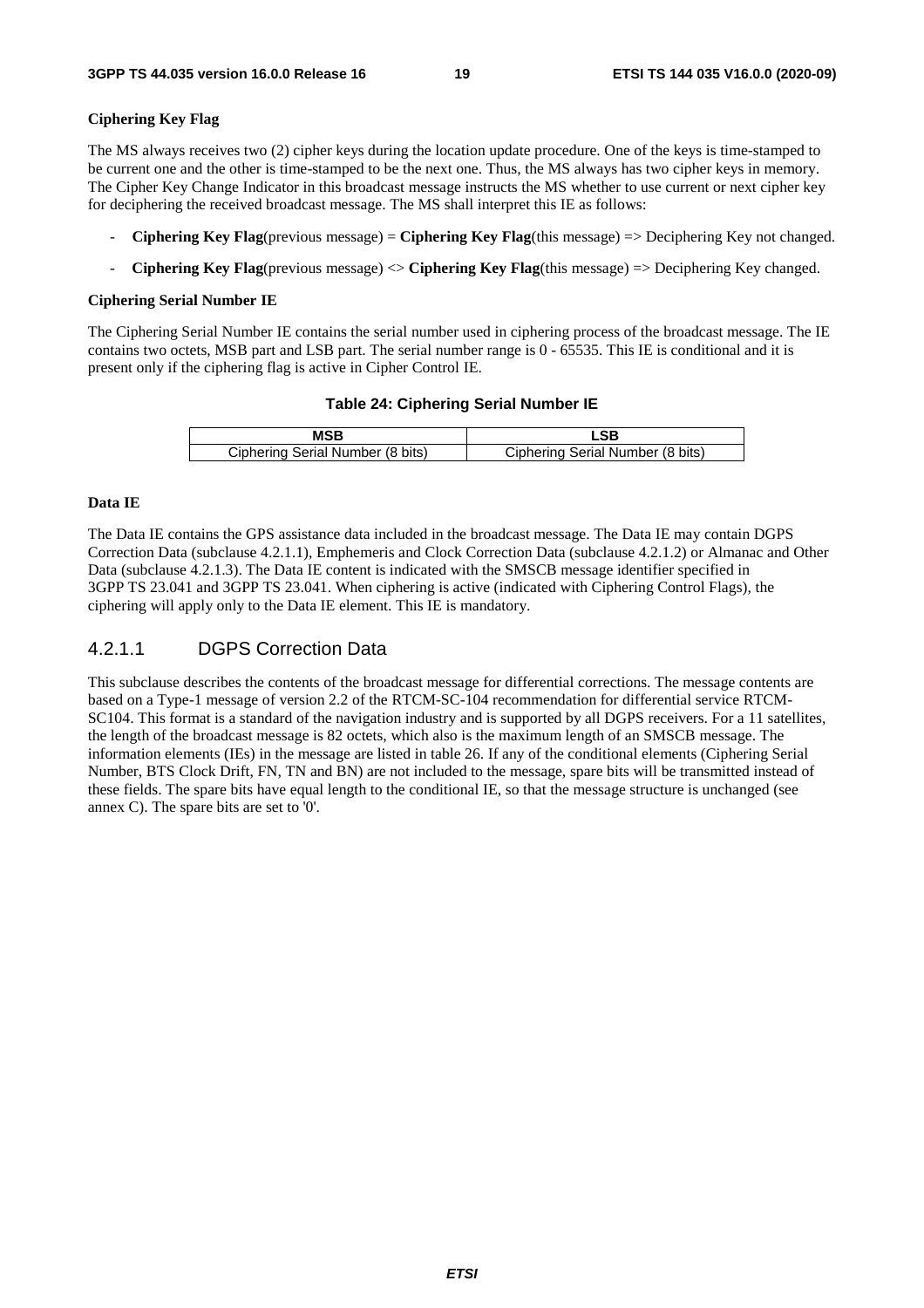| <b>Parameter</b>           |                                | <b>Bits</b> | <b>Resolution</b>     | Range        | <b>Units</b> | <b>Occurrences</b> | <b>Precence</b> | Ref     |  |  |
|----------------------------|--------------------------------|-------------|-----------------------|--------------|--------------|--------------------|-----------------|---------|--|--|
| <b>GSM Time Present</b>    |                                |             | $---$                 | $0 - 1$      | ---          |                    | м               | 4.2.1.2 |  |  |
|                            | <b>BTS Clock Drift Present</b> | 1           | $---$                 | $0 - 1$      | ---          |                    | м               | 4.2.1.3 |  |  |
|                            | <b>BTS Clock Drift</b>         | 4           | $12.5 \times 10^{-3}$ | ±0.1         | usec/sec     |                    | C               | 4.2.1.4 |  |  |
|                            | Reference Location             | 48          | $---$                 | $- - -$      | Degrees      |                    | M               | 4.2.1.5 |  |  |
|                            | FN                             | 22          | $--$                  | $0 - 524287$ | frames       |                    | C               |         |  |  |
| Reference<br>time          | ΤN                             | 3           | $---$                 | $0 - 7$      | timeslots    |                    | C               | 4.2.1.6 |  |  |
|                            | BN                             | 8           | $---$                 | $0 - 156$    | bits         |                    | C               |         |  |  |
|                            | <b>GPS TOW</b>                 | 20          | 1                     | $0 - 604794$ | sec          |                    | M               |         |  |  |
| Status/Health              |                                | 3           | $--$                  | $0 - 7$      | ---          |                    | M               | 4.2.1.7 |  |  |
|                            | N_SAT                          | 4           | ---                   | $1 - 12$     | ---          |                    | C               | 4.2.1.8 |  |  |
|                            | Satellite ID                   | 6           | $--$                  | $1 - 64$     | ---          |                    |                 |         |  |  |
|                            | <b>IODE</b>                    | 8           | $- - -$               | $0 - 239$    | ---          |                    |                 | 4.2.1.9 |  |  |
|                            | <b>UDRE</b>                    | 2           | $---$                 | $0 - 3$      | ---          |                    |                 |         |  |  |
| <b>DGPS</b><br>Corrections | <b>PRC</b>                     | 12          | 0.32                  | ±655.34      | m            | N_SAT              | С               |         |  |  |
|                            | <b>RRC</b>                     | 8           | 0.032                 | ±4.064       | m/s          |                    |                 |         |  |  |
|                            | Delta PRC2                     | 8           | 1                     | ±127         | м            |                    |                 |         |  |  |
|                            | Delta RRC2                     | 4           | 0.032                 | ±0.224       | m/s          |                    |                 |         |  |  |

#### **Table 26: DGPS Correction Data**

#### 4.2.1.1.1 GSM Time Present IE

This field indicates whether or not GSM air-interface timing information values for the serving cell are present in this message. The MS shall interpret a value of "1" to mean that GSM timing informationvalues (FN,TN and BN) are present, and "0" to mean that only the GPS TOW field value is provided. This field is mandatory.

#### 4.2.1.1.2 BTS Clock Drift Present IE

This IE is indication whether this broadcast message contains BTS Clock Drift IE value or not. The length of this IE is one bit. The value '1' indicates that BTS Clock Drift IE value is present, '0' indicates that the IE valueis not present in this proadcast message. This IE is mandatory.

#### 4.2.1.1.3 BTS Clock Drift IE

This IE provides an estimate of the drift rate of the BTS clock relative to GPS time. It has units of μsec/sec (ppm) and a range of ±0.1. This IE aids the MS in maintaining the relation between GPS and cell timing over a period of time. The value of the clock drift is valid starting at the time contained in the Reference Time IE. A positive value for BTS Clock Drift indicates that the BTS clock is running at a greater frequency than desired. This IE is conditional and value is included in the message if BTS Clock Drift Present IE flag is '1'.

#### 4.2.1.1.4 Reference Location IE

The Reference Location field contains a 2-D location (without uncertainty) specified as per 3GPP TS 23.032. The purpose of this field is to provide the MS with a priori knowledge of its location in order to improve GPS receiver performance.

#### 4.2.1.1.5 Reference Time IE

This IE specifies the relationship between GPS time and air-interface timing of the BTS transmission in the serving cell. The **GPS TOW** (time-of-week) has a one-second resolution with a range of 0 to 604799. The **FN**, **TN**, and **BN** IEs are respectively the GSM frame number, timeslot number, and bit number of the BTS transmissions for the serving cell that occur at that GPS time. The frame number FN is modulo- $2^{19}$  (0 – 524287) and the MS shall resolve the ambiguity by interpreting the frame to be as near as possible to the current frame of the serving BTS. The **GPS TOW** IE is mandatory. The **FN**, **TN**, and **BN** IEs are conditional and the values are present only when GSM Time Present bit is '1'.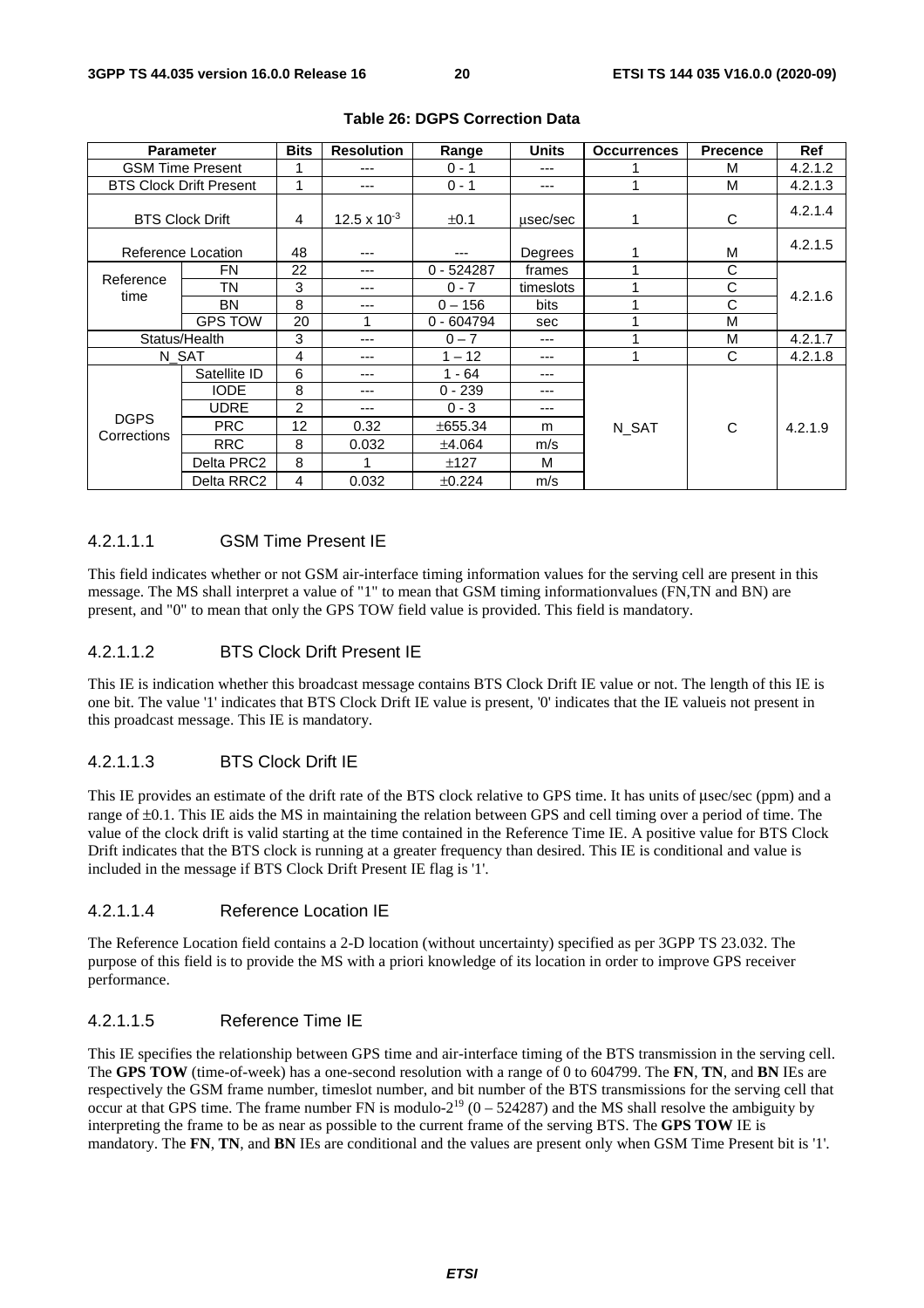#### 4.2.1.1.6 Status/Health IE

This IE indicates the status of the differential corrections contained in the broadcast message. It is equivalent to the "Station Health" IE in the common header for all reference station messages specified in RTCM-SC104. The values of this IE and their respective meanings are shown below in table 25. This IE is mandatory.

| Code | <b>Indication</b>           |
|------|-----------------------------|
| 000  | UDRE Scale Factor = $1.0$   |
| 001  | UDRE Scale Factor = $0.75$  |
| 010  | UDRE Scale Factor = $0.5$   |
| 011  | UDRE Scale Factor = $0.3$   |
| 100  | UDRE Scale Factor = $0.2$   |
| 101  | UDRE Scale Factor = $0.1$   |
| 110  | No data available           |
| 111  | Data is invalid - disregard |

#### **Table 25: Values of Correction Status**

The first six values in this IE indicate valid differential corrections in the broadcast message. When using the corrections values described below, the "UDRE Scale Factor" value is applied to the UDRE values contained in the message. The purpose is to indicate an estimate in the amount of error in the corrections.

The value "110" indicates that the source of the differential corrections (e.g. reference station or external DGPS network) is currently not providing information. The value "111" indicates that the corrections provided by the source are invalid, as judged by the source. In either case, the broadcast message shall contain no differential corrections. All MS that read the broadcast message shall contain the appropriate logic to ignore any data IEs following a Correction Status IE having a value of "110" or "111".

#### 4.2.1.1.7 N\_SAT IE

This IE indicates the number of satellites (N\_SAT) for which differential corrections are available. The maximum number of satellites that can be included into the message is 12. This IE is conditional and included if Correction Status IE value is not 110 or 111.

#### 4.2.1.1.8 DGPS Corrections IE

This IE contains GPS differential correction data. Each element described below will appear N\_SAT times in this message, once for each satellite for which corrections are available. This IE is conditional and included if Correction Status IE value is not 110 or 111.

#### **Satellite ID**

This IE identifies the satellite for which the corrections are applicable. This value is the same as the PRN number provided in the navigation message transmitted by the particular satellite.The range is 0 to 31, with 0 indicating satellite number 32 as perRTCM-SC104.

#### **IODE**

This IE is the sequence number for the ephemeris for the particular satellite. The MS can use this IE to determine if new ephemeris is used for calculating the corrections that are provided in the broadcast message. This eight-bit IE is incremented for each new set of ephemeris for the satellite and may occupy the numerical range of [0, 239] during normal operations. For more information about this field can be found from RTCM-SC104.

#### **User Differential Range Error (UDRE)**

This IE provides an estimate of the uncertainty  $(1-\sigma)$  in the corrections for the particular satellite. The value in this IE shall be multiplied by the UDRE Scale Factor in the common Corrections Status IE to determine the final UDRE estimate for the particular satellite. The meanings of the UDRE values are described in table 27.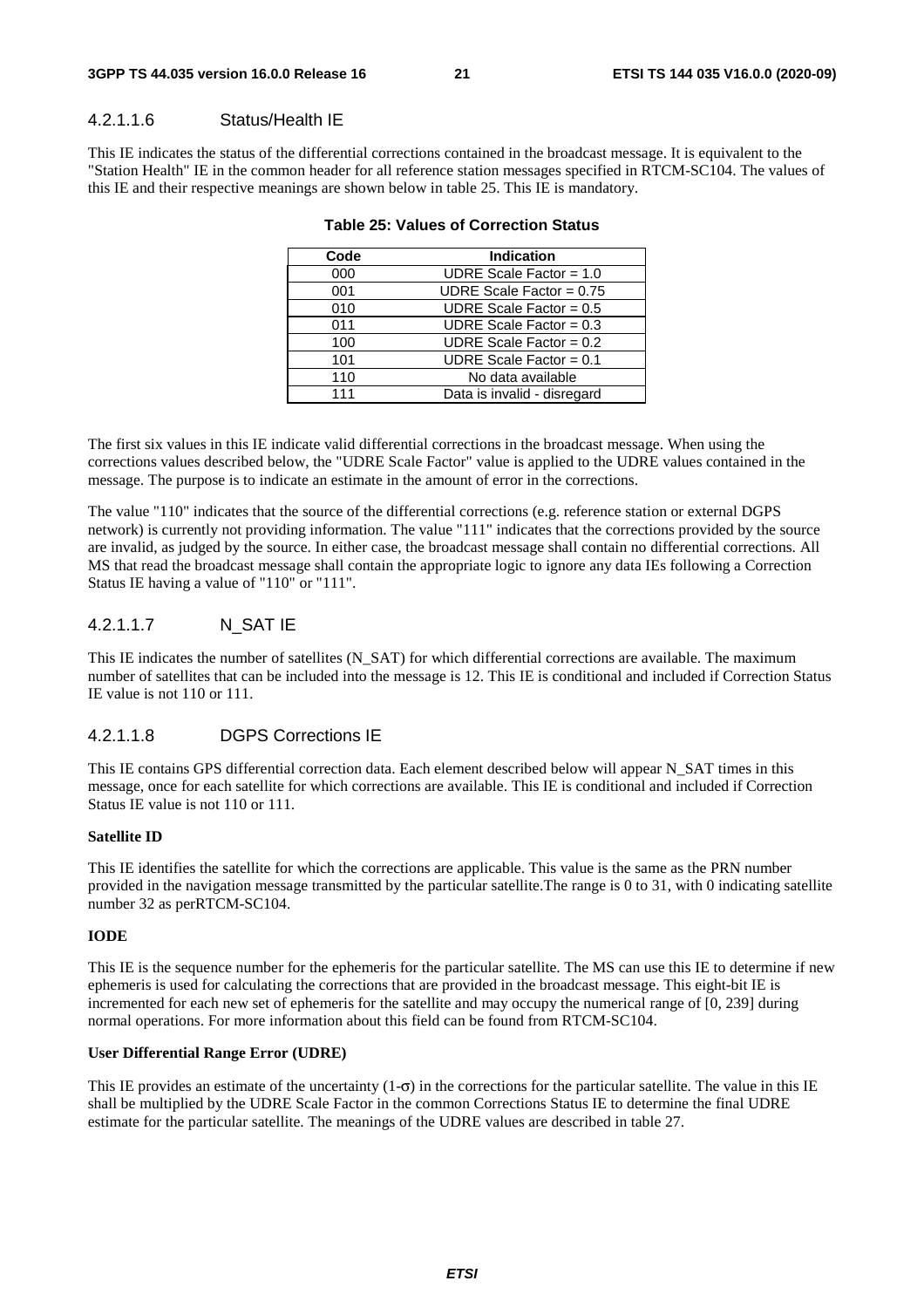| Value | Indication                    |
|-------|-------------------------------|
| იი    | UDRE $\leq 1.0$ m             |
| ሰ1    | 1.0 m $<$ UDRE $\leq$ 4.0 m   |
| 10    | 4.0 m $<$ UDRE $\leq$ 8.0 m   |
| 11    | $8.0 \text{ m} < \text{UDRE}$ |

**Table 27: Values of UDRE** 

Each UDRE value shall be adjusted based on the operation of an Integrity Monitor (IM) function which exists at the network (SMLC, GPS server, or reference GPS receiver itself). Positioning errors derived at the IM which are excessive relative to DGPS expected accuracy levels shall be used to scale the UDRE values to produce consistency.

#### **Pseudo-Range Correction (PRC)**

This IE indicates the correction to the pseudorange for the particular satellite at the reference time, *t*0. As mentioned above, this reference time is the GPS TOW. The value of this IE is given in meters (m) and the resolution is 1. The method of calculating this IE are described in RTCM-SC104.

#### **Pseudo-Range Rate Correction (RRC)**

This IE indicates the rate-of-change of the pseudorange correction for the particular satellite, using the satellite ephemeris identified by the IODE IE. The value of this IE is given in meters per second (m/sec) and the resolution is 0.032. For some time  $t_1 > t_0$ , the corrections are estimated by:

 $PRC(t_1, \text{IODE}) = PRC(t_0, \text{IODE}) + RRC(t_0, \text{IODE}) \cdot (t_1 - t_0),$ 

and the MS uses this to correct the pseudorange it measures at  $t_1$ ,  $PR_m(t_1)$ , by:

 $PR(t_1, \text{IODE}) = PR_m(t_1, \text{IODE}) + PRC(t_1, \text{IODE}).$ 

#### **Delta Pseudo-Range Correction 2 (Delta PRC2)**

This IE indicates the difference in the pseudorange correction between the satellite's ephemeris identified by IODE and the previous ephemeris two issues ago IODE –2. The value of this IE is given in meters (m) and the resolution is 0.32. The method of calculating this IE are described in RTCM-SC104.

#### **Delta Pseudo-Range Rate Correction 2 (Delta RRC2)**

This IE indicates the difference in the pseudorange rate-of-change correction between the satellite's ephemeris identified by IODE and IODE-2. The value of this IE is given in meters per second (m/sec) and the resolution is 0.032. For some time  $t_1 > t_0$ , the corrections for IODE–2are estimated by:

$$
PRC(t_1, \text{IODE-2}) = [PRC(t_0, \text{IODE}) + \text{Delta}PRC(t_0, \text{IODE})] + [RRC(t_0, \text{IODE}) + \text{Delta}RRC(t_0, \text{IODE}) + (t_1, t_0);
$$

and the MS uses this to correct the pseudorange it measures at  $t_1$  using ephemeris IODE-2, PR<sub>m</sub>( $t_1$ , IODE-2), by:

$$
PR(t_1, IODE-2) = PR_m(t_1, IODE-2) + PRC(t_1, IODE-2).
$$

If there is not an ephemeris set for a currently visible satellite that is two issues old, then the parameters Delta PRC2 and Delta RRC2 are both set to zero.

### 4.2.1.2 Ephemeris and Clock Correction Data

This subclause describes the contents of the Data for ephemeris and clock corrections of a particular satellite. These IE fields are extracted from the subframes 1 to 3 of the GPS navigation message. They are listed in table 28.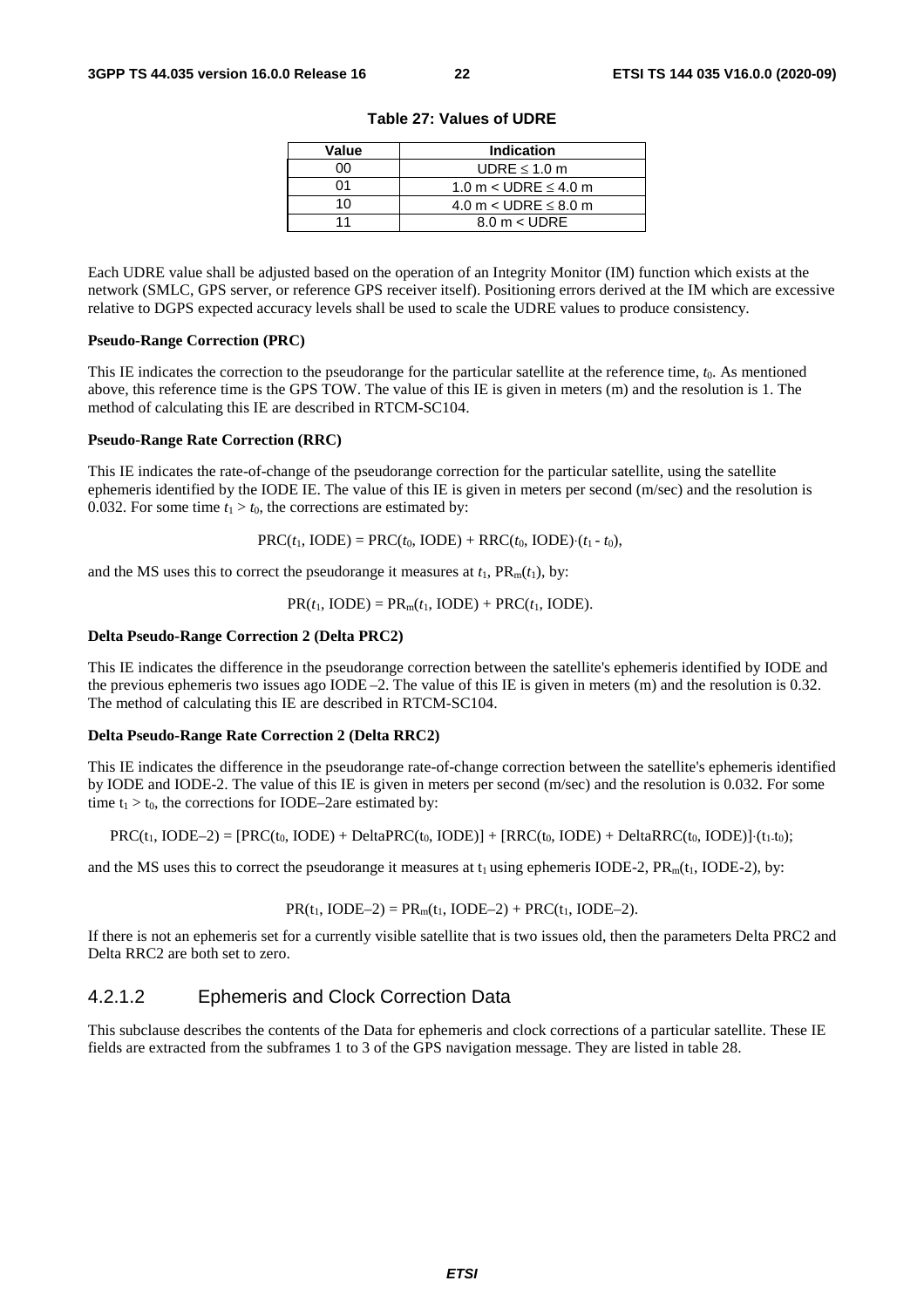| <b>Parameter</b>           | <b>Bits</b>     | <b>Resolution</b> | Range            | <b>Units</b>          | <b>Occurrences</b> | <b>Presence</b>         |
|----------------------------|-----------------|-------------------|------------------|-----------------------|--------------------|-------------------------|
| Transmission               | 20              | 1                 | $0 - 604799$     | seconds               | 1                  | м                       |
| <b>TOW</b>                 |                 |                   |                  |                       |                    |                         |
| SVID/PRNID                 | $6^{(1)}$       | $---$             | $0 - 63$         | $\overline{a}$        | 1                  | M                       |
| <b>TLM Message</b>         | 14              | $---$             | $0 - 16383$      | $\overline{a}$        | 1                  | M                       |
| TLM Reserved (C)           | $\overline{2}$  | $---$             | $0 - 3$          | $\overline{a}$        | 1                  | $\overline{\mathsf{M}}$ |
| <b>HOW</b>                 | 22              | $---$             | $0 - 4194303$    | $\overline{a}$        | 1                  | M                       |
| WN                         | 10              | $---$             | $0 - 1023$       | weeks                 | 1                  | M                       |
| C/A or P on L2             | $\overline{c}$  | ---               | $0 - 3$          | Boolean               | 1                  | M                       |
| <b>URA</b> Index           | 4               | $---$             | $0 - 15$         | <b>Boolean</b>        | 1                  | $\overline{\mathsf{M}}$ |
| SV Health                  | 6               | $\cdots$          | $0 - 63$         | Boolean               | 1                  | M                       |
| <b>IODC</b>                | $10^{(1)}$      | $---$             | $0 - 1023$       | $\sim$                | 1                  | M                       |
| L <sub>2</sub> P Data Flag | 1               | $\overline{a}$    | $0 - 1$          | <b>Boolean</b>        | 1                  | $\overline{M}$          |
| SF1 Reserved               | 87              | $\overline{a}$    | Ful I Range      | $\sim$                | 1                  | M                       |
| T <sub>GD</sub>            | 8               | $2 - 31$          | $-128 - 127$     | seconds               | 1                  | M                       |
| toc                        | $16^{(1)}$      | 2 <sup>4</sup>    | $0 - 604784$     | seconds               | 1                  | M                       |
| Af <sub>2</sub>            | 8               | $2 - 55$          | $-128 - 127$     | sec/sec <sup>2</sup>  | 1                  | M                       |
| Af <sub>1</sub>            | 16              | $2 - 43$          | $-32768 - 32767$ | sec/sec               | 1                  | $\overline{M}$          |
| $Af_0$                     | $\overline{22}$ | $2 - 31$          | $-2097152 -$     | seconds               | 1                  | M                       |
|                            |                 |                   | 2097151          |                       |                    |                         |
| $C_{rs}$                   | 16              | $2^{-5}$          | $-32768 - 32767$ | meters                | 1                  | M                       |
| Δn                         | 16              | $2 - 43$          | $-32768 - 32767$ | semi-                 | 1                  | M                       |
|                            |                 |                   |                  | circles/sec           |                    |                         |
| Mo                         | 32              | $2 - 31$          | $-2147483648 -$  | semi-                 | 1                  | M                       |
|                            |                 |                   | 2147483647       | circles               |                    |                         |
| $C_{uc}$                   | 16              | $2^{-5}$          | $-32768 - 32767$ | meters                | 1                  | M                       |
| E.                         | $32^{(1)}$      | $2 - 33$          | $0 - 4294967295$ | $\overline{a}$        | 1                  | M                       |
| $C_{us}$                   | 16              | $2 - 29$          | $-32768 - 32767$ | radius                | 1                  | $\overline{M}$          |
| $(A)^{1/2}$                | $32^{(1)}$      | $2 - 19$          | $0 - 4294967295$ | meters <sup>1/2</sup> | 1                  | M                       |
| toe                        | $16^{(1)}$      | $\overline{2^4}$  | $0 - 604784$     | seconds               | 1                  | M                       |
| Fit Interval Flag          | 1               | $\overline{a}$    | $0 - 1$          | Boolean               | 1                  | $\overline{M}$          |
| <b>AODO</b>                | $\overline{5}$  | 900               | $0 - 31$         | seconds               | 1                  | M                       |
| $\overline{C_{ic}}$        | 16              | $2 - 29$          | $-32768 - 32767$ | radians               | 1                  | $\overline{\mathsf{M}}$ |
| OMEGA <sub>0</sub>         | 32              | $2^{-31}$         | $-2147483648 -$  | semi-                 | $\mathbf{1}$       | M                       |
|                            |                 |                   | 2147483647       | circles               |                    |                         |
| $C_{is}$                   | 16              | $2 - 29$          | $-32768 - 32767$ | radians               | 1                  | M                       |
| io                         | 32              | $2 - 31$          | $-2147483648 -$  | semi-                 | 1                  | $\overline{M}$          |
|                            |                 |                   | 2147483647       | circles               |                    |                         |
| $C_{rc}$                   | 16              | $2 - 29$          | $-32768 - 32767$ | meters                | 1                  | M                       |
| $\omega$                   | 32              | $2 - 31$          | $-2147483648 -$  | semi-                 | $\mathbf{1}$       | M                       |
|                            |                 |                   | 2147483647       | circles               |                    |                         |
| <b>OMEGAdot</b>            | 24              | $2 - 43$          | $-8388608-$      | Semi-                 | $\mathbf{1}$       | M                       |
|                            |                 |                   | 8388607          | circles/sec           |                    |                         |
| Idot                       | 14              | $2 - 43$          | $-8192 - 8191$   | Semi-                 | $\mathbf{1}$       | м                       |
|                            |                 |                   |                  | circles/sec           |                    |                         |
| Spares/zero fill           | 20              | $---$             | $---$            | $---$                 | $\mathbf{1}$       | M                       |

### **Table 28: Ephemeris and Clock Correction Data (per-satellite fields - (1) = Positive range only)**

#### **Transmission TOW**

This field indicates the approximate GPS time-of-week when the message is broadcast. The MS should interpret this field as a very coarse estimate of the current time.

#### **SVID/PRNID**

The satellite ID of the data from which this signal was obtained.

#### **Rest of Fields**

The rest of fields are defined as in figure 20-1 of ICD-GPS-200.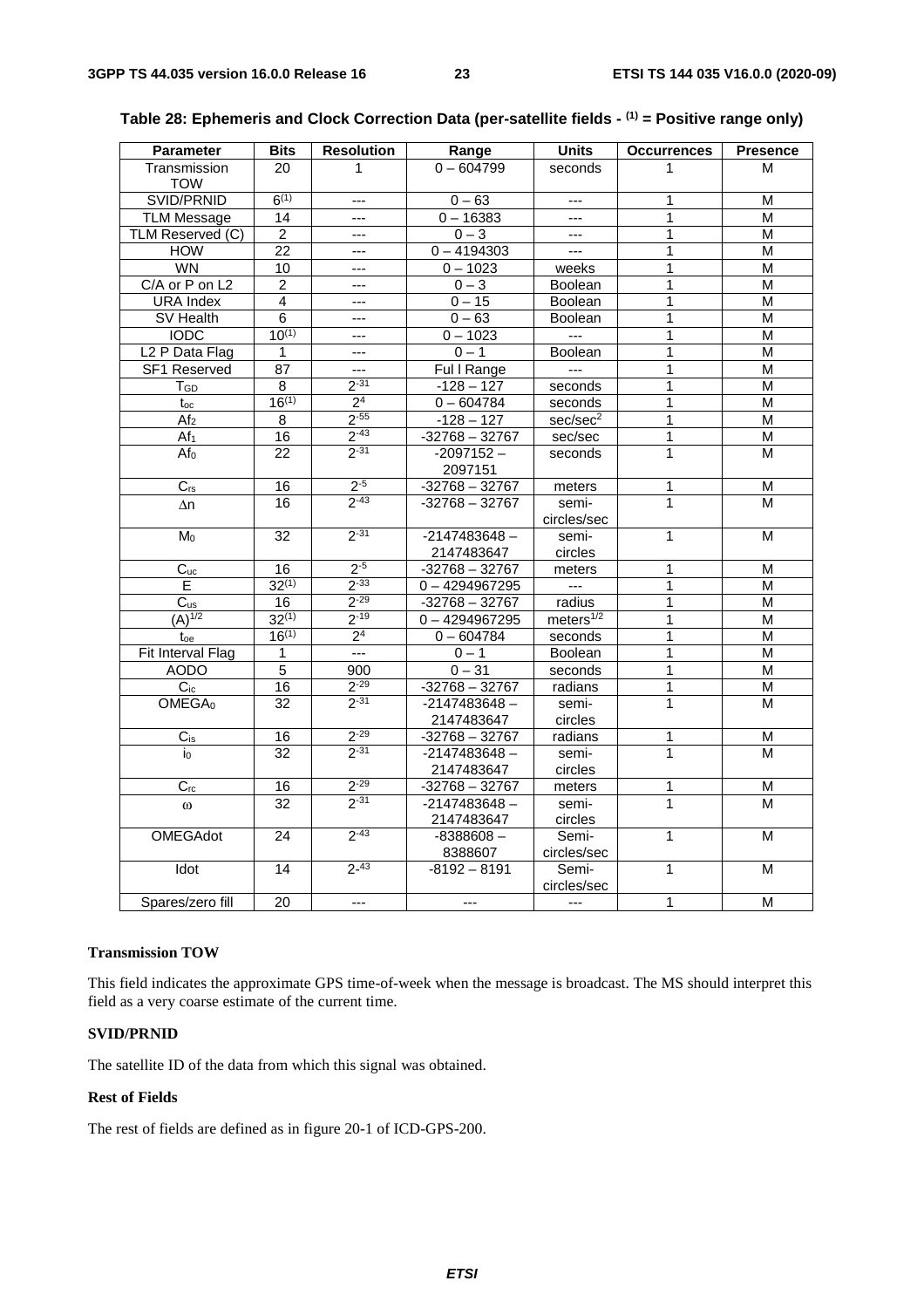### 4.2.1.3 Almanac and Other Data

This subclause describes the contents of the Data for ionospheric delay, UTC offset, and Almanac. These IE fileds are extracted from the subframes 4 and 5 of the GPS navigation message, excluding the parity bits and other redundant bits. They are listed in table 29.

| <b>Parameter</b>        | <b>Bits</b>    | <b>Resolution</b> | Range        | <b>Occurrences</b> | <b>Presence</b> |
|-------------------------|----------------|-------------------|--------------|--------------------|-----------------|
| <b>Transmission TOW</b> | 20             |                   | $0 - 604799$ |                    | М               |
| SV Mask                 | 32             |                   | ---          |                    | М               |
| <b>LSB TOW</b>          | 8              |                   | $0 - 255$    |                    | М               |
| SFID 0                  | 1              |                   | $0 - 1$      |                    |                 |
| Data ID                 | $\overline{2}$ | ---               | ---          |                    |                 |
| Page No.                | 6              | 1                 | $1 - 25$     | Repeat three       |                 |
| Word 3                  | 16             | <b>COSP</b>       | COSP         | times:             |                 |
| Word 4                  | 24             | <b>COSP</b>       | COSP         | Each               |                 |
| Word 5                  | 24             | <b>COSP</b>       | COSP         | corresponds        |                 |
| Word 6                  | 24             | <b>COSP</b>       | COSP         | to a different     | М               |
| Word 7                  | 24             | <b>COSP</b>       | COSP         | page no. as        |                 |
| Word 8                  | 24             | <b>COSP</b>       | <b>COSP</b>  | described in       |                 |
| Word 9                  | 24             | <b>COSP</b>       | COSP         | table 29           |                 |
| Word 10                 | 22             | <b>COSP</b>       | <b>COSP</b>  |                    |                 |
| Spares/zero fill        | 5              |                   |              |                    | М               |

#### **Table 29: Almanac and Other Data**

#### **Transmission TOW**

This field indicates the approximate GPS time-of-week when the message is broadcast. The MS should interpret this field as a very coarse estimate of the current time.

#### **SV Mask**

This field indicates the satellites that contain the pages being broadcast in this data set.

#### **LSB TOW**

This field indicates the least significant 8 bits of the TOW. See ICD-GPS-200, figure 20-2.

#### **COSP**

Format Conditional on Subframe ID and Page Number. See ICD-GPS-200, subclause 20.3.3.5, figure 20-1.

#### **SFID 0**

This one bit field conveys the least significant bit of the SubFrame(SF) ID for which the following word 3 through word 10 data applies. Zero indicates subframe  $ID = 4$ , and One indicates Subframe  $ID = 5$ .

#### **Data ID**

Indicates the Data ID field contained in the indicated subframe, word 3, most significant 2 bits, as defined by ICD-GPS-200.

#### **Page No.**

Six-bit field indicates the Page ID of the indicated subframe for which the following Word 3 through Word 10 data applies. The page field and SFID field define the data content and format for the following word 3 through word 10 data fields as defined by ICD-GPS-200.

#### **Word 3 through Word 10**

Information bits (16, 22 or 24) that are contained in the respective words of the indicated subframe and page, excluding 2 bit "t" from Word 10. See reference ICD-GPS-200 for more information.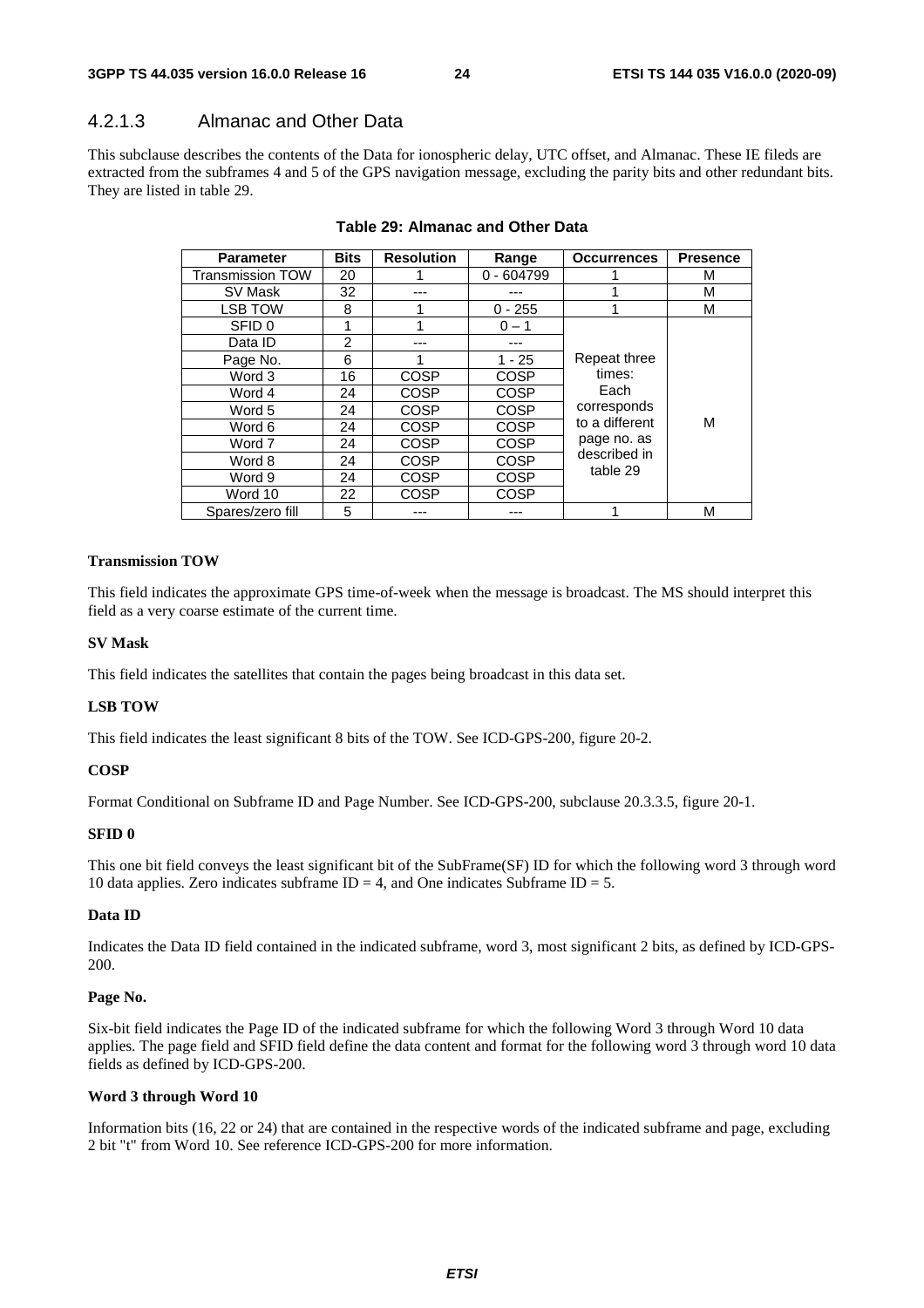Each broadcast Almanac and Other Data message contains three subframes of information. All three of subframe pages in this data set can be from the same subframe ID (all from subframe 5 for example), or a mixed set containing some subframe 4 and some subframe 5 data.

Table 29 shows the subframe and page numbers corresponding to the Almanac, SV Health, and Iono / UTC Correction data. A total of 35 subframes must be broadcast if all the information is to be provided to the MS. Given that three subframes worth of content can be delivered per broadcast message, it will take only 12 broadcast messages to deliver the entire data set shown in table 29. If the data listed in table 29 is broadcast at the rate of approximately once per four hours, one Almanac and Other Data message must be broadcast on average every 20 minutes. An alternate approach is to broadcast the 12 messages as a set closely together in time, but with four-hour duration between sets. Note that the four-hour figure is only used to illustrate the concept, and a shorter or longer period may be used instead.

It is possible to broadcast other data contained in Subframes 4 and/or 5 not shown in table 29. The format of the message remains the same, only the particular page of the desired data needs to be set properly. The contents of words 3 through 10 also need to be set as described in ICD-GPS-200. Using this format, it provides maximum compatibility for future expansion to include other data in subframes 4 and 5 not shown in table 30 or ICD-GPS-200.

**Table 30: Mapping of Almanac, Health, Iono, and UTC Data to Subframe Number and Page Number** 

| Data Type                 | <b>Subframe</b> | Page(s)                 |
|---------------------------|-----------------|-------------------------|
| Almanac Data $(SV1 - 24)$ |                 | $1 - 24$                |
| Almanac Data (SV25 - 32)  |                 | 2, 3, 4, 5, 7, 8, 9, 10 |
| SV Health $(SV1 - 24)$    |                 | 25                      |
| SV Health $(SV25 - 32)$   |                 | 25                      |
| Iono/UTC Corrections      |                 |                         |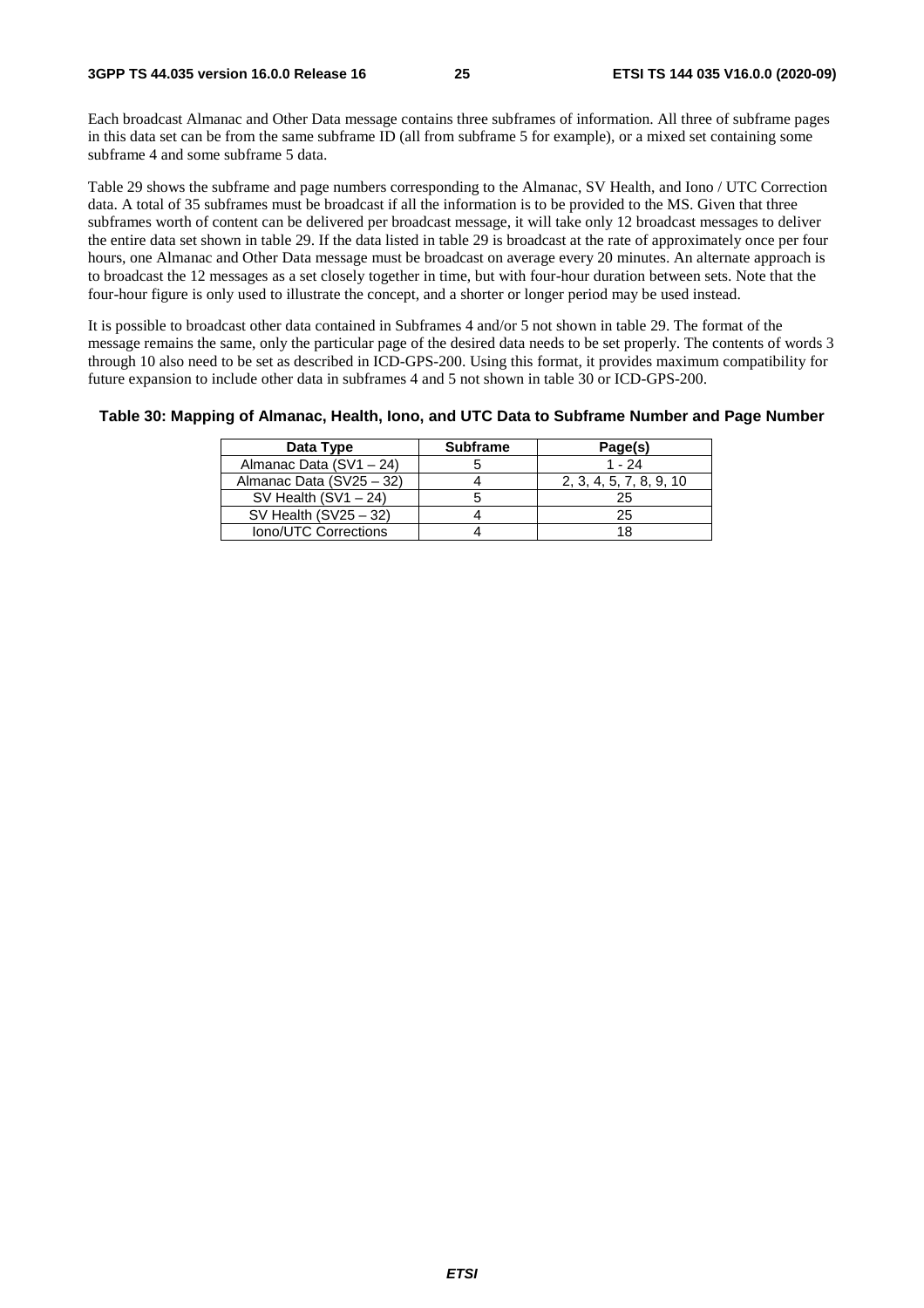## Annex A (informative): Overview of Broadcast Assistance for E-OTD and GPS

This annex presents an overview of the functionality and requirements for broadcasting assistance information for GPS and E-OTD in GSM networks. Potential impacts to other services are also described.

## A.1 General

The E-OTD and GPS assistance information may be broadcast over the SMSCB service. The SMSCB DRX service is used to forecast the occurrences of the broadcast messages. The E-OTD and GPS broadcasts are independent of each other, have own SMSCB message identifiers and are broadcast on the demand of the characteristics of the E-OTD and GPS. In the network side, the SMLC is responsible for gathering the information, constructing the broadcast messages and ciphering a part of the message, if necessary. The SMLC also maintains the deciphering keys that MS requests with MO-LR. The deciphering keys are location area specific.

SMSCB messages can be received when MS is in idle mode. When MS is in dedicated mode the same information that was received in idle mode via broadcast channel may be requested by MS via point-to-point messaging.

## A.2 E-OTD Assistance Broadcast

The information that is broadcast for E-OTD assistance is used in MS-based E-OTD to help the MS measure neighbour BTSs and compute its own position. The broadcast message is built so that it has always a fixed length of 82 octets, which is the size of one SMS Cell Broadcast (SMSCB) message. The information elements are scalable according to the number of neighbour BTSs and the amount of sectored channels.

In general, the following information is included in a broadcast E-OTD assistance message:

- Reference Time.
- Neighbour Channel Time Slot Scheme.
- Information about sectored neighbour channels.
- Neighbour channel 51 Multiframe Offset values.
- Neighbour channel BCC values.
- RTD Drift Factor values (ciphered if active).
- Neighbour channel RTD values (ciphered if active).
- Serving cell and neighbour cell location information (ciphered if active).

The system information message that is received in idle mode contains the neighbour channel information. The E-OTD SMSCB message refers to this system information neighbour list so that there is indication which neighbours in the system information neighbour list are included in the broadcast message. The neighbour channel RTD values, serving cell location and neighbour cell location information may be ciphered.

Based on the information in the broadcast message and the E-OTD measurements done by MS, MS is capable to calculate its position. MS that is not capable to calculate its position itself may receive the SMSCB messages and use the unciphered contents to help the synchronization to the neighbour channels.

Most information contained in the E-OTD broadcast message is static. However, the RTD values change relatively often due to the drift in unsynchronized BTS clocks. The duration of validity of RTD values will affect the location accuracy calculated by MS. The RTD update rate is a function of BTS clock stability and required location accuracy from the operator and may be specified by the operator.

## A.3 GPS Assistance Broadcast

#### **Broadcast DGPS Data**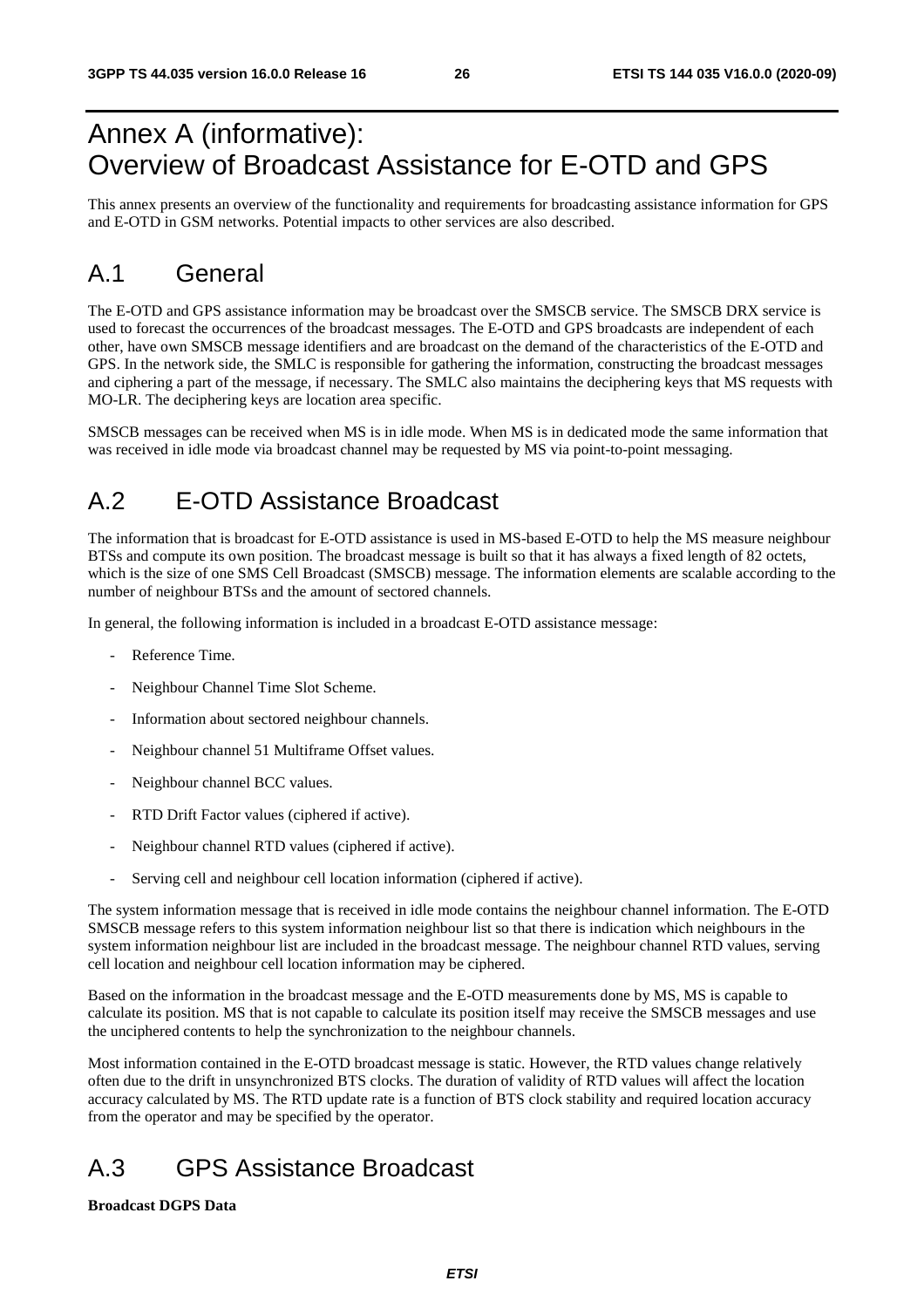The main content of the broadcast message for GPS assistance is DGPS corrections. This information is used in MSbased GPS positioning to improve the accuracy of the position result. Some background information for DGPS broadcast is presented in this subclause. Requirements on the GSM network for broadcasting DGPS corrections are also discussed.

In good signal environments, the primary determinant of position accuracy for GPS is the intentional degradation of the GPS satellite clocks, known as *selective availability* (SA). Another contributor to the error budget is unmodeled atmospheric delay. The techniques used to correct these error sources are collectively known as *differential GPS* (DGPS). These methods involve locating one or more reference receivers at known locations and observing the visible satellite signals. These receivers essentially solve the inverse GPS problem - find differences from the expected measurements at the known position. The accuracy of the DGPS corrections is inversely proportional to the distance from the reference location. The inaccuracy is caused by changes in the geometry and visibility of the satellite constellation. For most applications, however, the corrections are valid for receivers within a 200 km to 400 km radius of the reference station.

One noteworthy characteristic of the DGPS corrections is that they have a short time constant compared to other GPS information such as satellite ephemeris. Once a correction model is computed, its accuracy degrades over time. This is mainly due to the time-varying nature of the SA imposed on the satellite signals. The duration of validity of a set of differential corrections depends on the accuracy requirements of the user or application, but in general the corrections must be updated at least every 30 s.

The fact that DGPS corrections are valid for large areas but require frequent update make them very suitable for delivery over a GSM broadcast channel such as SMSCB. This broadcast strategy is used by other DGPS sources, such as FM broadcast stations and geostationary satellites (WAAS, EGNOS, and MSAS). However, broadcasting the DGPS corrections in the GSM network has a clear advantage over other sources. This is mainly due to the fact that GSM broadcast exploits the existing reliable data link between the GPS-capable MS and the GSM network. In the other methods, the MS must capture the DGPS information from another source and therefore pays a price in power consumption, complexity, or both.

The format used for GSM broadcast of DGPS corrections includes a list of satellites visible at a nearby reference location, the correction in the range measurement for each satellite, and the rate-of-change of the range correction. In addition, an allowance is made for adding correction differences (i.e. ΔPRC and ΔRRC values) for multiple copies of the GPS ephemeris, to reduce the network traffic flow. Other information includes satellite health status and a reference GPS time for the corrections. The total amount of DGPS information is 48 bits (6 octets) per satellite with 80 bits (10 octets) of overhead information. The total message size for 12 visible satellites is 82 octets, which will fit within a single SMSCB message.

#### **Broadcast Other Data**

The contents of the other broadcast GPS Assiatance Message data sets are ephemeris and clock correction, as well as almanac and other data. This information can be used by the GPS receiver integrated with MS to improve the signal acquisition time and sensitivity, to recover GPS time and to obtain Ephemeris, clock correction, UTC offset, Ionospheric delay, and Almanac data. For example, the ephemris data set may be broadcast every 90 s, and Almanac may be broadcast once every serveral hours. The mobile station which does not require E-OTD and/or DGPS assistance can wake up at 90 s intervals, download these data, and then go back to sleep. This broadcast message can assist mobile station in idle mode to acquire GPS satellites with improved sensitivity and perform GPS time recovery without pointto-point communication, therefore improving the time to the first fix and reducing the point-to-point message traffic. The message can be provided within a single SMSCB message.

## A.4 Impact on Other Services

#### *Latency*

The main impact is due to latency requirements for delivery of the DGPS and E-OTD assistance information. Both the DGPS corrections and the RTD values are valid for relatively short periods of time, and must be delivered in a timely manner. Thus, the service is sensitive to delays such as buffering broadcast SMSCB messages. The Reference Time in the broadcast messages and the drift factors can be used to compensate latency.

The Ephemeris and Clock Correction data set needs to be broadcast once every 90 s. The period for broadcasting the data set is chosen to provide the entire ephemeris (three subframes) in a reasonable amount of time. For 8 satellites, it would take 12 minutes. The Almanac and Other Data data set can be broadcast every several hours. To deliver the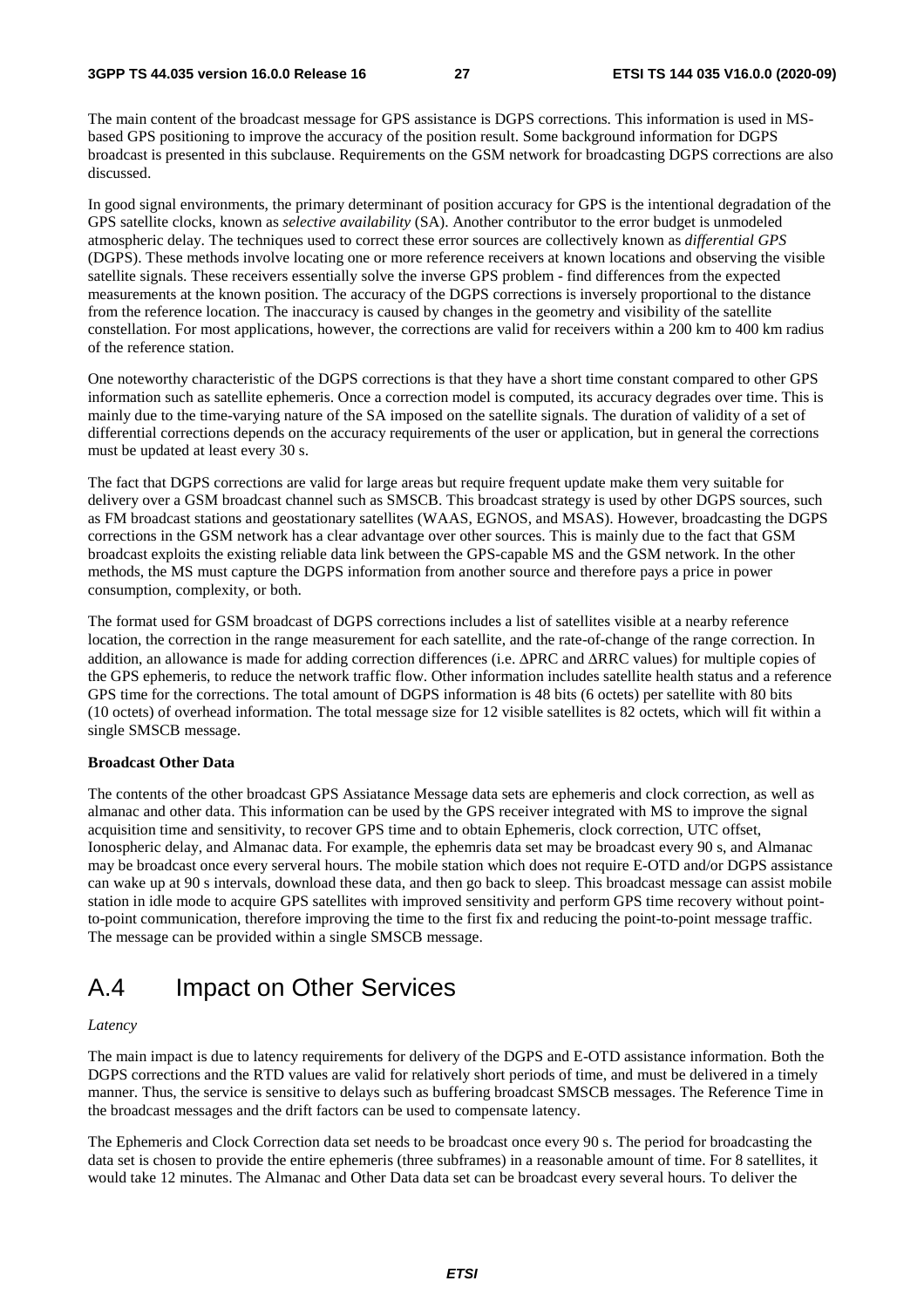entire data set within 6 minutes, 12 broadcasts with a 30 s rate are required. It can also be broadcast at a much slower rate. For instance, for a 20 minute rate, the data set can be delivered to the mobile station every 4 hours.

#### *Capacity*

The SMSCB used for LCS uses the basic CBCH or extended CBCH. The support of E-OTD and/or DGPS broadcast needs capacity related to broadcast message characteristics (RTD/DGPS validity). The SMSCB DRX service also needs to schedule a message that is sent once per schedule period. The maximum schedule period is 48 SMSCB message slots.

Example of capacity scenario:

- The basic CBCH uses the same physical resource as SDCCH/4 (sub channel 2) or SDCCH/8 (sub channel 2). If SMSCB service is supported in basic CBCH it occupies 1/4 of SDCCH capacity when using SDCCH/4 and 1/8 of SDCCH capacity when using SDCCH/8.
- The basic CBCH capacity is 1 SMSCB message per 2 s.
- Both DGPS and E-OTD broadcast is assumed to be once per 30 s and the Ephemeris and Almanac messages are assumed to be once per 90 s or longer (capacity is 15 SMSCB messages per 30 s).
- Schedule period is  $45 (= 45 \times 2 \text{ s} = 90 \text{ s})$ . If SMSCB DRX service is used for other services in SMSCB, the one SMSCB DRX schedule message per schedule period is needed to support all services:
	- $\Rightarrow$  LCS needs 2/15 + 1/45 of SMSCB capacity plus one schedule message every 90 s for delivering assistance data for both E-OTD and GPS methods.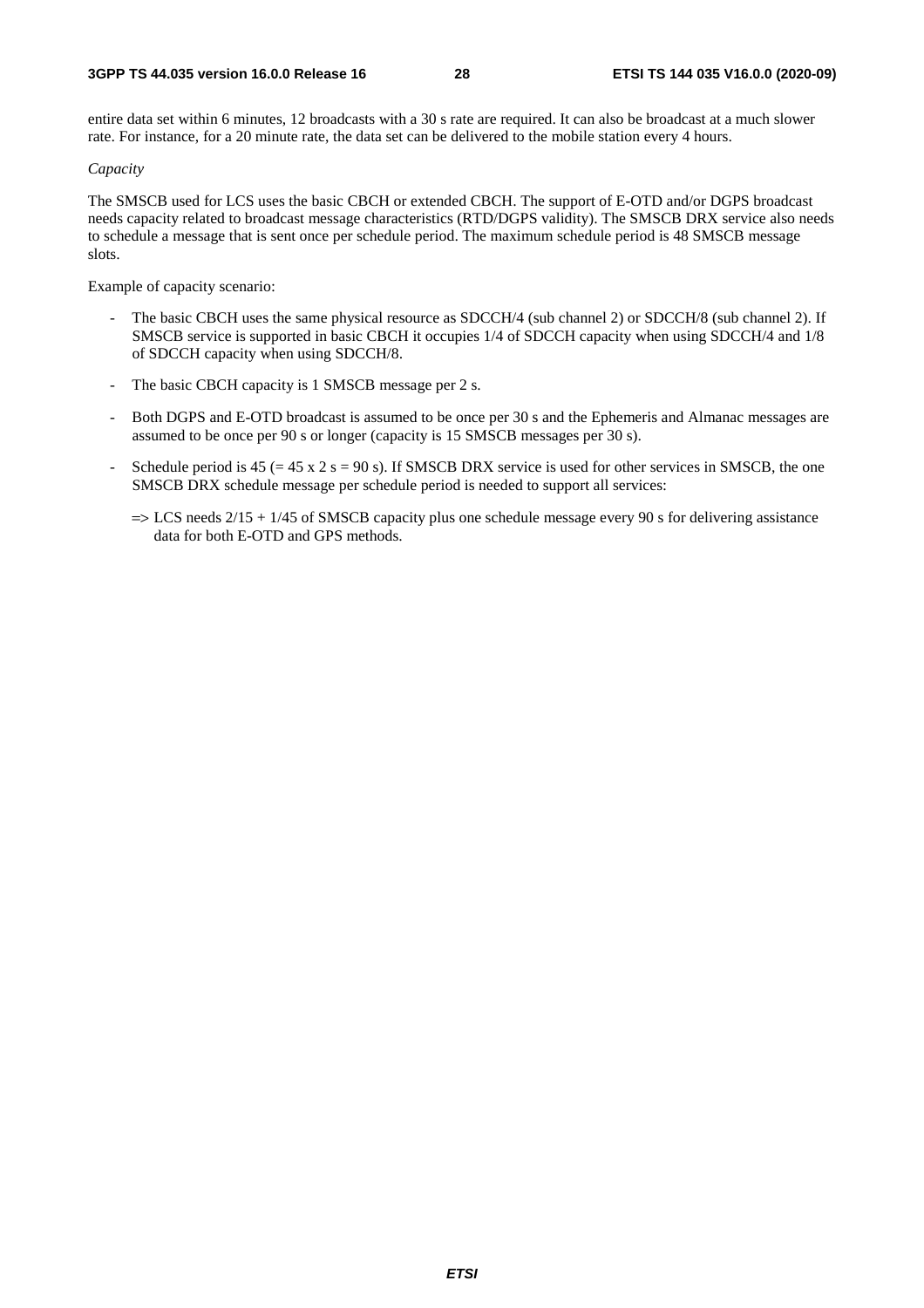## Annex B (informative): Example of E-OTD Assistance Data Broadcast Message

This example describes how the message is built when following neighbour cell information is enclosed into SMSCB broadcast message:

- All neighbours (1-19) from System Information Neighbour List is included into one broadcast message.
- The neighbours 1, 2, 3, 7, 8, 9, 11, 12, 13, 16, 17 and 19 are belonging to sectored BTS and following channels are in the same groups:  $(1, 2, 3)$ ,  $(7, 8, 9)$ ,  $(11, 12, 13)$  and  $(16, 17, 19)$ . Serving cell channel is not belonging to sectored BTS.
- The channels belonging to sectored BTS are syncronized.
- The accuracy range is 15 km, and ciphering is active.
- The 51 Multiframe Value is included, the RTD range is 1 time slot and the RTD accuracy in  $1/32$  bit.
- BTS network is not syncronized.
- RTD Drift Factors are not included into message.
- NOTE: There are 15 remain bits for Relative Location Values and the 15 bits are used for Relative North or East extention bits. These bits are added to Nb18 North, Nb18 East, Nb15 North, Nb15 East, Nb14 North, Nb14 East, Nb10 North, Nb10 East, Nb6 North, Nb6 East, Nb5 North, Nb5 East, Nb4 North, Nb4 East and ID4 North.. These have 8 bits and the rest have 7 bits for relative location value.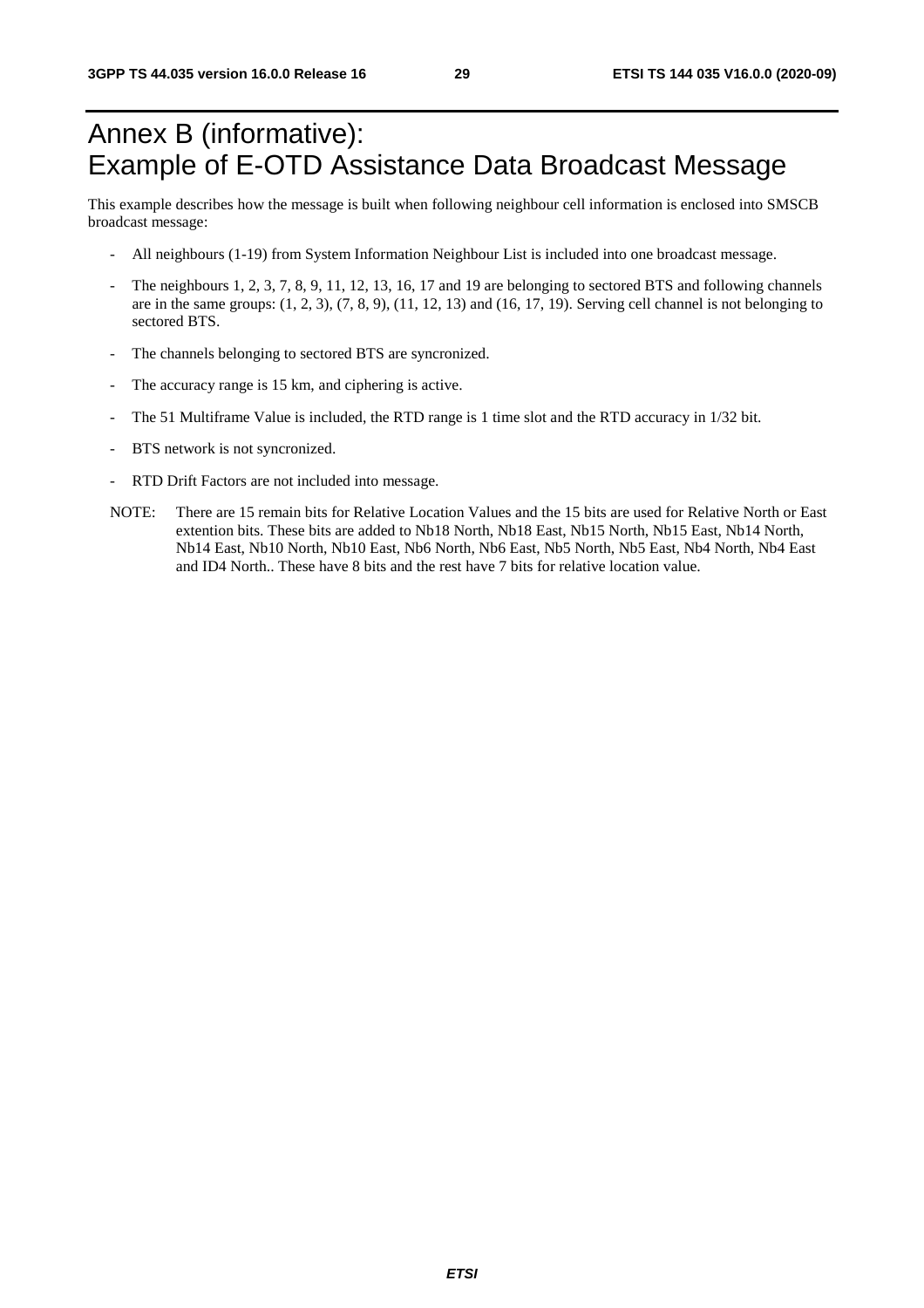| 8                                                      | 7                                                                                                                                                           | 6                                                           | 5                                        | 4                                               | 3                                                        | 2                                        | 1                                                                  |                     |
|--------------------------------------------------------|-------------------------------------------------------------------------------------------------------------------------------------------------------------|-------------------------------------------------------------|------------------------------------------|-------------------------------------------------|----------------------------------------------------------|------------------------------------------|--------------------------------------------------------------------|---------------------|
| Cipher<br>On $(1)$                                     | Cipher<br>Key Ind<br>(0)                                                                                                                                    |                                                             | <b>Accuracy Range</b><br>MSB(010)LSB     |                                                 |                                                          | All Neighbours<br><b>MSB(000)LSB</b>     |                                                                    | Octet1              |
|                                                        | Number of Neigh<br><b>RTDs</b><br><b>RTD</b><br><b>RTD Accuracy</b><br><b>Drift</b><br>MSB(11)<br>Present<br>MSB(01)LSB<br>Factors<br>(1)<br>Present<br>(0) |                                                             |                                          |                                                 |                                                          |                                          | Sector<br>Ind On<br>(1)                                            | Octet <sub>2</sub>  |
|                                                        |                                                                                                                                                             | Reference Time<br>(MSB, bits 9-5)                           |                                          |                                                 |                                                          | Number of Neigh (001)LSB                 |                                                                    | Octet <sub>3</sub>  |
|                                                        | <b>Ciphering Serial Number</b><br>Reference Time (LSB, bits 4-0)<br>(MSB, bits 15-13)                                                                       |                                                             |                                          |                                                 |                                                          |                                          |                                                                    | Octet4              |
|                                                        |                                                                                                                                                             |                                                             |                                          | Ciphering Serial Number (bits 12-5)             |                                                          |                                          |                                                                    | Octet <sub>5</sub>  |
|                                                        | <b>Time Slot Scheme</b><br>Serv Cell (MSB)& Nb <sub>19-18</sub>                                                                                             |                                                             |                                          |                                                 | <b>Ciphering Serial Number</b><br>(bits 4-0, LSB)        |                                          |                                                                    | Octet <sub>6</sub>  |
|                                                        |                                                                                                                                                             |                                                             |                                          | Time Slot Scheme Nb17-10                        |                                                          |                                          |                                                                    | Octet7              |
|                                                        |                                                                                                                                                             |                                                             |                                          | Time Slot Scheme Nb <sub>9-2</sub>              |                                                          |                                          |                                                                    | Octet8              |
|                                                        |                                                                                                                                                             | Sectored Channels Serv Cell & Nb <sub>19-14</sub> (0101100) |                                          |                                                 |                                                          |                                          | Time<br>Slot<br>Scheme<br>$Nb1$ LSB                                | Octet <sub>9</sub>  |
|                                                        |                                                                                                                                                             |                                                             |                                          | Sectored Channels Nb <sub>13-6</sub> (11101110) |                                                          |                                          |                                                                    | Octet10             |
|                                                        | Sec Ch BTS ID4 Nb19<br>MSB(011)LSB                                                                                                                          |                                                             |                                          |                                                 | <b>Sectored Channels</b><br>Nb <sub>5-1</sub> (00111)LSB |                                          |                                                                    | Octet11             |
|                                                        | Sec Ch BTS ID3<br>Nb13 MSB(01)                                                                                                                              |                                                             | Sec Ch BTS ID4 Nb16<br>MSB(011)LSB       |                                                 |                                                          | Sec Ch BTS ID4 Nb17<br>MSB(011)LSB       |                                                                    | Octet12             |
| Sec Ch<br>BTS ID2<br>N <sub>b</sub> 9<br>MSB(0)        |                                                                                                                                                             | Sec Ch BTS ID3 Nb11<br>MSB(010)LSB                          |                                          | Sec Ch BTS ID3 Nb12<br>MSB(010)LSB              |                                                          |                                          | Sec Ch<br><b>BTS ID3</b><br>$(0)$ LSB                              | Octet13             |
|                                                        | Sec Ch BTS ID2<br>Sec Ch BTS ID2 Nb7<br>Sec Ch BTS ID2 Nb8<br>MSB(001)LSB<br>MSB(001)LSB<br>Nb9 (01)LSB                                                     |                                                             |                                          |                                                 |                                                          |                                          | Octet14                                                            |                     |
|                                                        | Sec Ch BTS ID1<br>Nb1 MSB(00)                                                                                                                               |                                                             | Sec Ch BTS ID1 Nb2<br><b>MSB(000)LSB</b> |                                                 |                                                          | Sec Ch BTS ID1 Nb3<br><b>MSB(000)LSB</b> |                                                                    | Octet15             |
|                                                        | 51MF Offset Value Nb19 (MSB)                                                                                                                                |                                                             | Sync<br>ID1(1)                           | Sync<br>ID2(1)                                  | Sync<br>ID3(1)                                           | Sync<br>ID4(1)                           | Sec Ch<br>BTS ID1<br>N <sub>b</sub> 1<br>$(0)$ LSB                 | Octet16             |
|                                                        |                                                                                                                                                             | 51MF Offset Value Nb18 (MSB)                                |                                          |                                                 |                                                          | 51MF Offset Value Nb19 (LSB)             |                                                                    | Octet17             |
| <b>51MF</b><br><b>Offset</b><br>Value<br>Nb16<br>(MSB) |                                                                                                                                                             |                                                             |                                          | 51MF Offset Value Nb17 (MSB LSB)                |                                                          |                                          | <b>51MF</b><br><b>Offset</b><br>Value<br>Nb <sub>18</sub><br>(LSB) | Octet18             |
|                                                        | 51MF Offset Value Nb15 (MSB)                                                                                                                                |                                                             |                                          |                                                 | 51MF Offset Value Nb16 (LSB)                             |                                          |                                                                    | Octet19             |
|                                                        |                                                                                                                                                             | 51MF Offset Value Nb14 (MSB)                                |                                          |                                                 |                                                          | 51MF Offset Value Nb15 (LSB)             |                                                                    | Octet20             |
| Offset<br>Value<br><b>Nb12</b><br>(MSB)                | 51MF Offset Value Nb13 (MSB LSB)<br><b>51MF</b><br>51MF<br>Offset<br>Value<br>Nb <sub>14</sub>                                                              |                                                             |                                          |                                                 |                                                          |                                          | (LSB)                                                              | Octet21             |
|                                                        | 51MF Offset Value Nb11 (MSB)                                                                                                                                |                                                             |                                          |                                                 | 51MF Offset Value Nb12 (LSB)                             |                                          |                                                                    | Octet <sub>22</sub> |
|                                                        |                                                                                                                                                             | 51MF Offset Value Nb10 (MSB)                                |                                          |                                                 |                                                          | 51MF Offset Value Nb11 (LSB)             |                                                                    | Octet23             |
| Offset<br>Value<br>N <sub>b</sub> 8<br>(MSB)           | 51MF Offset Value Nb9 (MSB LSB)<br>51MF<br><b>51MF</b><br>Offset<br>Value<br><b>Nb10</b><br>(LSB)                                                           |                                                             |                                          |                                                 |                                                          | Octet24                                  |                                                                    |                     |
|                                                        | 51MF Offset Value Nb7 (MSB)                                                                                                                                 |                                                             |                                          |                                                 | 51MF Offset Value Nb8 (LSB)                              |                                          |                                                                    | Octet25             |
|                                                        |                                                                                                                                                             | 51MF Offset Value Nb6 (MSB)                                 |                                          |                                                 |                                                          | 51MF Offset Value Nb7 (LSB)              |                                                                    | Octet26             |
| 51MF<br>Offset<br>Value<br>N <sub>b</sub> 4<br>(MSB)   |                                                                                                                                                             |                                                             |                                          | 51MF Offset Value Nb5 (MSB LSB)                 |                                                          |                                          | 51MF<br>Offset<br>Value<br>N <sub>b</sub> 6<br>(LSB)               | Octet <sub>27</sub> |
|                                                        | 51MF Offset Value Nb3 (MSB)<br>51MF Offset Value Nb4 (LSB)                                                                                                  |                                                             |                                          |                                                 |                                                          |                                          |                                                                    | Octet28             |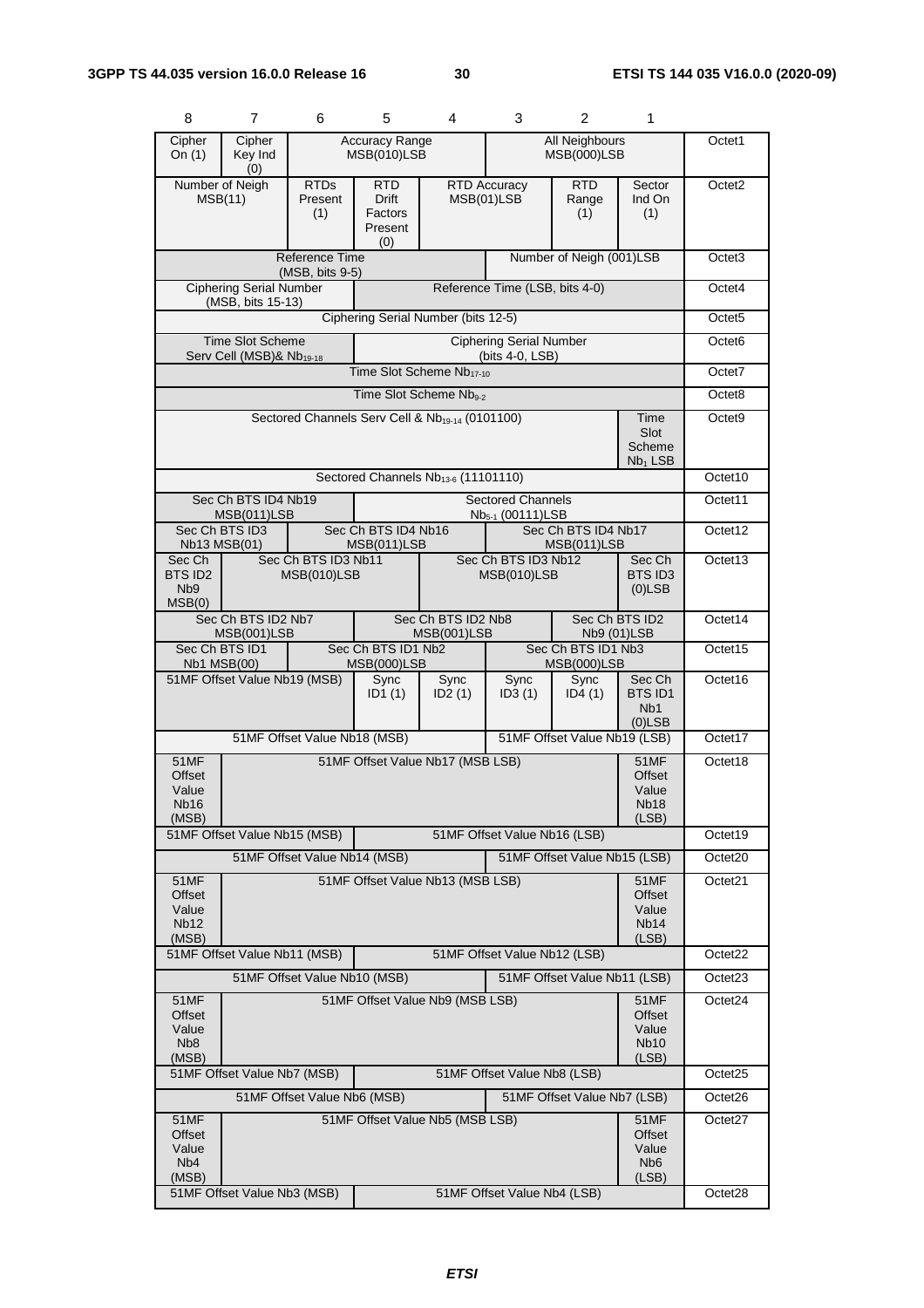| 8                                           | 7                                                                                       | 6                    | 5                   | 4                     | 3                  | 2                  | 1                                                           |                     |
|---------------------------------------------|-----------------------------------------------------------------------------------------|----------------------|---------------------|-----------------------|--------------------|--------------------|-------------------------------------------------------------|---------------------|
|                                             | 51MF Offset Value Nb2 (MSB)<br>51MF Offset Value Nb3 (LSB)                              |                      |                     |                       |                    |                    |                                                             | Octet29             |
| <b>BCC</b><br>Nb <sub>19</sub><br>(MSB)     | 51MF Offset Value Nb1 (MSB LSB)<br>51MF<br>Offset<br>Value<br>N <sub>b</sub> 2<br>(LSB) |                      |                     |                       |                    |                    | Octet <sub>30</sub>                                         |                     |
|                                             | BCC Nb17 (MSB LSB)                                                                      |                      |                     | BCC Nb18 (MSB LSB)    |                    | BCC Nb19 (LSB)     |                                                             | Octet31             |
| BCC Nb14 (MSB)                              |                                                                                         |                      | BCC Nb15 (MSB LSB)  |                       |                    | BCC Nb16 (MSB LSB) |                                                             | Octet <sub>32</sub> |
| <b>BCC</b><br><b>Nb11</b><br>(MSB)          |                                                                                         | BCC Nb12 (MSB LSB)   |                     |                       | BCC Nb13 (MSB LSB) |                    | <b>BCC</b><br>Nb <sub>14</sub><br>(LSB)                     | Octet <sub>33</sub> |
|                                             | BCC Nb9 (MSB LSB)                                                                       |                      |                     | BCC Nb10 (MSB LSB)    |                    | BCC Nb11 (LSB)     |                                                             | Octet34             |
| BCC Nb6 (MSB)                               |                                                                                         |                      | BCC Nb7 (MSB LSB)   |                       |                    | BCC Nb8 (MSB LSB)  |                                                             | Octet <sub>35</sub> |
| <b>BCC</b><br>N <sub>b</sub> 3<br>(MSB)     |                                                                                         | BCC Nb4 (MSB LSB)    |                     |                       | BCC Nb5 (MSB LSB)  |                    | <b>BCC</b><br>N <sub>b</sub> 6<br>(LSB)                     | Octet36             |
|                                             | BCC Nb1 (MSB LSB)                                                                       |                      |                     | BCC Nb2 (MSB LSB)     |                    |                    | BCC Nb3 (LSB)                                               | Octet37             |
|                                             |                                                                                         |                      |                     | RTD Value Nb18 (MSB)  |                    |                    |                                                             | Octet <sub>38</sub> |
|                                             | RTD Value Nb15 (MSB)                                                                    |                      |                     |                       | RTD Nb18 (LSB)     |                    |                                                             | Octet39             |
|                                             |                                                                                         |                      |                     | <b>RTD Value Nb15</b> |                    |                    |                                                             | Octet <sub>40</sub> |
|                                             |                                                                                         | RTD Value Nb14 (MSB) |                     |                       |                    | (LSB)              | RTD Value Nb15                                              | Octet41             |
| <b>RTD</b><br>Value<br><b>Nb10</b><br>(MSB) | RTD Value Nb14 (LSB)                                                                    |                      |                     |                       |                    |                    |                                                             | Octet42             |
|                                             |                                                                                         |                      |                     | RTD Value Nb10        |                    |                    |                                                             | Octet43             |
|                                             | RTD Value Nb6 (MSB)<br>RTD Value Nb10 (LSB)                                             |                      |                     |                       |                    |                    |                                                             |                     |
|                                             |                                                                                         |                      |                     | RTD Value Nb6         |                    |                    |                                                             | Octet45             |
|                                             |                                                                                         |                      | RTD Value Nb5 (MSB) |                       |                    |                    | <b>RTD</b><br>Value<br>N <sub>b</sub> <sub>6</sub><br>(LSB) | Octet46             |
| RTD Value Nb4<br>(MSB)                      |                                                                                         |                      |                     | Octet47               |                    |                    |                                                             |                     |
|                                             |                                                                                         |                      |                     | RTD Value Nb4         |                    |                    |                                                             | Octet48             |
|                                             | RTD Value ID4 (MSB)<br>RTD Value Nb4 (LSB)                                              |                      |                     |                       |                    |                    |                                                             |                     |
| RTD Value ID4 (LSB)                         |                                                                                         |                      |                     |                       |                    |                    |                                                             | Octet <sub>50</sub> |
| RTD value ID3 (MSB)                         |                                                                                         |                      |                     |                       |                    |                    |                                                             | Octet <sub>51</sub> |
| RTD Value ID2 (MSB)<br>RTD Value ID3 (LSB)  |                                                                                         |                      |                     |                       |                    |                    | Octet <sub>52</sub>                                         |                     |
| RTD Value ID2                               |                                                                                         |                      |                     |                       |                    |                    |                                                             | Octet53             |
|                                             | RTD Value ID2<br>RTD Value ID1 (MSB)<br>(LSB)                                           |                      |                     |                       |                    |                    |                                                             | Octet <sub>54</sub> |
| Serv<br>Cell Lat<br>(MSB)                   | RTD Value ID1 (LSB)                                                                     |                      |                     |                       |                    |                    |                                                             | Octet <sub>55</sub> |
| Serv Cell Lat                               |                                                                                         |                      |                     |                       |                    |                    |                                                             | Octet <sub>56</sub> |
| Serv Cell Lat                               |                                                                                         |                      |                     |                       |                    |                    | Octet57                                                     |                     |
| Serv<br>Cell<br>Long<br>(MSB)               | Serv Cell Lat (LSB)                                                                     |                      |                     |                       |                    |                    | Octet <sub>58</sub>                                         |                     |
|                                             | Serv Cell Long                                                                          |                      |                     |                       |                    |                    |                                                             |                     |
|                                             | Serv Cell Long                                                                          |                      |                     |                       |                    |                    |                                                             |                     |
| Rel<br>North<br><b>Nb18</b><br>(MSB)        |                                                                                         |                      |                     | Serv Cell Long (LSB)  |                    |                    |                                                             | Octet61             |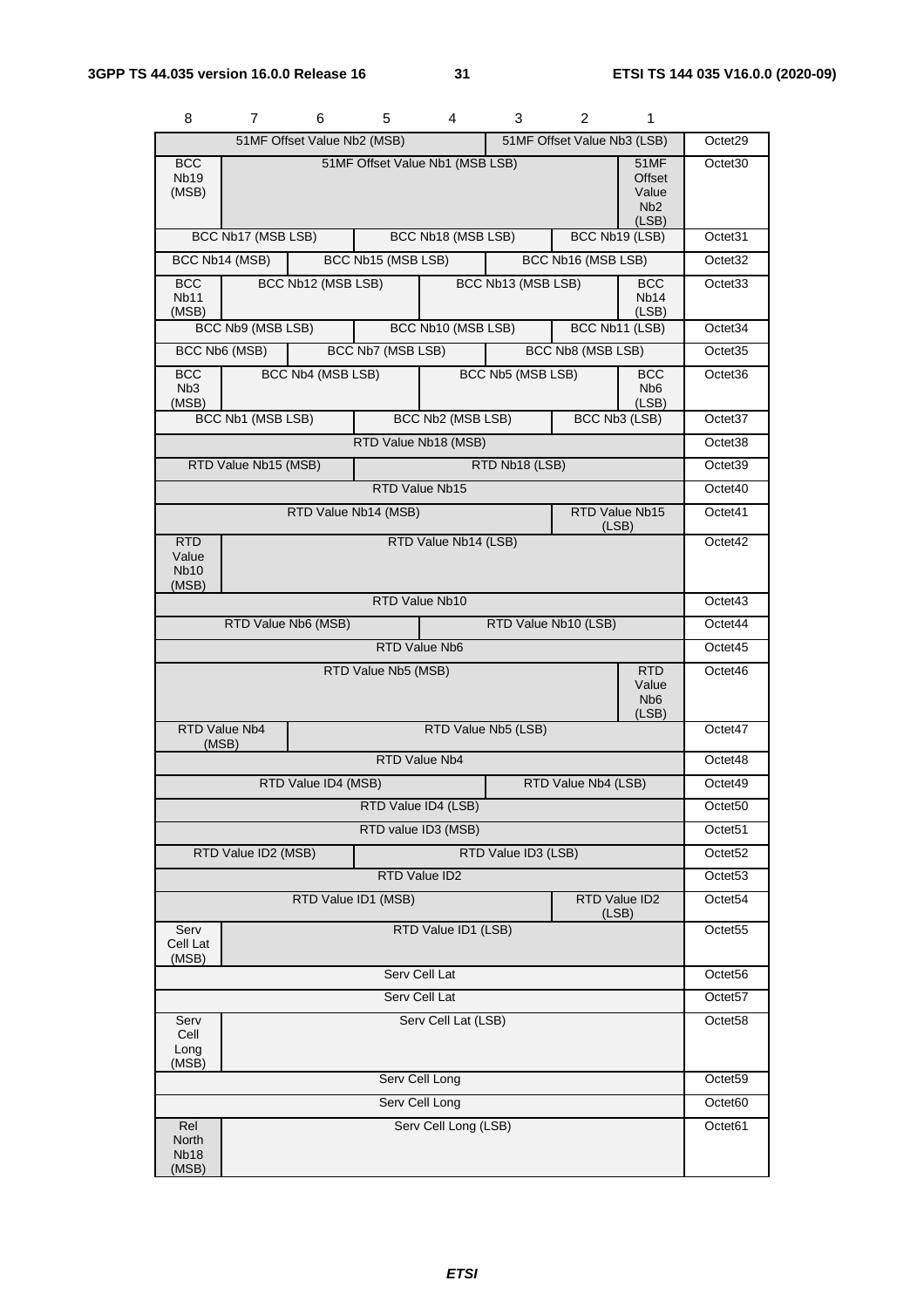| 8                                         | 7                   | 6 | 5                      | 4                    | 3                   | 2 | 1                        |         |
|-------------------------------------------|---------------------|---|------------------------|----------------------|---------------------|---|--------------------------|---------|
| <b>Rel East</b>                           |                     |   |                        | Rel North Nb18 (LSB) |                     |   |                          | Octet62 |
| <b>Nb18</b><br>(MSB)                      |                     |   |                        |                      |                     |   |                          |         |
| Rel                                       |                     |   |                        | Rel East Nb18 (LSB)  |                     |   |                          | Octet63 |
| North                                     |                     |   |                        |                      |                     |   |                          |         |
| Nb15<br>(MSB)                             |                     |   |                        |                      |                     |   |                          |         |
| <b>Rel East</b>                           |                     |   |                        | Rel North Nb15 (LSB) |                     |   |                          | Octet64 |
| <b>Nb15</b><br>(MSB)                      |                     |   |                        |                      |                     |   |                          |         |
| Rel                                       |                     |   |                        | Rel East Nb15 (LSB)  |                     |   |                          | Octet65 |
| <b>North</b>                              |                     |   |                        |                      |                     |   |                          |         |
| <b>Nb14</b><br>(MSB)                      |                     |   |                        |                      |                     |   |                          |         |
| <b>Rel East</b>                           |                     |   |                        | Rel North Nb14 (LSB) |                     |   |                          | Octet66 |
| <b>Nb14</b>                               |                     |   |                        |                      |                     |   |                          |         |
| (MSB)<br>Rel                              |                     |   |                        |                      |                     |   |                          |         |
| North                                     |                     |   |                        | Rel East Nb14 (LSB)  |                     |   |                          | Octet67 |
| <b>Nb10</b>                               |                     |   |                        |                      |                     |   |                          |         |
| (MSB)                                     |                     |   |                        |                      |                     |   |                          |         |
| <b>Rel East</b><br><b>Nb10</b>            |                     |   |                        | Rel North Nb10 (LSB) |                     |   |                          | Octet68 |
| (MSB)                                     |                     |   |                        |                      |                     |   |                          |         |
| Rel                                       |                     |   |                        | Rel East Nb10 (LSB)  |                     |   |                          | Octet69 |
| North<br>N <sub>b</sub> 6                 |                     |   |                        |                      |                     |   |                          |         |
| (MSB)                                     |                     |   |                        |                      |                     |   |                          |         |
| <b>Rel East</b>                           |                     |   |                        | Rel North Nb6 (LSB)  |                     |   |                          | Octet70 |
| N <sub>b</sub> <sub>6</sub><br>(MSB)      |                     |   |                        |                      |                     |   |                          |         |
| Rel                                       |                     |   |                        | Rel East Nb6 (LSB)   |                     |   |                          | Octet71 |
| North                                     |                     |   |                        |                      |                     |   |                          |         |
| N <sub>b5</sub><br>(MSB)                  |                     |   |                        |                      |                     |   |                          |         |
| Rel East                                  |                     |   |                        | Rel North Nb5 (LSB)  |                     |   |                          | Octet72 |
| N <sub>b5</sub>                           |                     |   |                        |                      |                     |   |                          |         |
| (MSB)<br>Rel                              |                     |   |                        | Rel East Nb5 (LSB)   |                     |   |                          | Octet73 |
| North                                     |                     |   |                        |                      |                     |   |                          |         |
| Nb <sub>4</sub>                           |                     |   |                        |                      |                     |   |                          |         |
| (MSB)<br><b>Rel East</b>                  |                     |   |                        |                      |                     |   |                          | Octet74 |
| N <sub>b</sub> 4                          | Rel North Nb4 (LSB) |   |                        |                      |                     |   |                          |         |
| (MSB)                                     |                     |   |                        |                      |                     |   |                          |         |
| Rel<br>North                              | Rel East Nb4 (LSB)  |   |                        |                      |                     |   | Octet75                  |         |
| ID4                                       |                     |   |                        |                      |                     |   |                          |         |
| (MSB)                                     |                     |   |                        |                      |                     |   |                          |         |
| <b>Rel East</b><br>ID <sub>4</sub>        | Rel North ID4 (LSB) |   |                        |                      |                     |   |                          | Octet76 |
| (MSB)                                     |                     |   |                        |                      |                     |   |                          |         |
|                                           | Rel North ID3 (MSB) |   |                        |                      | Rel East ID4 (LSB)  |   |                          | Octet77 |
|                                           | Rel East ID3 (MSB)  |   |                        |                      | Rel North ID3 (LSB) |   |                          | Octet78 |
| Rel North ID2 (MSB)<br>Rel East ID3 (LSB) |                     |   |                        |                      |                     |   | Octet79                  |         |
| Rel East ID2 (MSB)<br>Rel North ID2 (LSB) |                     |   |                        |                      |                     |   | Octet80                  |         |
| Rel East ID2 (LSB)<br>Rel North ID1 (MSB) |                     |   |                        |                      |                     |   | Octet81                  |         |
|                                           |                     |   | Rel East ID1 (MSB LSB) |                      |                     |   | Rel                      | Octet82 |
|                                           |                     |   |                        |                      |                     |   | North                    |         |
|                                           |                     |   |                        |                      |                     |   | ID <sub>1</sub><br>(LSB) |         |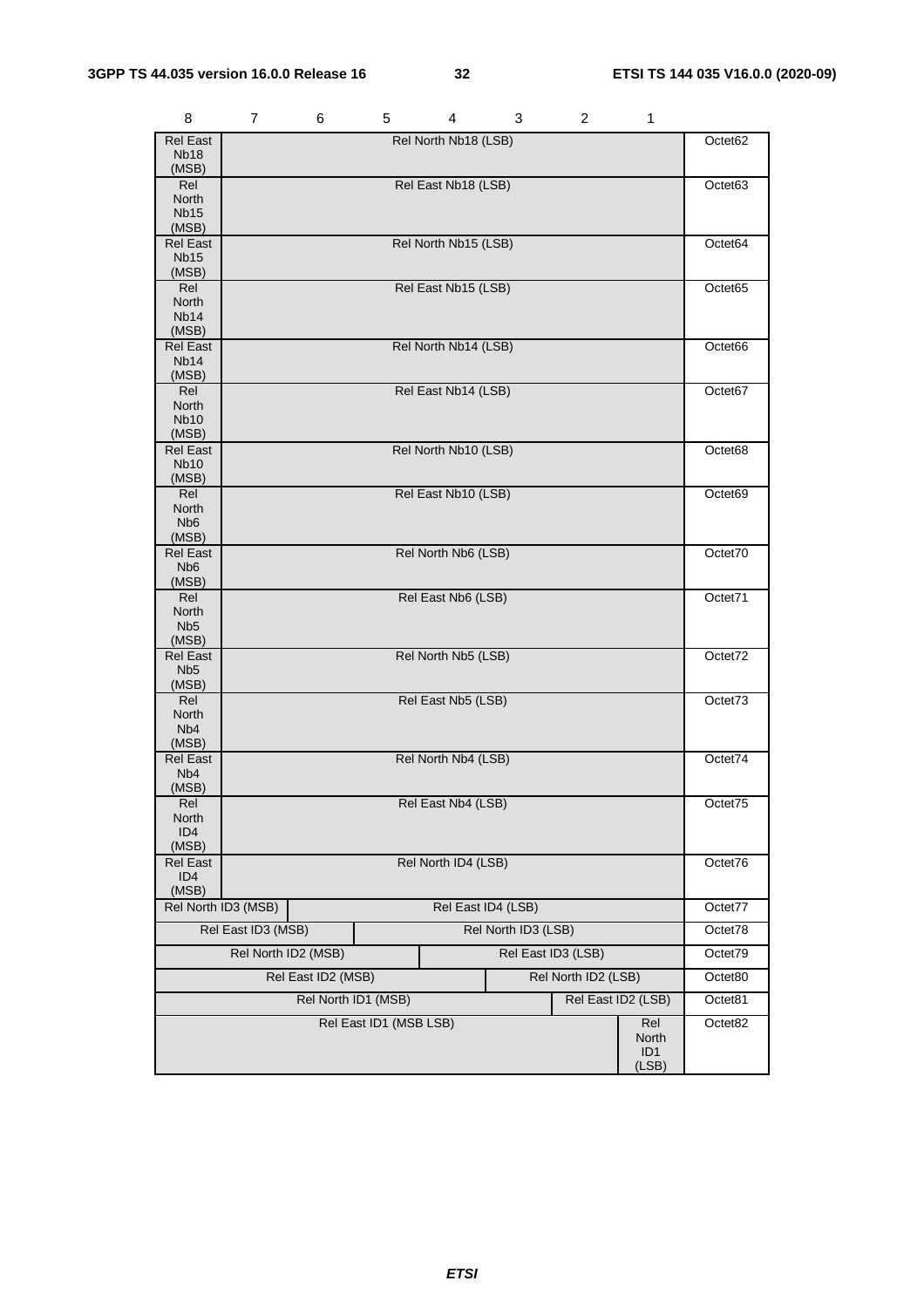## Annex C (informative): Example of GPS Assistance Data Broadcast Message

This annex gives an example of how the information IE should be packed into the GPS Assistance Data message. The example shown in table C.1 includes corrections for 12 satellites.

#### **Table C.1: Example of a GPS Assistance Data (DGPS Correction) message with 11 satellites**

| <b>Octet</b>   | <b>MSB</b>                                                     |                           |                                        |                                    |                                |                                           |                   | <b>LSB</b>               |  |
|----------------|----------------------------------------------------------------|---------------------------|----------------------------------------|------------------------------------|--------------------------------|-------------------------------------------|-------------------|--------------------------|--|
| $\mathbf{1}$   | Cipher                                                         | Cipher                    |                                        |                                    |                                |                                           |                   |                          |  |
|                | On/Off                                                         | Key Flag                  |                                        |                                    |                                |                                           |                   |                          |  |
|                |                                                                |                           |                                        |                                    | or                             | Ciphering Serial Number (MSB, bits 15-10) |                   |                          |  |
|                |                                                                |                           |                                        |                                    | Spare                          |                                           |                   |                          |  |
| $\overline{2}$ |                                                                |                           |                                        | Ciphering Serial Number (bits 9-2) |                                |                                           |                   |                          |  |
|                |                                                                |                           |                                        |                                    | or<br>Spare                    |                                           |                   |                          |  |
| 3              |                                                                |                           | BTS Clock Drift (bits 3-0)             |                                    | <b>BTS</b>                     | <b>GSM</b><br><b>Ciphering Serial</b>     |                   |                          |  |
|                |                                                                |                           | or                                     |                                    | <b>Clock</b>                   | Time                                      | Number (bits 1-0) |                          |  |
|                |                                                                |                           | Spare                                  |                                    | <b>Drift</b><br>Present        | Present                                   |                   | or                       |  |
|                |                                                                |                           |                                        |                                    |                                |                                           | Spare             |                          |  |
| 4              |                                                                |                           |                                        | Reference Location                 |                                |                                           |                   |                          |  |
| ł              |                                                                |                           |                                        |                                    |                                |                                           |                   |                          |  |
| 9              |                                                                |                           |                                        |                                    | Reference Location             |                                           |                   |                          |  |
|                |                                                                |                           |                                        |                                    |                                |                                           |                   |                          |  |
| 10             |                                                                |                           |                                        | FN (MSB bits 17-10)                |                                |                                           |                   |                          |  |
|                |                                                                |                           |                                        |                                    | or<br>Spare                    |                                           |                   |                          |  |
| 11             |                                                                |                           |                                        | FN (bits 9-2)                      |                                |                                           |                   |                          |  |
|                |                                                                |                           |                                        |                                    | or                             |                                           |                   |                          |  |
|                |                                                                |                           |                                        |                                    | Spare                          |                                           |                   |                          |  |
| 12             |                                                                | BN (MSB bits 7 - 5)<br>or |                                        |                                    | TN (bits 3-0)<br>or            |                                           |                   | FN (LSB bits 1-0)<br>or  |  |
|                |                                                                | Spare                     |                                        |                                    | Spare                          |                                           |                   | Spare                    |  |
| 13             |                                                                | GPS TOW (MSB bits 19-17)  |                                        |                                    |                                | BN (LSB bits 4 - 0)                       |                   |                          |  |
|                |                                                                | or<br>Spare               |                                        |                                    |                                | or<br>Spare                               |                   |                          |  |
| 14             | GPS TOW (bits 16-9)                                            |                           |                                        |                                    |                                |                                           |                   |                          |  |
| 15             | GPS TOW (bits 8-1)                                             |                           |                                        |                                    |                                |                                           |                   |                          |  |
| 16             | N_SAT (bits 3-0)                                               |                           |                                        |                                    |                                | <b>Correction Status/Health</b>           |                   | <b>GPS</b>               |  |
|                |                                                                |                           |                                        |                                    |                                | $(bits 2-0)$                              |                   | <b>TOW</b><br>(LSB bit0) |  |
| 17             |                                                                |                           |                                        | Satellite ID (Sat 1)               |                                |                                           |                   | UDRE (Sat 1)             |  |
|                |                                                                |                           |                                        |                                    |                                |                                           |                   |                          |  |
| 18<br>19       | IODE (Sat 1)<br>PRC (Sat $1 - \text{MSBs}, 7 - 0$ )            |                           |                                        |                                    |                                |                                           |                   |                          |  |
| 20             | PRC (Sat $1 - \text{MSBs}, 7 - 4$ )<br>RRC (Sat 1 - LSBs, 3-0) |                           |                                        |                                    |                                |                                           |                   |                          |  |
| 21             |                                                                |                           | RRC (Sat $1 -$ LSBs, $7 - 4$ )         |                                    | Delta PRC (Sat 1 - LSBs, 3-0)  |                                           |                   |                          |  |
| 22             | Delta RRC (Sat 1)<br>Delta PRC (Sat $1 - \text{MSBs}, 7 - 4$ ) |                           |                                        |                                    |                                |                                           |                   |                          |  |
| ÷,             |                                                                |                           |                                        |                                    |                                |                                           |                   |                          |  |
| 77             | Satellite ID (Sat 12)<br>UDRE (Sat 12)                         |                           |                                        |                                    |                                |                                           |                   |                          |  |
| 78             |                                                                | IODE (Sat 12)             |                                        |                                    |                                |                                           |                   |                          |  |
| 79             |                                                                |                           |                                        | PRC (Sat $12 - MSBs$ , $7 - 0$ )   |                                |                                           |                   |                          |  |
| 80             |                                                                |                           | PRC (Sat $12 - MSBs$ , $7 - 4$ )       |                                    | RRC (Sat 12 - LSBs, 3-0)       |                                           |                   |                          |  |
| 81             |                                                                |                           | RRC (Sat $12 -$ LSBs, $7 - 4$ )        |                                    | Delta PRC (Sat 12 - LSBs, 3-0) |                                           |                   |                          |  |
| 82             |                                                                |                           | Delta PRC (Sat $12 - MSBs$ , $7 - 4$ ) |                                    | Delta RRC (Sat 12)             |                                           |                   |                          |  |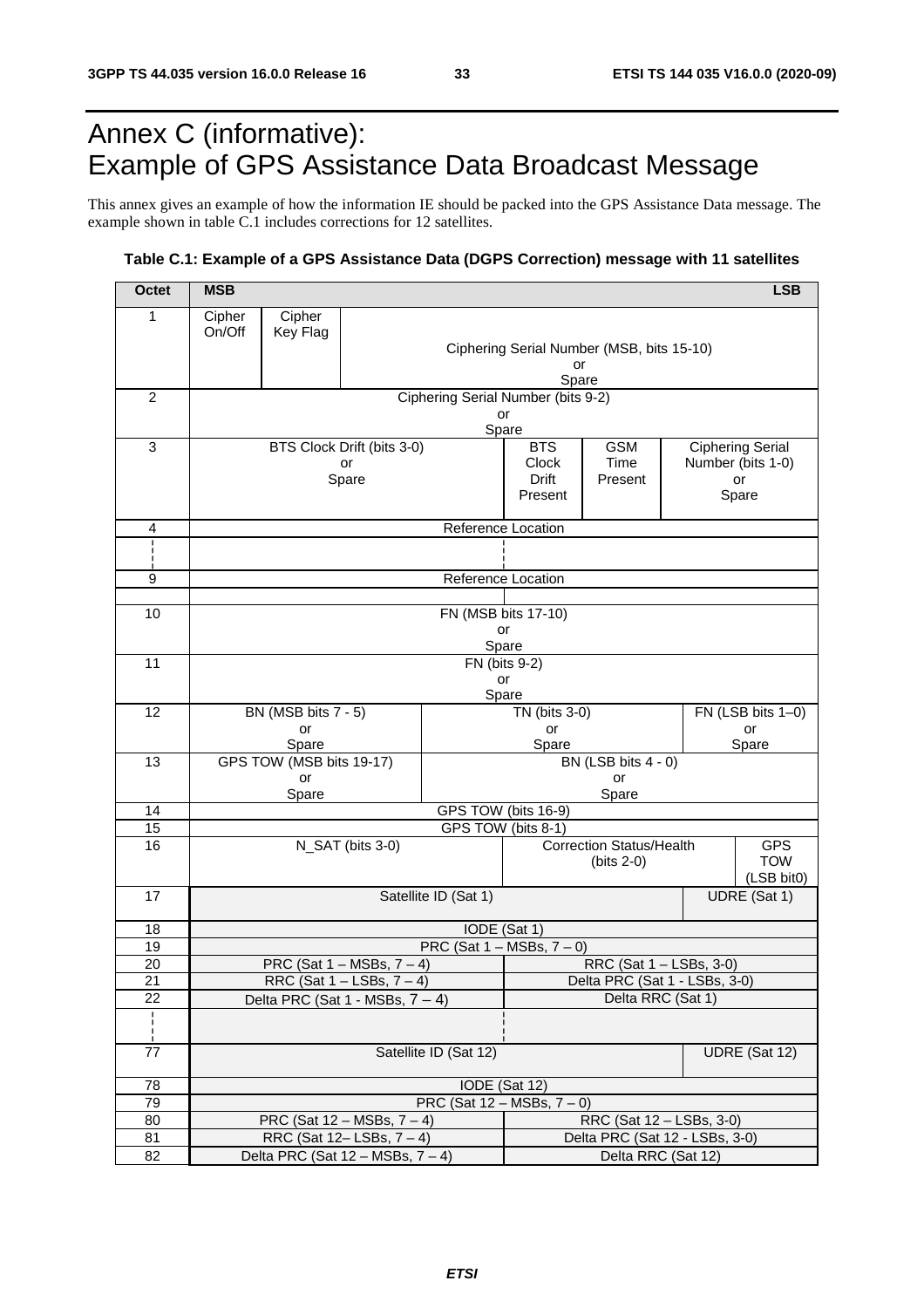## Annex D (informative): Change History

| <b>Change history</b> |         |             |            |  |  |                                                    |            |
|-----------------------|---------|-------------|------------|--|--|----------------------------------------------------|------------|
| <b>Date</b>           | Meeting | <b>TDoc</b> | <b>ICR</b> |  |  | <b>Rev Cat Subject/Comment</b>                     | <b>New</b> |
|                       |         |             |            |  |  |                                                    | version    |
| 2016-01               |         |             |            |  |  | IRel-13 version created based on y12.0.0           | 13.0.0     |
| 2017-03 RP-75         |         |             | -          |  |  | Release 14 version (frozen at TSG-75)              | 14.0.0     |
| 12018-06 RP-80        |         |             |            |  |  | Release 15 version (frozen at TSG-80)              | 15.0.0     |
| 2020-07 RP-88e        |         |             |            |  |  | Upgrade to Rel-16 version without technical change | 16.0.0     |